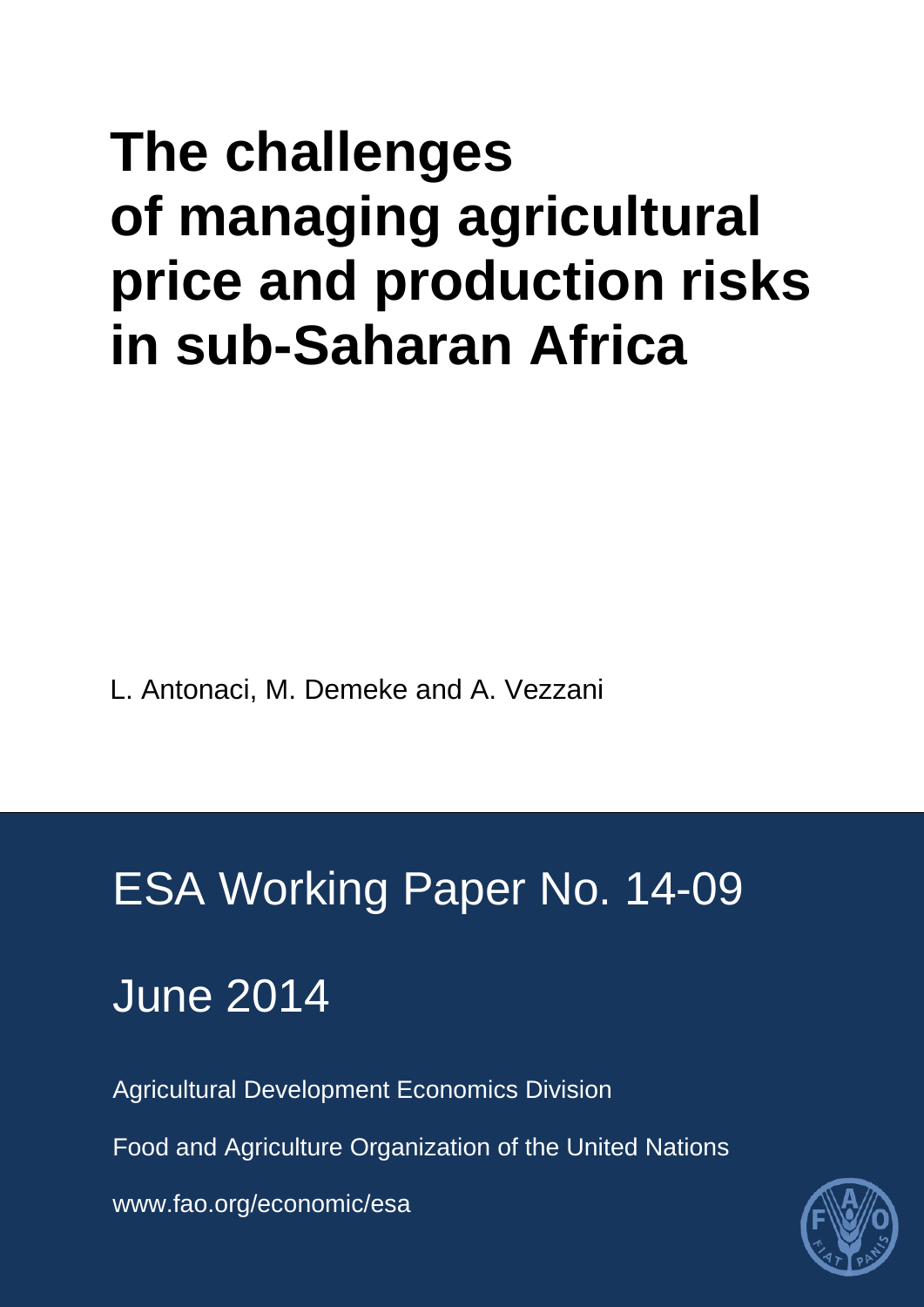## **The challenges of managing agricultural price and production risks in sub-Saharan Africa**

**L. Antonaci, M. Demeke and A. Vezzani** 

<span id="page-1-0"></span>**Food and Agriculture Organization of the United Nations, Rome, 2014**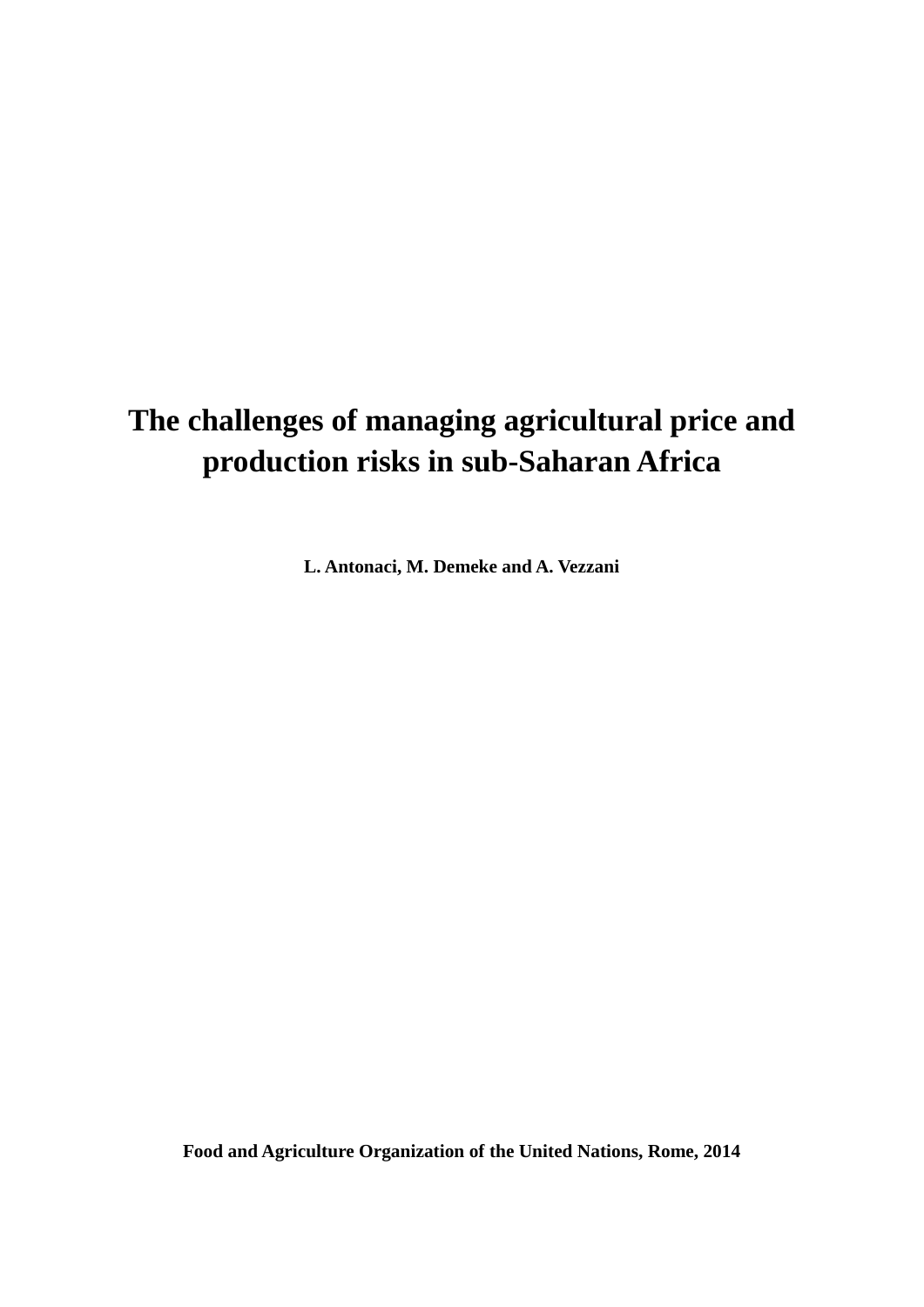#### **Recommended citation**

Antonaci, L., Demeke, M. and Vezzani, A. 2014. *The challenges of managing agricultural price and production risks in sub-Saharan Africa.* ESA Working Paper No. 14-09. Rome, FAO.

The designations employed and the presentation of material in this information product do not imply the expression of any opinion whatsoever on the part of the Food and Agriculture Organization of the United Nations (FAO) concerning the legal or development status of any country, territory, city or area or of its authorities, or concerning the delimitation of its frontiers or boundaries. The mention of specific companies or products of manufacturers, whether or not these have been patented, does not imply that these have been endorsed or recommended by FAO in preference to others of a similar nature that are not mentioned.

The views expressed in this information product are those of the authors and do not necessarily reflect the views or policies of FAO.

#### © FAO, 2014

FAO encourages the use, reproduction and dissemination of material in this information product. Except where otherwise indicated, material may be copied, downloaded and printed for private study, research and teaching purposes, or for use in non-commercial products or services, provided that appropriate acknowledgement of FAO as the source and copyright holder is given and that FAO's endorsement of users' views, products or services is not implied in any way.

All requests for translation and adaptation rights, and for resale and other commercial use rights should be made via www.fao.org/contact-us/licence-request or addressed to copyright@fao.org. FAO information products are available on the FAO website (www.fao.org/publications) and can be purchased through publications-sales@fao.org.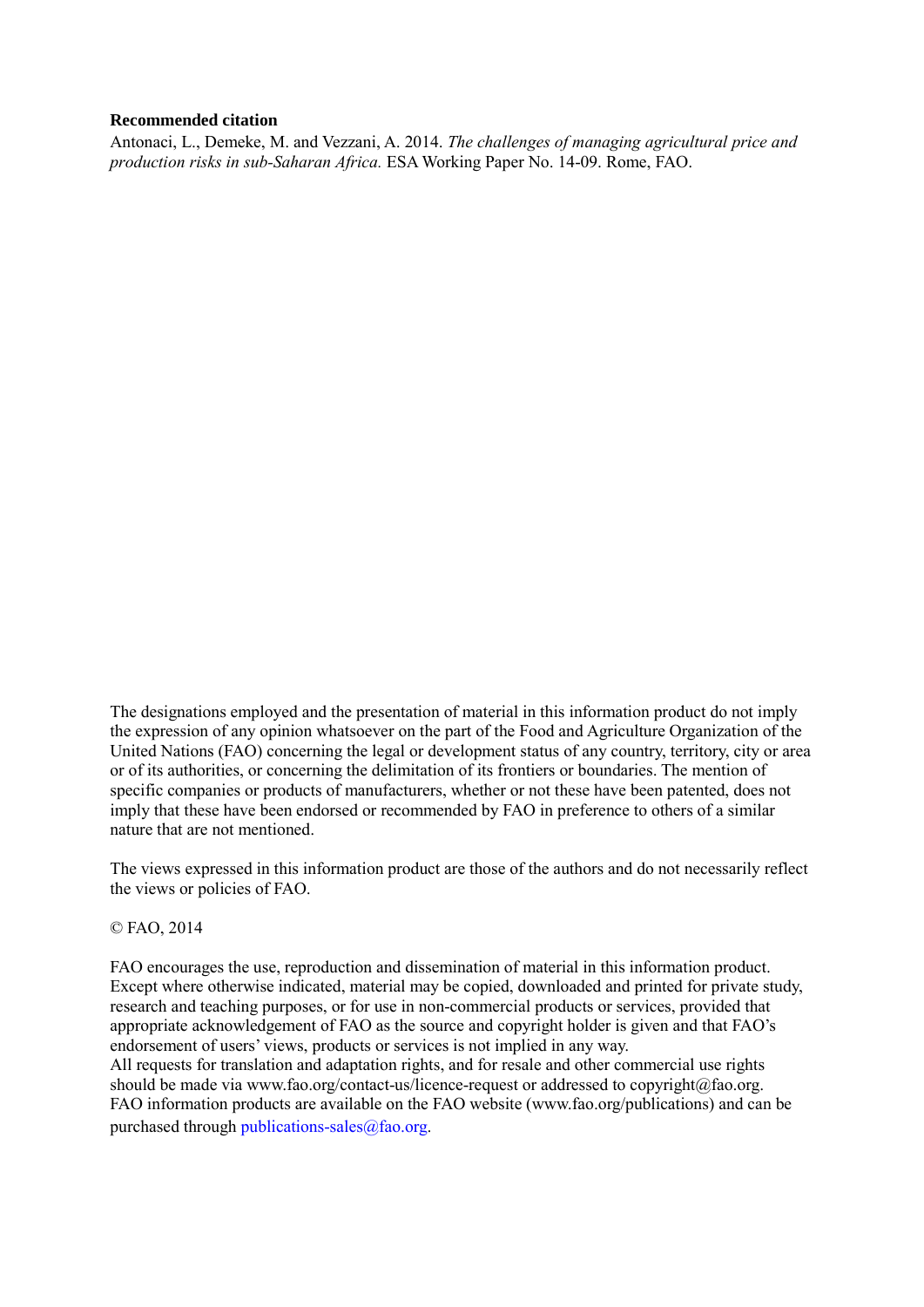## **The challenges of managing agricultural price and production risks in sub-Saharan Africa**

L. Antonaci, M. Demeke and A. Vezzani

#### **Abstract**

Agricultural production is prone to several risks which affect both producers and consumers. In order to enhance investment and achieve a sustained increase in production, coherent and integrated long-term strategies and policies are required to reduce risk aversion and build resilience among African rural producers. Furthermore, the critical importance of social protection and its complementarity to risk management initiatives must be recognised. This paper investigates possible tools and instruments to deal with various production and price risks. Market-based approaches are crucial for risk management options to thrive, but the country experiences examined have highlighted that most of the risk management instruments are not in place or are not fully developed in Sub-Saharan Africa. Farmers are not protected against production and price shocks and this underscores the critical role of governments in agricultural risk management. In view of the high correlation between production, price and market risks, African governments need to adopt an integrated and holistic approach in support of risk management interventions through incentives and by strengthening agricultural markets and financial institutions. Risk management tools need to be mainstreamed into agricultural policies and programmes as currently advocated by the New Partnership for Africa's Development (NEPAD) Planning and Coordination Agency (NPCA).

**Key words:** food, risks, price, production and management **JEL codes:** D81, Q18, E64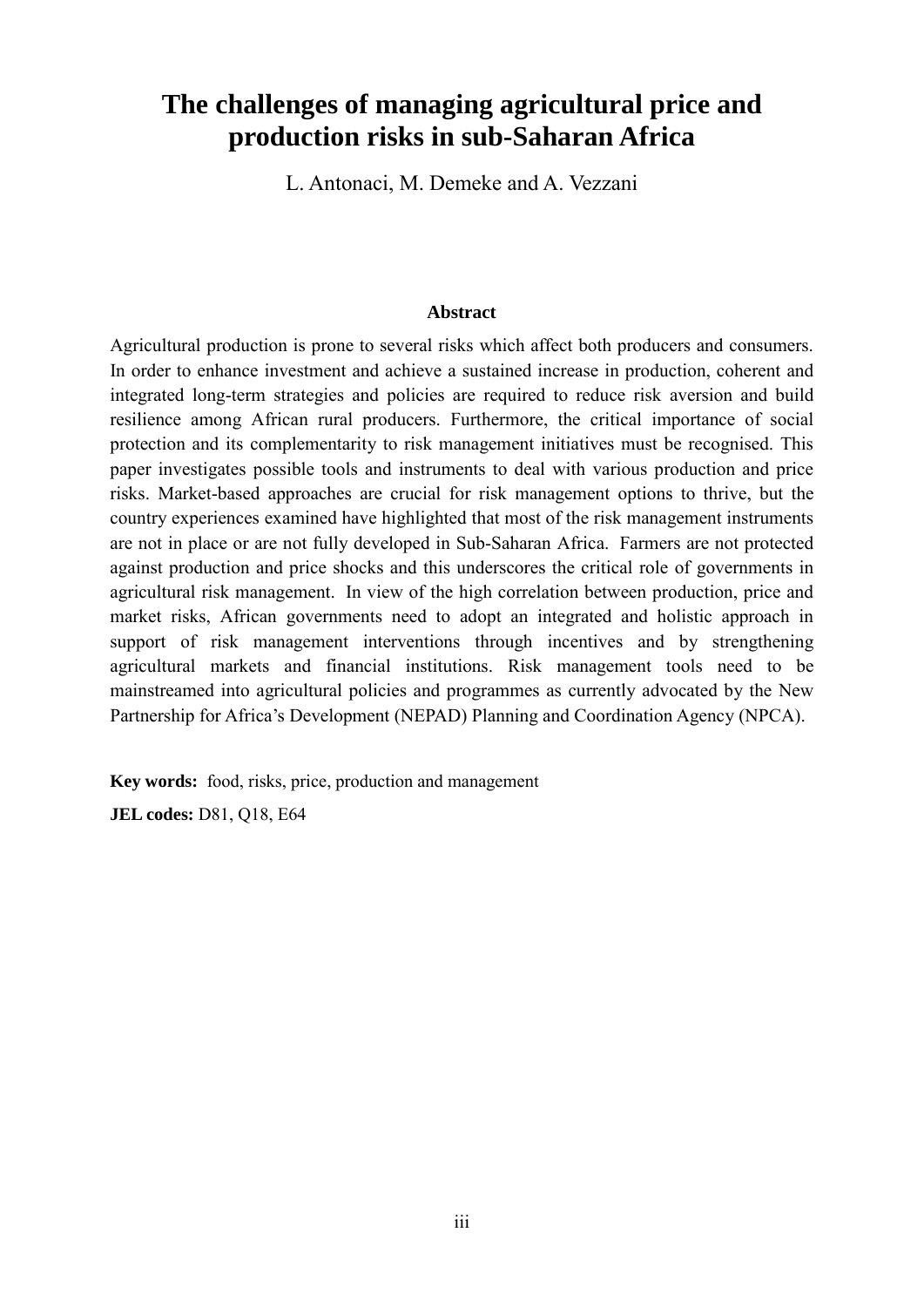### **Contents**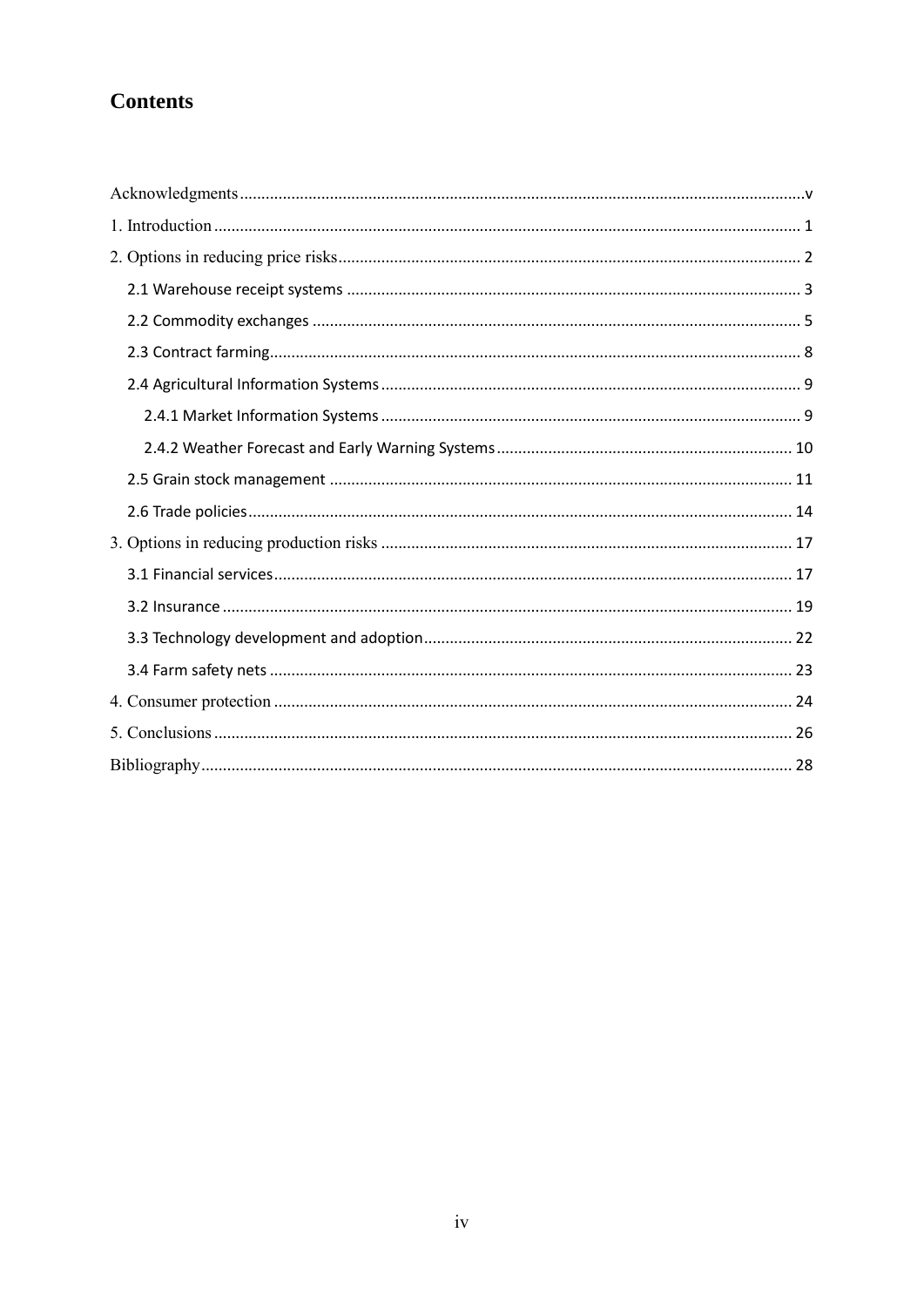#### <span id="page-5-0"></span>**Acknowledgments**

The study is funded through the EU/FAO Improved Global Governance for Hunger Reduction Programme. The authors are grateful for the valuable comments received from Dominique van der Mensbrugghe, Jamie Morrison, Luca Russo and Franck Galtier. Special thanks go to Luca Russo for his support and encouragement as well.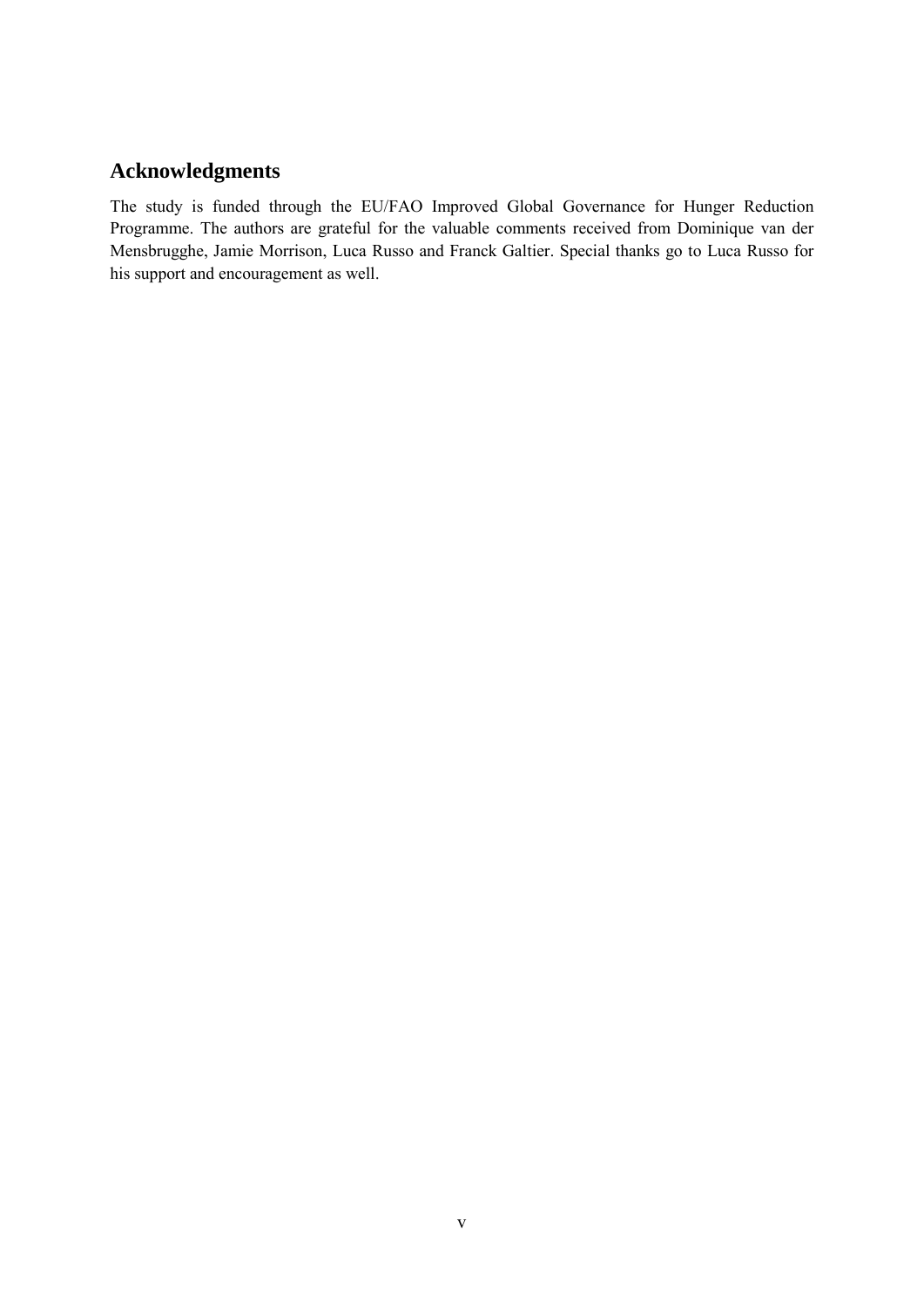#### <span id="page-6-0"></span>**1. Introduction**

Firms operating in the agricultural sector face risks that are specific to this branch of the economy. Agriculture is not only prone to input and output price variability, but it also faces high financial risks resulting from the peculiarity of the production cycle. Given the long time span between the beginning of the production cycle (sowing) and the marketing of the output, farmers are exposed to output price risks and financial constraints. This peculiarity can result in insufficient cash being available to satisfy basic needs and to pay for production expenses, such as inputs. The lack of well-developed financial systems exacerbates these circumstances resulting in insufficient liquidity, loss of income and high interest rates. Moreover, agricultural producers have to deal with risks associated with negative outcomes mainly deriving from extreme weather shocks, such as drought, floods or cold waves. Finally, biological factors, such as insect pests, and crop and livestock diseases, are recurrent events affecting agricultural production. A widely recognized feature of such threats is their spatial correlation. Indeed, climatic and biological events normally hit the overall farming population of a certain area and this has serious implications in how to deal with agricultural risks.

Production risks are highly interrelated with price and market risks. This means that the variability in production can result in high food price instability; the less the markets are integrated with each other, the higher the price instability stemming from variability in local production. On the other hand, in well-integrated markets, price risks are easily transferred from one area to another. The downside of a well-integrated market is that price risks could more extensively affect producers. In fact, prices in integrated markets depend on global supply that can be negatively correlated to those of a specific area, thus leaving producers with no c ompensatory price effects. By contrast, in poorly integrated markets, production shortages result in higher prices that may compensate producers from production losses but, at the same time, negatively affect consumers.

In order to cope with various price and production risks, farmers in developing countries normally engage in informal risk management mechanisms, ranging from income diversification activities and production strategies to common risk sharing mechanisms based on kinship and social networks. However, these traditional risk management methods tend to fail in the presence of larger shocks affecting wider areas. Evidence suggests that without formal risk management, less risky and less profitable farming practices are adopted, resulting in lower productivity. Rashid and Jayne (2010) highlighted that farm income would increase by 30 percent if effective risk management strategies are used.

Formal risk management strategies have been classified by the World Bank (2005a) into two broad categories: ex-ante and ex-post strategies. This classification reflects the moment in which the reaction to risk takes place. However, in recent years the understanding of risk management has shifted towards approaches focusing not only on recovery (ex-post), but also on prevention (ex-ante). As a result, many of the tools that fall under the ex-post classification, such as disaster management, have increasingly included ex-ante features, such as prevention and preparedness; thus blurring the effectiveness of such a classification.

This paper is not a comprehensive review of all existing risk management tools in agriculture, but it aims to capture the most significant ones and document experiences in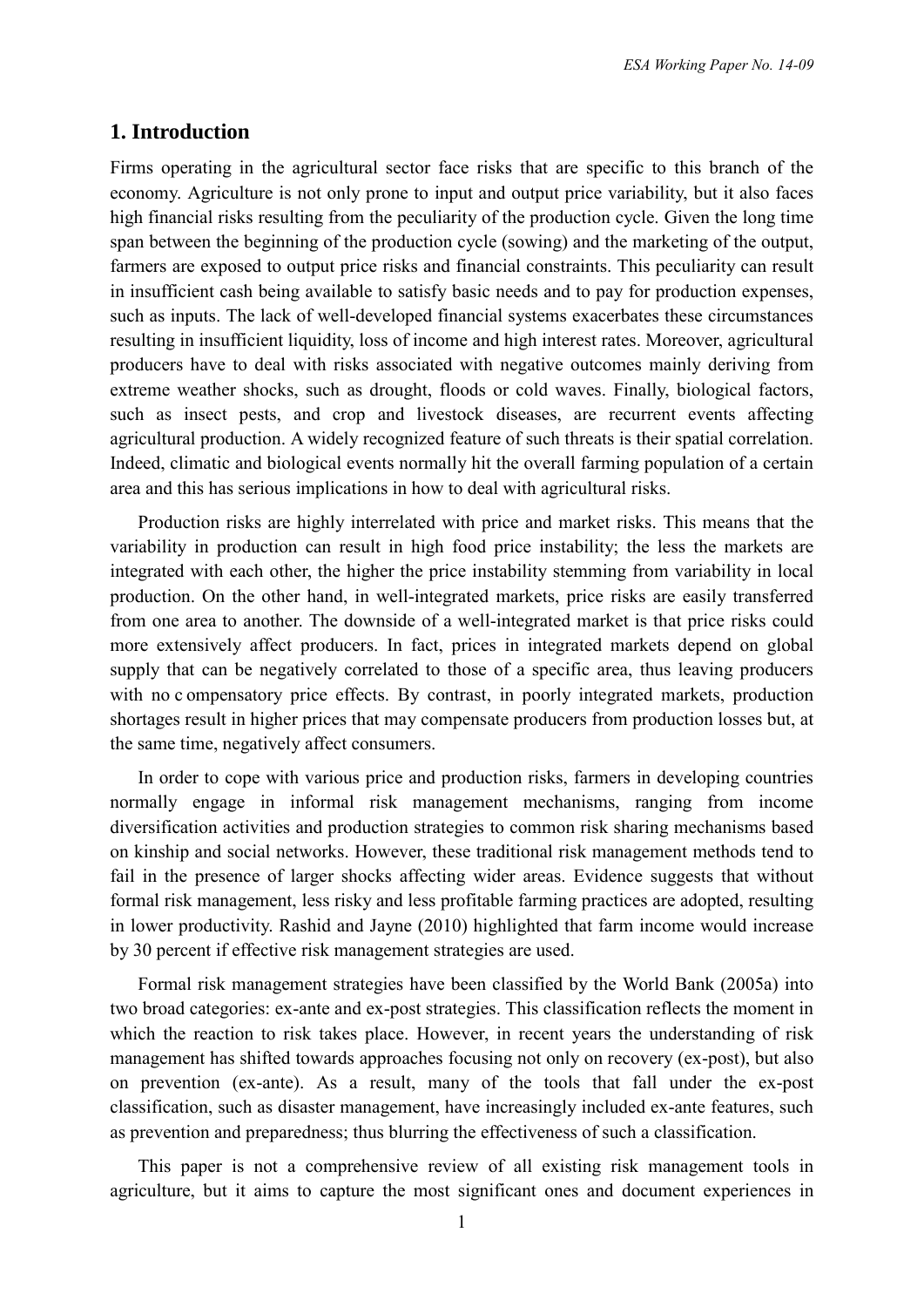several African countries. The objective is to identify major challenges and opportunities that will contribute to designing a policy framework for the mitigation of the negative effects of volatile prices and production shocks.

The first section examines tools that deal to a g reater extent with price risks. These include warehouse receipt systems; commodity and futures exchanges; agricultural information systems; contract farming; grain stock management strategies and trade policies. The second section focuses on options to primarily reduce production and yield variability, describing financial markets as efficient services to rural communities in case of shocks, modern types of insurances as valuable risk sharing mechanisms, new technologies to increase and stabilize farm and off-farm incomes, and farmer safety nets programmes to enhance input use among the most vulnerable producers. The last section discusses measures to protect consumers against both price and production risks.

#### <span id="page-7-0"></span>**2. Options in reducing price risks**

.<br>-

Following the peak of the 2007/08, commodity markets have generally experienced high and volatile prices. Increasing demand of grains for food, feed and bio-energy, coupled with a slow growth in agricultural productivity, are likely to continue putting upward pressure on prices and generate more volatility (OECD-FAO, 2011). This new market environment has catalysed a flurry of research on t he approaches to stabilizing food prices. According to Galtier (2009), responses to price volatility can be grouped into those stabilizing prices and those reducing the effects of price instability. For each type of response, two possible interventions are available: market-based and government-based ones. The combination of these two dimensions (responses and interventions) gives rise to four different options to deal with price instability.<sup>[1](#page-1-0)</sup> Each option is more suited for different stages of development.

According to the World Bank (2005), on the other hand, best practices for risk management and price stabilization policy should focus on long-term investments to increase the role of the private sector and build confidence in a market-based approach (Byerlee, Jayne and Myers, 2005). Increased investment and more stable production, together with free-trade policies, would decrease market volatility. However the price spikes of 2007/08, and the increased international price volatility, challenged the underlying assumption that world market volatility is less than the domestic sourced one (Abbot, 2012). In response to the price crisis, governments commonly pursued short-term measures to mitigate the effects of world price shocks on domestic markets. All-in-all, excesses of volatility observed in recent years have reinforced the argument that public-private partnership is essential for price risk management tools such as warehouse receipt systems, commodity exchanges and contract farming to thrive with the support of agricultural information systems, grain stock management and trade policies.

<span id="page-7-1"></span><sup>&</sup>lt;sup>1</sup> The four different options are: *Category A*: market-based approaches to stabilize prices; *Category B*: marketbased approaches to reduce the effects of price instability; *Category C*: public approaches to stabilize prices; and *Category D*: public approaches to reduce the effects of price instability.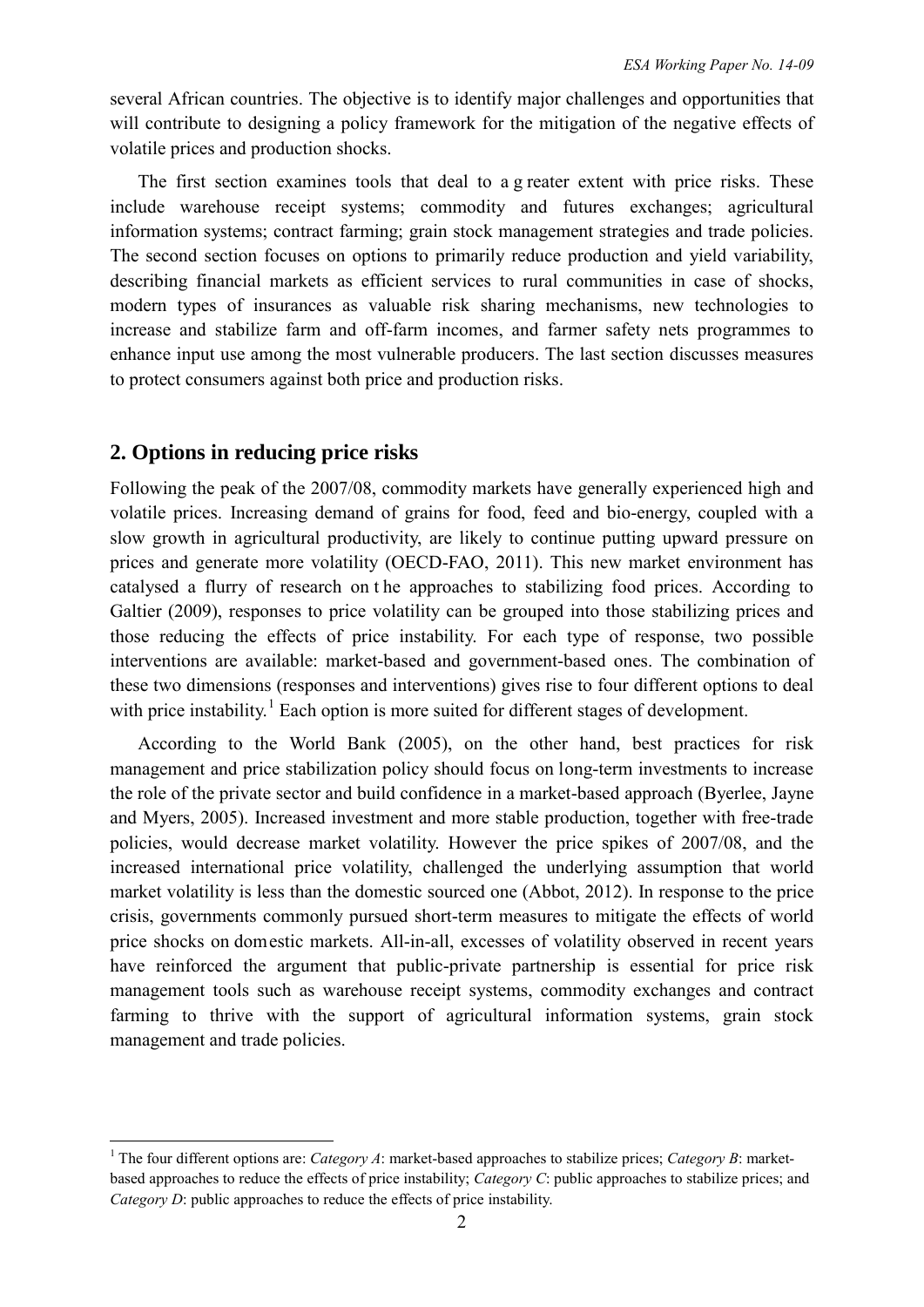#### <span id="page-8-0"></span>**2.1 Warehouse receipt systems**

.<br>-

Warehouse receipt systems (WRS) are a relatively modern risk management tool, instrumental in reducing price volatility. This policy option is gaining momentum as a credible instrument within the development community thanks to its potential in the overall development of the agricultural sector. Warehouse receipts are certificates, issued by warehouse operators to depositors, which provide proof of ownership on a certain commodity deposited in a particular warehouse. WRS facilitate private storage and provides receipts in exchange of stored commodities. This mechanism offers storage facilities which protect farmers from seasonal price risk variability by giving them the opportunity to store their product and sell it during favourable price periods.

WRS can be designed in several ways; however a s ignificant difference in their operational functioning depends essentially on how receipts are conceived. They can be transferable or not: in the first case they can be sold,<sup>[2](#page-7-1)</sup> while in the second they can be used as proof of collateral for loans. In this case, WRS allow farmers to access formal credit markets by offering a co llateralization service which is generally based on a t ripartite agreement involving a financial institution, the borrower (the depositor) and the collateral manager (the warehouse operator). On the other hand, when the receipts are transferable, they foster impersonal trade avoiding the high transaction costs which derive from moving commodities before the transaction takes place (this is particularly true for those experiences based on electronic receipts). This reduces the inefficiencies typical of African agricultural markets, such as high transaction costs and imperfect commodity information. Poor rural transport infrastructure is one major driver of high transaction costs which hamper farmers from accessing markets far from production areas. This results in lower selling prices in production areas and higher purchasing prices in deficit areas. Besides these direct benefits, WRS can play an important role in introducing other market innovations, like commodity exchanges, for which WRS provide a mechanism for delivery against exchange contracts (UNCTAD, 2009).

Well-functioning WRS are based on clear definitions of crop quality and quantity, where the warehouse operator is able to guarantee stored products based on agreed standards. This resolves information uncertainties, a common feature in rural/informal trade in agricultural commodities. However, the lack of grading standards in many African countries hampers the adoption of such a tool as well as other innovative risk management market tools. From a large-scale buyer's point of view, lack of grades and standards raise transaction costs, limiting trade with small-scale traders/farmers; Onumha (2010) reported that the uncertainty surrounding the quality of maize supplied by smallholders in Zambia causes a price discount between 10 and 15 percent.

The implementation of WRS implies overcoming some difficulties and challenges which are mainly related to the institutional framework in which the system operates. First of all, it requires an enabling policy environment, whereby the government does not intervene with adhoc measures on ba sic crop markets. For instance, a food price stabilization policy may

<span id="page-8-1"></span> $2 \text{ In this case, the property rights of the commodities are transferred free of any outstanding claim not reported on }$ the receipt (e.g. outstanding storage charges), resulting in an exchange of the title of ownership over the underlying goods.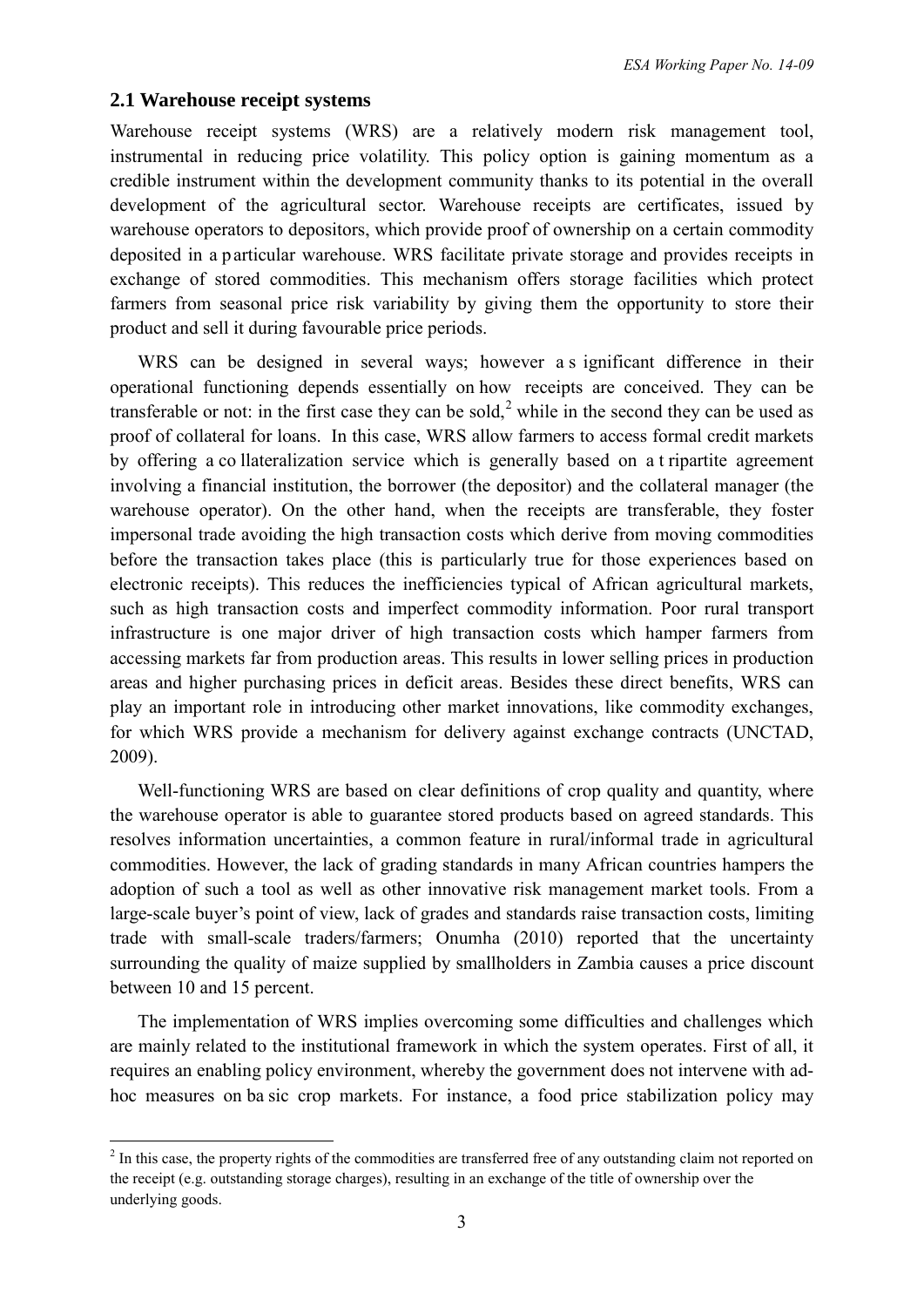provide a disincentive for private agents running WRS in storing grain to minimize interseason price variability. Furthermore, to fully exploit its potential, a WRS requires the existence of a well-developed financial market and a stable legal environment enforcing execution of contracts.

One example of these constraints is offered by the experience of Zambia in implementing the Zambia Agricultural Commodities Agencies Ltd. (ZACA). ZACA's demise was mostly determined by management difficulties (UNCTAD, 2009). First, continued government intervention in input markets, and increasingly in output markets, dampened incentives for private storage. Second, a general lack of supportive legislation kept banks from participating in the system. Finally, ZACA was not able to attract some key stakeholder groups; in fact, large traders did not perceive the initiative as profitable, whereas small farmers encountered some constraints to participating in the system. (In 2004 to 2005, the most successful year before ZACA collapsed and the new private-sector based Zambian Agricultural Commodity Exchange (ZAMACE) took over, smallholder groups deposited less than six percent of the total crop deposited  $(3,764 \text{ tonnes})$  $(3,764 \text{ tonnes})$  $(3,764 \text{ tonnes})$  and most of the stock came from commercial farmers).<sup>3</sup>

Evidence from the United Republic of Tanzania has shown mixed performances in the implementation of WRS: a more successful experience has been in the export cash crop sector, whereas a less successful one in the grain sector, particularly maize. As reported in the UNCTAD's 2009 "*Review of Warehouse Receipt System and I nventory Credit Initiatives in Eastern & Southern Africa"*: the Government of United Republic of Tanzania began regulating WRS in 2005, registering some 20 warehouses, mainly for cashew and coffee, and, to a lesser extent, cotton and grains. The main reason for the varying extent of success between export crops and maize can be traced to the government approach towards these markets. Maize markets are extensively subject to policy interventions, mostly banning exports, which tend to undermine private incentives and make price movements difficult to forecast. On the other hand, coffee, cashew and paddy rice markets, mostly produced for export, are less subject to government interventions. Moreover, the coffee WRS took advantage from the already established Moshi Coffeee Auction (MCA), being able to channel 20 to 30 pe r cent of exports through the system. Strong producer organizations (such as farmer business groups and cooperatives) were able to take advantage of the system, bulking on behalf of their members. The success of the WRS initiatives attracted banks in providing inventory finance against coffee stocks, facilitating access to finance for coffee producers.

The difficulty of setting up WRS for grains compared to export cash crops, such as coffee, is highlighted also by the Ethiopian experience. In Ethiopia, a warehouse receipt system was introduced in 2003 b y the Ministry of Trade and Industry. Nonetheless, the absence of institutions supporting the system undermined its functionality. In 2010, the Ethiopian Commodity Exchange (ECX) launched a warehouse receipt financing system to allow producers and traders of agricultural commodities to access bank loans. This provides a guarantee as the warehouses are insured at maximum coverage to protect against loss and damage of deposits and it is certified by the accepted industry grades and standards reported on the receipts. However, this service mostly focuses on export crops such coffee and sesame.

<u>.</u>

<span id="page-9-0"></span><sup>&</sup>lt;sup>3</sup> The six percent is calculated starting from figures reported in UNCTAD 2009.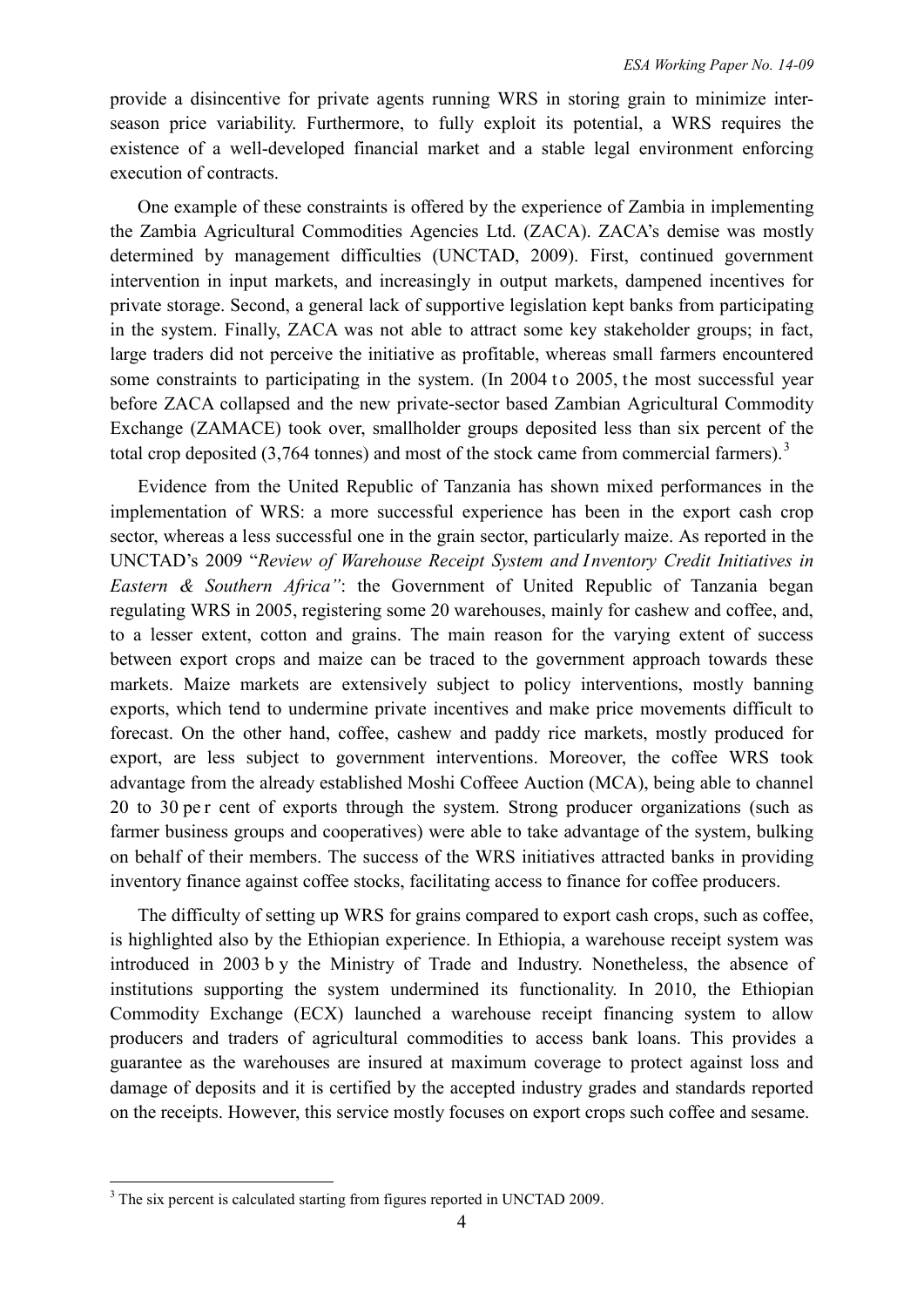The exclusion of smallholder farmers from WRS has encouraged development partners to establish inventory credit systems projects targeting farmer groups. One example in West Africa is the so-called *Warrantage System* which has been developed in Niger.<sup>[4](#page-9-0)</sup> The project helps rural farmers to access bank loans in return for storage of their produce in a communitybased warehouse. Once the harvest is stockpiled in the warehouse, the producer organization obtains a loan from a microfinance institution and distributes it to its members on the basis of their share of the total stored commodity. Loans are granted on a short period of time (four months), and represent up to 70 percent of the commodity stored, with a relative low interest rate (about 2.5 percent a month). In order to reinforce the trust linkages, the depots are locked with two keys held by the bank and the producer group. The project represents an interesting alternative to foster inventory credit at community-level. A study of the project by IFPRI in 2008 found that participating farmers have managed to significantly increase their income, thanks to improved access to higher-quality seeds and fertilizer (Pender *et al*., 2008).

All-in-all, the most successful experiences of WRS in Africa are those for export cashcrops, such as coffee. Underlying preconditions for effective implementation of WRS can be summarized as: low and predictable government intervention in the market; supportive legislation and legal environment which involve financial institutions that guarantee contract enforcement; well-established standard and quality measurements; and strong producers' organizations which allow for a high rate of inclusion. In particular, a major challenge facing WRS is the minimum quantity requirement which hinders the access of smallholders and small traders to the system. Therefore, smallholders do not directly benefit from WRS, but they can always take advantage of declines in seasonal price variability derived from a widespread use of the system. One method to gain direct access is through smallholders' associations/cooperatives which bulk produce to meet the minimum quantity needed to access the WRS. The participation of farmer associations and cooperatives could help storage activities become more competitive and efficient.

#### <span id="page-10-0"></span>**2.2 Commodity exchanges**

<u>.</u>

Evidence from more developed countries suggests that commodity exchanges are the best options to deal with price risk and market uncertainty. A commodity exchange is one of the pillars on which developing countries could rely to foster a long-term market-based approach. A commodity exchange is a market where commodity-linked contracts are traded on the basis of rules and procedures determined by the exchange; furthermore, by allowing multiple buyers and sellers to trade in the same 'location' (marketplace), it s implifies title transfers, increases market transparency and performs the 'price discovery' mechanism. One interesting feature of the commodity exchange is claimed to be the reduction of transaction costs faced by agents involved in the commodity supply chains. The most typical contracts traded include spot prices, forwards, futures and options. The last two dominate in developed countries' exchanges and in an increasing number of developing countries. That said, it must be noted: in order to guarantee well-functioning commodity exchanges, several conditions are required. Among others, a huge amount of liquidity in the market ensures that no actor has the capacity

<span id="page-10-1"></span><sup>4</sup> FAO 2010: Warrantage scheme boosts Niger farm incomes. Available at: http://www.fao.org/news/story/en/item/40281/icode/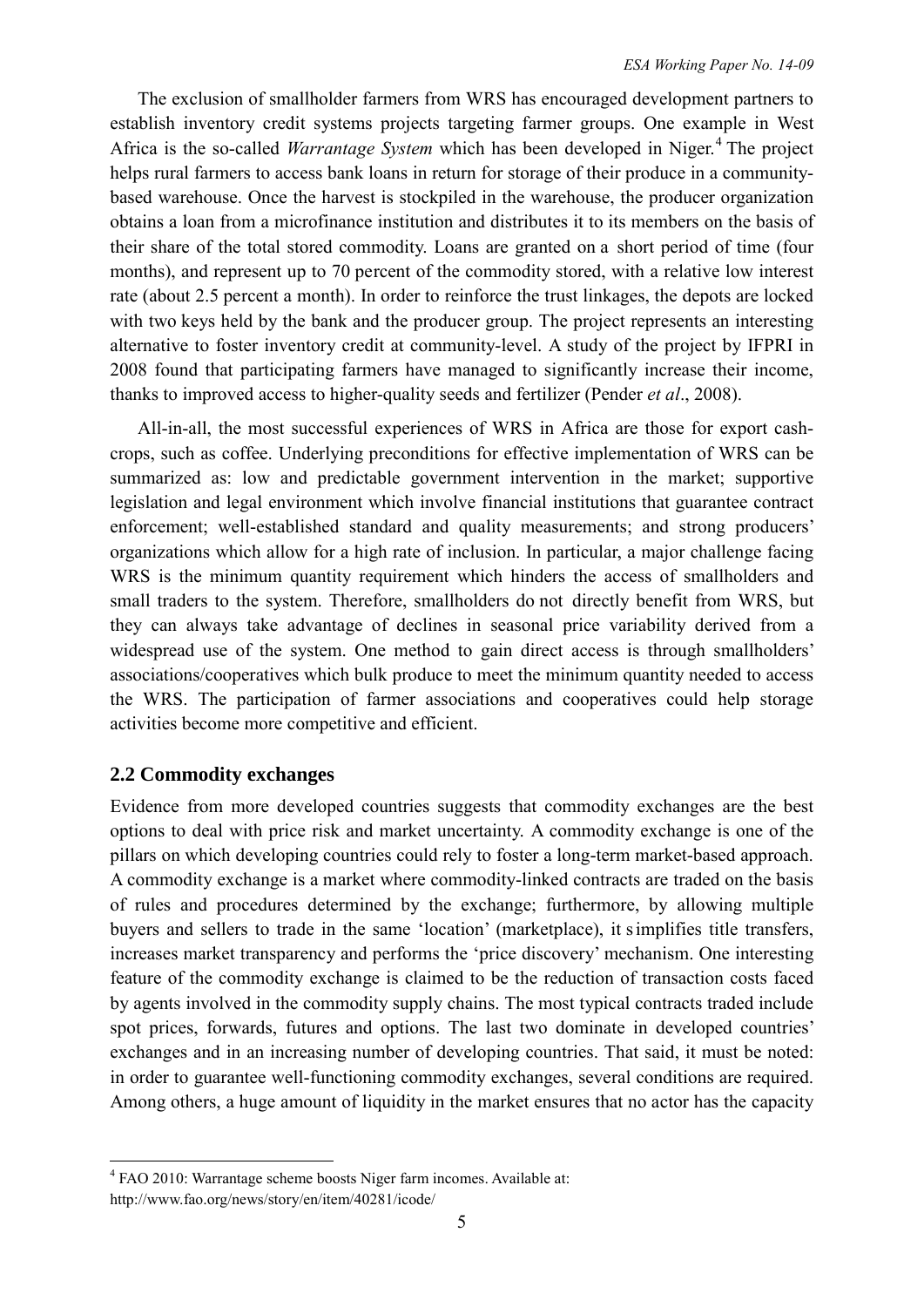to influence prices; that is far more critical when markets do not involve physical movements of commodities exchanged, such as in futures and options contracts.

Futures (and options)<sup>[5](#page-10-1)</sup> contracts are normally used to reduce price risks associated with trade. A futures contract is an agreement between two parties to exchange a s pecified commodity of standardized quantity and quality for pre-agreed price with delivery occurring at a s pecified date in the future. Producers (and traders) can reduce their portfolio risk by taking futures positions. For example, a trader who buys a physical commodity (at a s pot price) to sell it at a future date, can concomitantly sell a futures contract in order to hedge his/her cash position. When spot and futures prices are positively correlated, being a seller and buyer on the two markets (spot and futures) at the same time, protects the agent from price deviations. Futures and options contracts are normally traded during their life period without concurrent movements in the physical markets; in order to guarantee such contracts a supportive legislative system and rigorous financial institutions are required.

In Africa, commodity exchanges are not very common. In the 1990s, despite the market liberalization wave, few countries tried to implement agricultural commodity exchanges. Except for South Africa, which managed to set up a well-functioning and sustainable exchange, most countries failed in developing such markets. A number of factors, including small market sizes, infrastructural and institutional bottlenecks, and government interventions, have hampered the success of commodity exchanges in Africa. For instance, excessive price movements drove governments to intervene in commodity markets, leading to the consequent suspension of the first experiences of exchange markets in Zambia and Zimbabwe (Rashid 2010). Zimbabwe closed its Commodity Exchange in 2001 when the Government gave the monopoly on corn and wheat trading to the Grain Marketing Board (GMB). The new Commodities Exchange of Zimbabwe (COMEZ) was opened in 2011 to end the GMB monopoly; however, the State continues to play a strong role in the market.

The high potential of commodity exchanges motivated donors, like USAID and WFP, to support new initiatives and revitalize African markets. These new initiatives, such us the Malawi Agricultural Commodity Exchange (MACE), the Agricultural Commodity Exchange for Africa (ACE), the new Zambia Commodity Exchange (ZAMACE), the Ethiopian Commodity Exchange (ECX), the Kenyan Agricultural Commodity Exchange (KACE) and the Uganda Commodity Exchange (UCE) aimed to set up or revitalize a series of commodity exchanges, but remain limited to spot markets. As reported by Robbins P. (2011), it seems that these new schemes do not function well and are not sustainable without donor funding, with the only exception being Ethiopia where it is mandatory for exporters to use the exchange.

Evidence from most of African commodity exchanges suggests that the critical mass of exchange has not been reached. For instance, the KACE and the UCE were not able to attract enough trade volumes to be sustainable. KACE failed to establish a commodity exchange and thus focused on t he collection and dissemination of market information; it, therefore, performed mainly as a market information system. On the other hand, funding for the UCE

.<br>-

<span id="page-11-0"></span> $<sup>5</sup>$  Differently from futures, options give the right, but not the obligation, to buy or sell the underlying asset at a</sup> price (strike price) specified in the contract. Options can be seen as a sort of price insurance, where the price of the option is the premium paid in order to assure a minimum return, reducing price risk.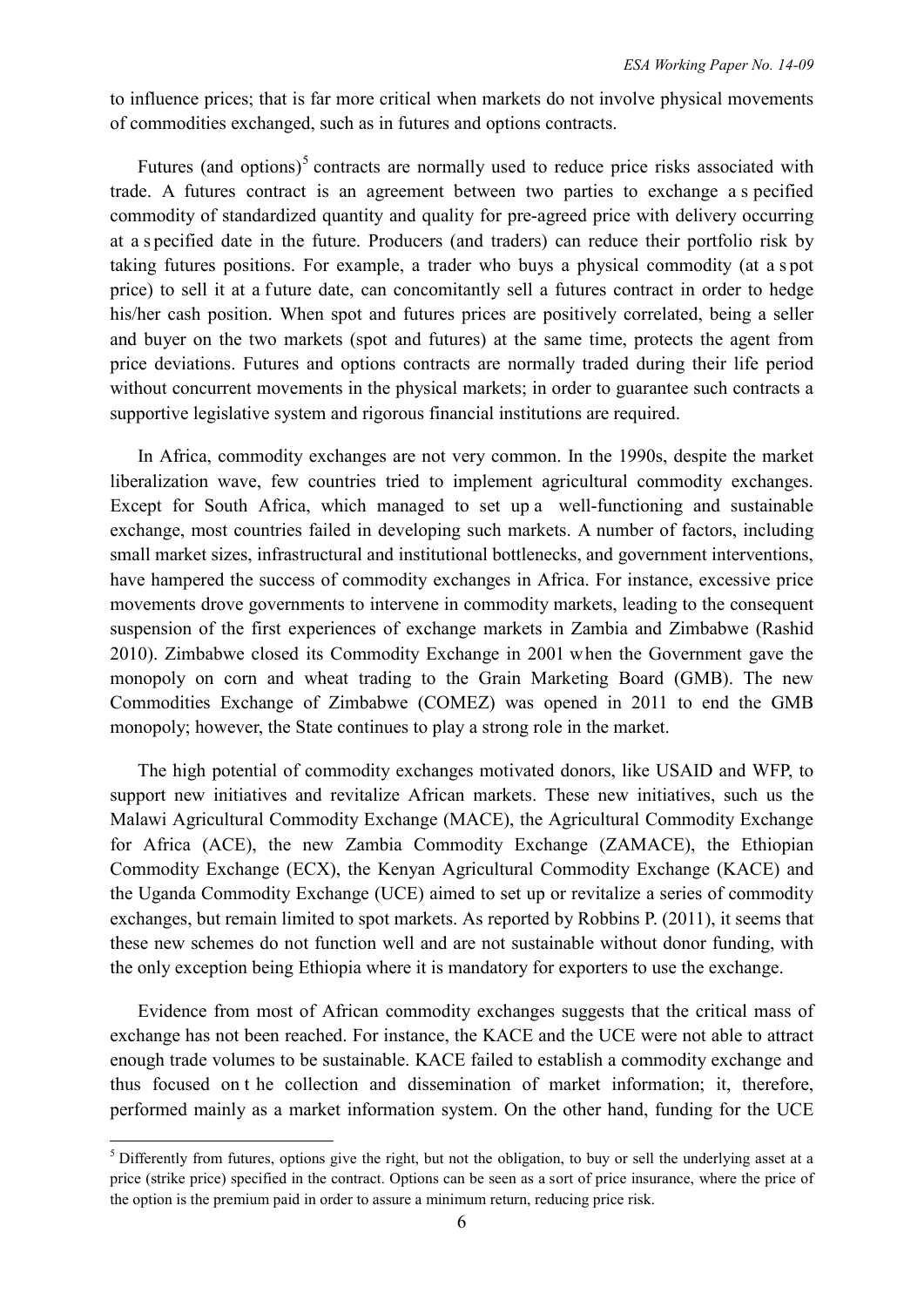has ended and it is not certain whether it will receive further funding. Apparently, the government is trying to borrow funds from the World Bank to finance its operations (Robbins, 2011). Given the small market size which hampers the implementation of commodity (futures) exchanges in many African countries, some case studies investigated the hedging potential for agents in those countries represented by futures and options contracts on foreign exchanges such as the South African Futures Exchange (SAFEX). For example, Dana, Gilbert and Shim (2006) pointed out that hedging maize imports into Malawi and Zambia on SAFEX could be an effective risk management strategy. However, government interventions in grain markets and limited external trade, especially during periods of high price volatility, represent a major barrier to such hedging strategies by increasing the risk of default of national traders active on international markets.

SAFEX offers an ex ample of the level o f trade in a successf ul commodity exchange. The tot al value of futures and options traded in March 2012 was 3.9 billion USD with an average share of physical deliveries well below four percent (the rest are future contracts).<sup>[6](#page-11-0)</sup> Whereas, ZAMACE's traded value between October 2007 and April 2010, was reported to be about 600,000 USD per month. Between April and December 2008, the Ethiopian Commodity Exchange (ECX) traded, on average, less than 100,000 USD per month of maize, wheat, and beans. (Rashid S. *et al*., 2010). Unable to make ECX workable through trade in primary cereals, the government of Ethiopia, at the beginning of 2009, imposed the use of the new exchange on coffee traders, suspending the already well-functioning coffee auction floor. The government has then decreed that other mainly exported commodities (sesame and haricot beans) have to be exported exclusively through the exchange. On the other hand, it has not yet been able to channel maize, sorghum and wheat exchanges into the exchange market because of the difficulties of controlling commodities traded on l ocal markets (Robbins P. 2011).

As shown by the Ethiopian experience with the coffee commodity exchange, a well organized and structured market is a precondition of a successful implementation of commodity exchanges. Moreover, an adequate environment should include certainty about the availability of a specified commodity in a particular place and date. Indeed, standards of quality are necessary conditions together with storage facilities, such as warehouses. The institutional environment must also guarantee a reliable banking service together with a strong legal framework to enforce commercial law and contracts. Trade at a futures exchange requires a communication network that can provide traders with spot market information in order to estimate the basis. Ideally, the physical and communication infrastructure will ensure that information on pr oduct quality, quantity, and price in all relevant markets is available across various spot markets. In the absence of well-functioning infrastructure, price discovery in the spot markets may be unreliable. As a consequence, futures exchanges will be inadequate for managing price risks. As pointed out by Rashid *et al*. (2010), available data suggests that the lack of physical infrastructure may be a major constraining factor in many African countries.

<span id="page-12-0"></span><u>.</u>

<sup>6</sup> SAFEX Commodity Derivatives Monthly Update (March 2012).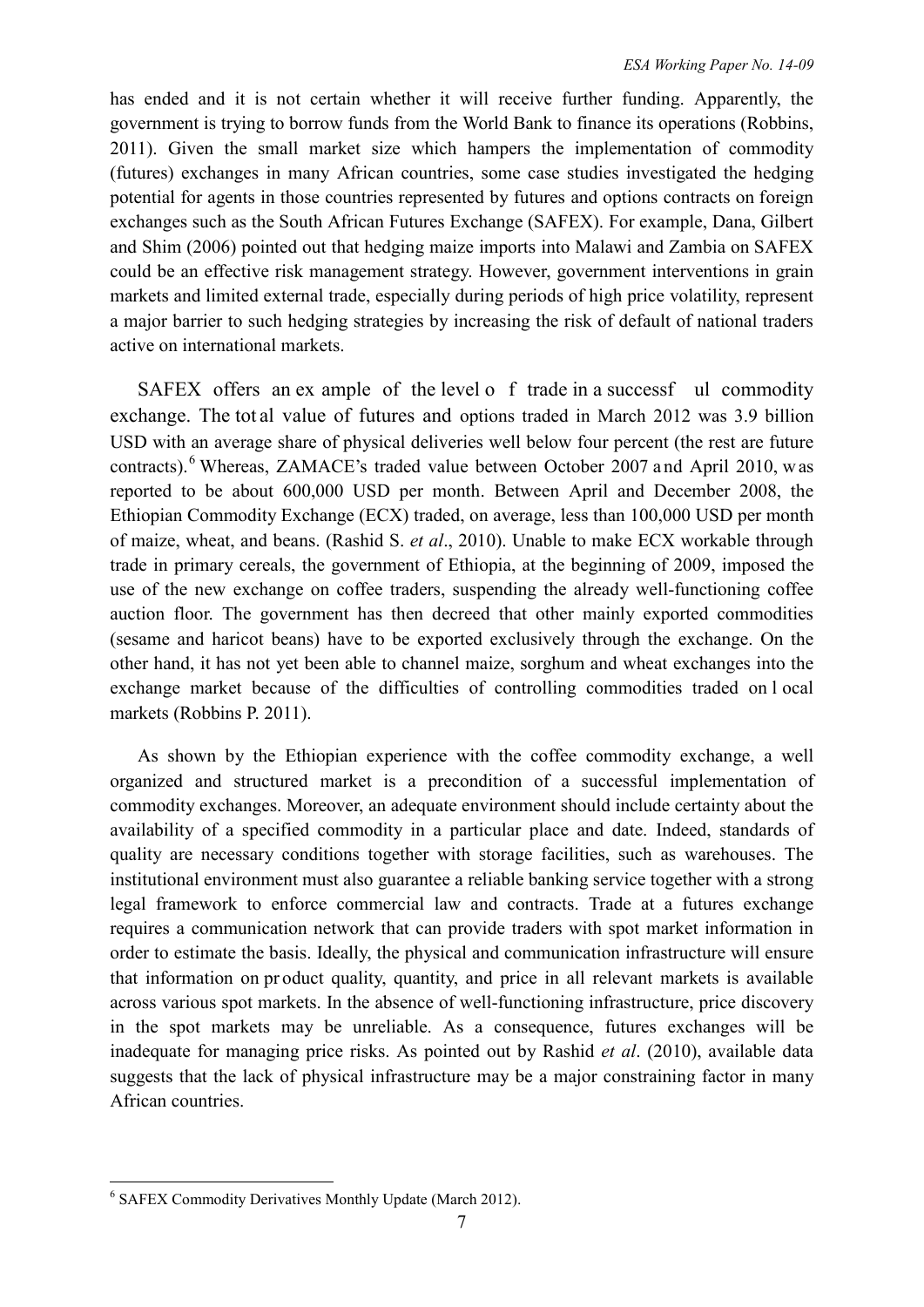Besides resource and knowledge constraints, one major weakness of these countries is the capacity to channel domestic trade through the commodity exchanges. Among others issues, smallholders face a major hurdle: the minimum commodity amount that is required to trade in such markets. The high volumes underlying futures contracts require a farmer operating on a medium- or large-scale: some 21.5 and 48.1 hectares for wheat and maize respectively are requisite in Africa<sup>[7](#page-12-0)</sup> in order to meet the production traded in one contract.<sup>[8](#page-13-1)</sup> Clearly, small farmers and traders would be excluded from such contracts; some kind of product aggregation is therefore required to directly involve them in the system. In the absence of strong producer organizations, this is difficult to be forecast. Commodity exchanges are indeed better suited to large-scale farmers and traders. However, small farmers and traders could still indirectly benefit from commodity exchanges by taking advantage of features such as the price discovery mechanism. This is possible when strict linkages between local spot prices and a national commodity exchange facilitate the integration of local markets and provide information on prices, quantity and quality of commodities traded at a national level.

#### <span id="page-13-0"></span>**2.3 Contract farming**

.<br>-

Contract farming is intended to solve the problems of an imperfect product market, price uncertainties and credit market failures. A contract agreement obliges farmers to supply their product to agro-enterprises or other users. The contract often includes a pre-agreed price, quality, quantity and time of delivery. By entering into a contract, farmers can gain easier access to inputs along with credit from sponsors.

Contract farming can take different forms: out-grower schemes, a multipartite model and an intermediary model. Under an out-grower scheme, the contracting company supports farmers with production inputs and other services and purchases the crop from the farmers with the objective of processing, packaging and marketing the product. Producers of cash crops, such as cotton, tobacco and sugar, often benefit from such schemes. A multipartite model involves the government, private sector and farmers working together to ensure that farmers have guaranteed access to the market. U nder an intermediary model, a formal subcontract is signed between companies and intermediaries (e.g. farmer groups), and the latter have their own arrangements with farmers.

Contract farming can improve farmers' access to national and international markets. From the perspective of agribusiness companies, contract farming ensures a steady supply of agricultural products compliant with the agreed quality standards, as well as a reduction of administrative costs. The potential advantages for both parties are huge, but the success depends on t he soundness of the contractual practices and the adequacy of the legal framework that supports the parties in the correct implementation of contracts (Pultrone, 2012).

Contractual enforcement is the main constraint to contract farming. Many agribusinesses and supermarkets do not want to work with small farmers. Contract farming also works better in the case of export crops (e.g. tea in Kenya) and high value crops than staple cereals.

<span id="page-13-2"></span> $\alpha$ <sup>7</sup> Calculated on the average maize and wheat yields for Africa (2010), data are drawn from FAOSTAT.

<span id="page-13-1"></span><sup>8</sup> For example, on SAFEX the contract size is 100 metric tonnes for different types of maize and sorghum, 50 for wheat and sunflower seeds and 25 for soybeans.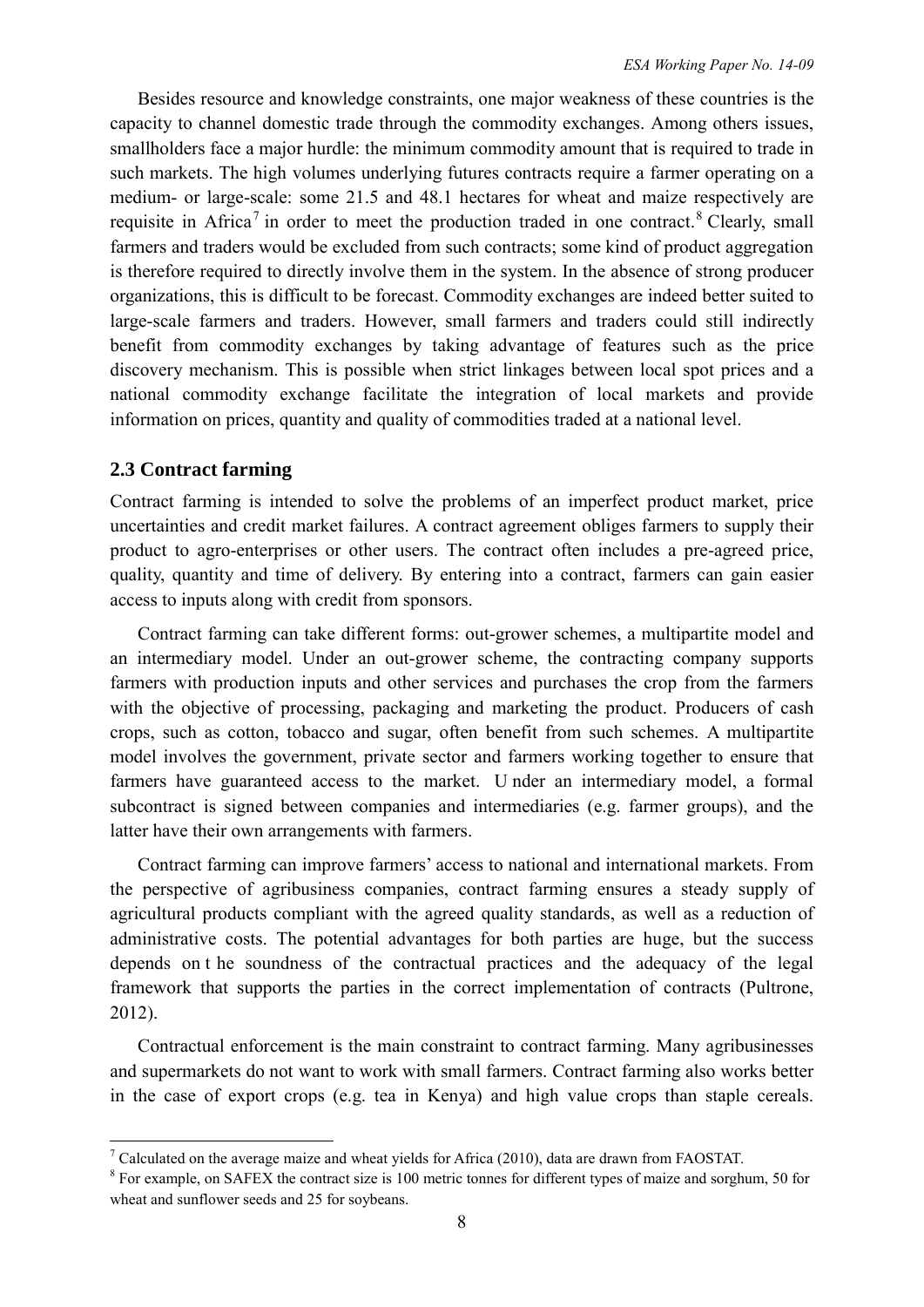Governments have an active role to play in ensuring that a sound legal framework is in place to promote fair contract negotiations and enforcement.

#### <span id="page-14-0"></span>**2.4 Agricultural Information Systems**

Information systems are knowledge infrastructures which facilitate the dissemination of information for risk awareness, market decisions, and policy decision-making. Information systems in agriculture can be classified as two main categories: Market Information Systems, and Weather Forecast and Early Warning Systems. For developing countries, enhanced agricultural information systems represent a valuable option to reduce uncertainties about the agricultural sector and increase awareness about price, weather, and other hazard risks, and thereby enable governments and the private sector to better plan their actions and allocate budget where is most needed.

An information system is a combination of information technology and human capacity to transform basic data into usable information. As suggested by Wolf *et al*. (2001), information is different from data in two important dimensions: it is context specific and decision-focused, whereas data are context specific but cannot directly be used for decisions without being first interpreted through an analytic process. Most often there is a communication gap between data specialists who use technical language and the final users. For instance, most farmers do not have the necessary knowledge to process raw data (Just and Zilberman, 2002) or interpret complex information. Therefore, it is of basic importance to provide them with analysis and possible implications to support understanding and decisions. Consequently, a clear understanding of user needs and capacities is a precondition for a useful information system.

#### <span id="page-14-1"></span>*2.4.1 Market Information Systems*

Market Information Systems (MIS) are services used in gathering, analyzing and disseminating information about agricultural prices, quantities and other relevant information of widely traded products from rural assembly, retail and wholesale markets. In order to guarantee a well-functioning service, market information should be collected and disseminated on a regular basis, with the higher possible frequency (at least weekly) and should be channelled through various means to reach different types of audience. In Africa, MIS were set-up mainly under donor assistance, after the economic liberalization, when governments' 'roll-back' resulted in the abolition of many marketing boards (or chaisse de stabilisation) which previously regulated markets (Tollens, 2006). The aim was to correct marketing information asymmetries in order to provide more bargaining power to farmers and information to government officials to monitor markets and be able to intervene when needed. MIS tend to be operated by government services or international institutions that guarantee unbiased and independent information (Shepherd, 2011). These are instrumental for farmers as they contribute to create a transparent environment which reduces marketing risks. Up-todate information, including different market prices of both commodities and inputs, and their intra-seasonal variation, allows farmers to make more profitable decisions on pr oduction activities. Thanks to market information, farmers are able to better plan planting and storage decisions, find appropriate markets for their produce, and gain from profitable trade deals. Moreover, by providing detailed spatial information on pr oduction quantities and transportation costs, MIS can reduce the likelihood of localized shortages.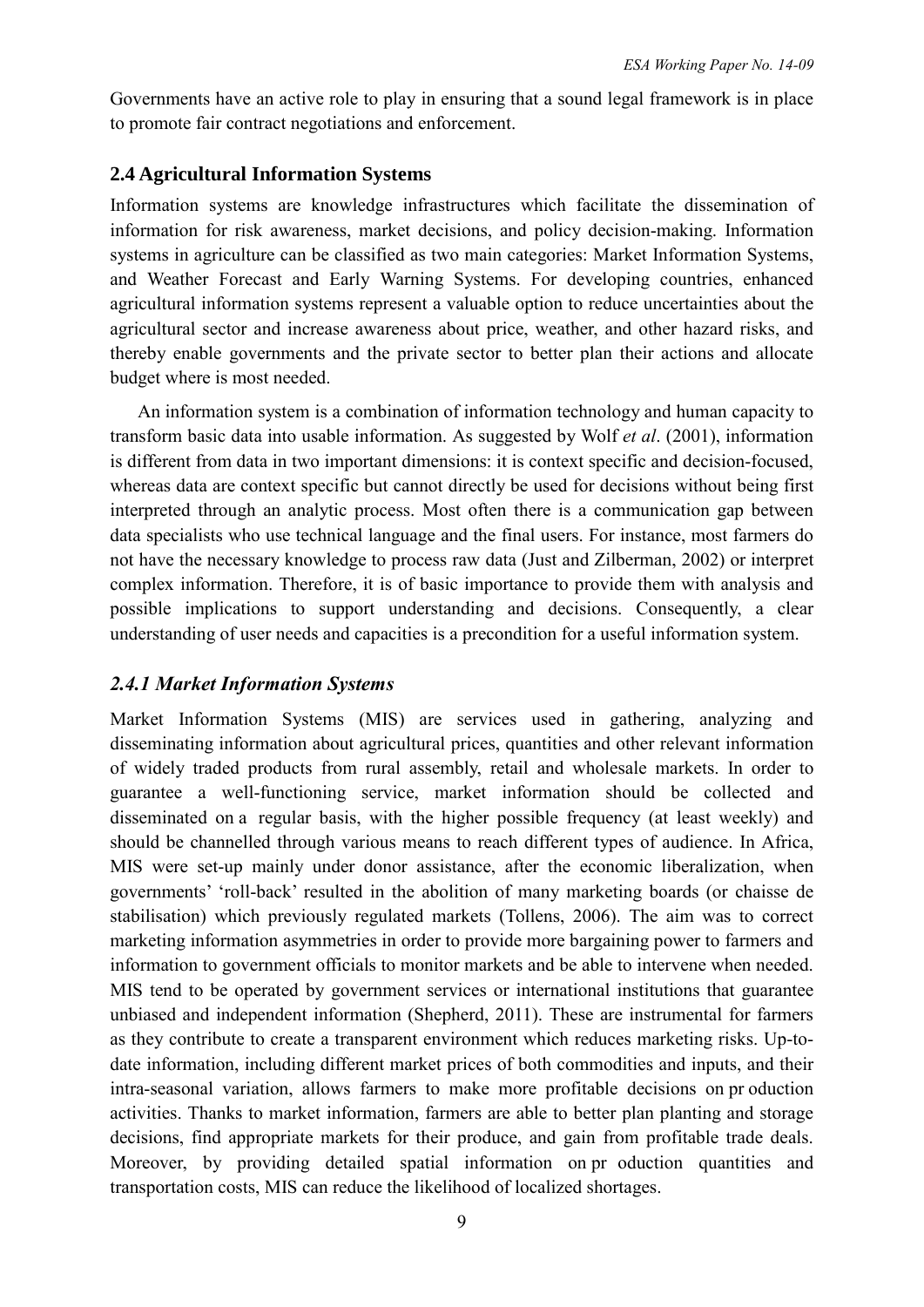Information Systems in Africa, however, have several challenges and weaknesses. First, poor quality and outdated information are common problems of existing systems. A recent FAO survey conducted on information systems in countries supported by the EU Food Facility highlighted that market information is collected on a monthly basis in 69 percent of the surveyed countries; while in almost 30 percent of the cases, the frequency was yearly or higher (FAO/EUFF, 2011). Such frequencies make information of no significant value for farmers, traders, millers and other stakeholders who normally need daily or weekly market information. Second, information systems, especially MIS, focus mainly on a few numbers of commodities, and report prices with scant information about production costs, such as fertilizers and transport, and other variables which may influence markets (e.g. production forecast). This information is necessary if MIS have to be tailored to the needs of specific users, such as farmers. Third, dissemination constraints are a major issue for the implementation of these systems. Internet access is not so widely diffused in remote areas; Short Messaging Service (SMS) text messages between mobile phones are increasingly in use, but broadcasting market information on r adios is still the best way to disseminate information. One MIS based on internet technologies and mobile devices is Esoko. It began as TradeNet in 2005 w ith the support of FAO and other international agencies. Focused on agricultural marketing, it provides market data via SMS and the web to stakeholders within the agriculture and trade sectors in several African countries (mainly Burkina Faso, Ghana, Malawi, Cameroon, Nigeria, and Mozambique). The Esoko platform provides automatic and personalized price alerts. However, prices on the web pages do not report dates, therefore limiting its efficiency and utility, and analysis of the underlying data are not provided.

#### <span id="page-15-0"></span>*2.4.2 Weather Forecast and Early Warning Systems*

While MIS are mainly thought to serve farmers and traders' needs, Early Warning Systems (EWS) are more targeted at governments, institutions and international organizations. Indeed, a EWS collects analyses and disseminates timely and effective information about hazards, allowing actions to avoid or reduce risks and prepare an effective response. Preconditions for well-functioning EWS are: data accuracy, clear risk assessment and definition of system' objectives, context-based indicators, timeliness warnings, and easy-to-use information.

Moreover, the successes or failures of EWS are dependent on a number of factors that are beyond the technical and analytical scope of the system itself (Alinovi *et al*., 2012). In fact, to properly link information provided by EWS to appropriate actions, a clear process for translating alerts into decisions is required. A great attention to institutional context is a prerequisite to enable strong linkages with decision-makers.

Early warning systems operating in Africa are mainly donor-founded and internationally managed, and this has clear implications for their sustainability. There are several types of information systems, each of them with a particular focus, (e.g. Earthquakes, Health or Income monitoring), but the two major global EWS that are more suited to deal with agricultural risks are the USAID FEWSNET (Famine Early Warning Systems Network), and the FAO-GIEWS (Global Information and Early Warning System). These combine information on prices, crop production, weather hazards, and vegetation conditions in order to draw the most accurate figures and foster a holistic analysis that supports decision-making processes. Of course, a number of local systems providing early warning and market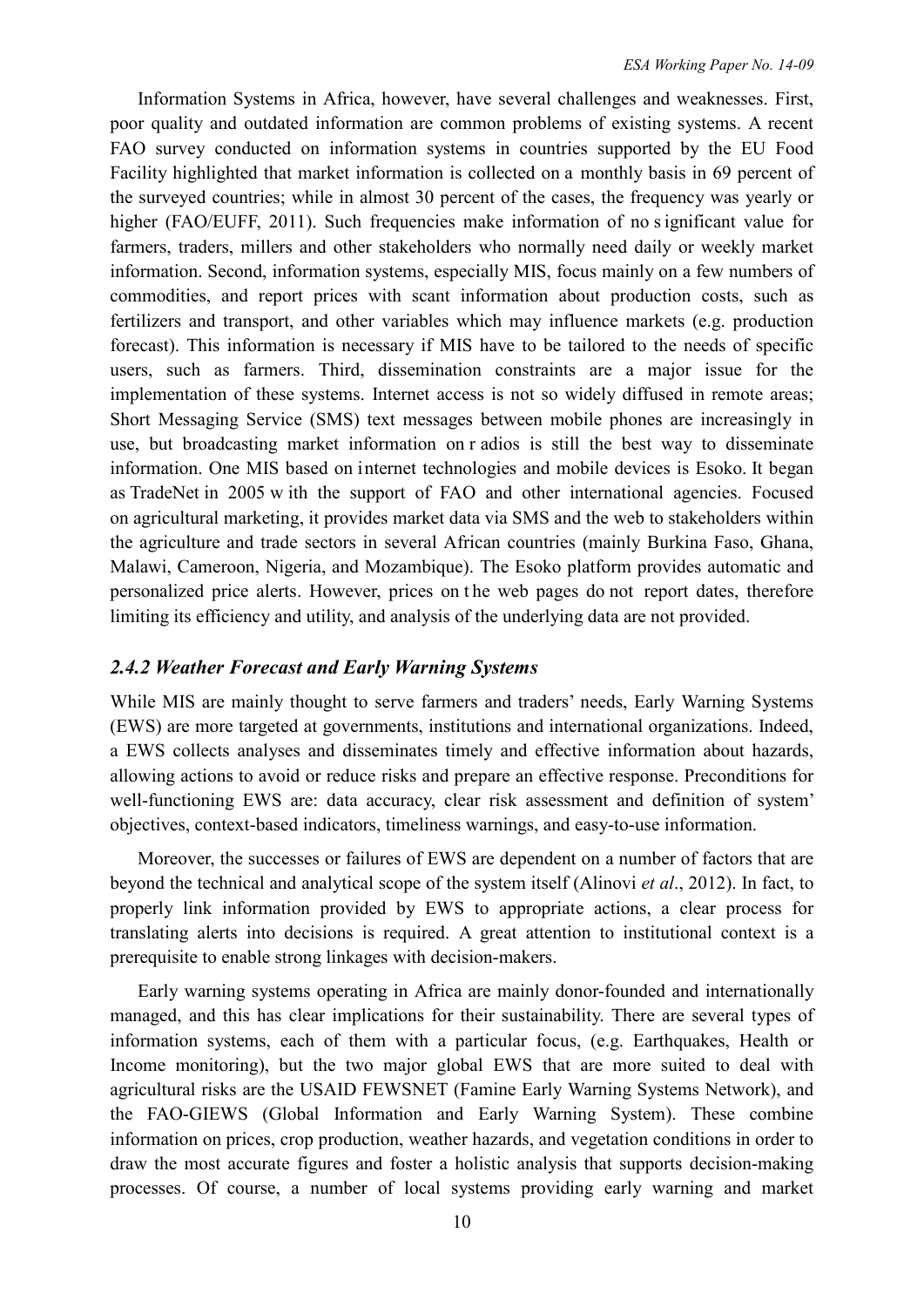information are in place; however, they have lower analytical and methodological capacities which hinder their functionality.<sup>[9](#page-13-2)</sup>

In recent years major improvements in remote sensing satellites information collection and analysis has resulted in the possibility to forecast crop yield at national and sub-national levels at relatively low costs. In comparison to typical agricultural crop statistics products, which are based on surveys and sampling, yield forecasts are based on satellite imagery and collect data at every level, with high frequency, covering crop lands under investigation. The calibration of methodologies and algorithms for providing a timely, highly accurate end-ofseason yield forecast system has improved dramatically. By combining yield forecasts, crop condition monitoring and weather forecasts, it is possible to provide a comprehensive, timely and accurate agribusiness crop intelligence had not been available until now.

#### <span id="page-16-0"></span>**2.5 Grain stock management**

.<br>-

Government interventions in commodity markets are mainly designed to stabilize prices and to support producers and vulnerable populations through safety net schemes. One measure widely adopted to achieve these goals is the management of grain reserves. Stocks maintained by governments can be classified as strategic grain reserves (or buffer stocks), which deal with food price instability and emergency stocks in order to guarantee reserves for the implementation of food transfer programs. Strategic stocks may be publicly-owned and managed, or could be "privately held commercial stocks governed by national rules set by national governments" (Abbott, 2012). A food security reserves provide a first line of defence for coping with emergencies with food distribution schemes.

Strategic storage is a risk management tool used to smooth price fluctuations. Strategic grain reserves are generally operated through parastatal organizations that announce specific prices, a ceiling and/or floor at which they sell and buy grains.<sup>[10](#page-16-1)</sup> The parastatals influence market prices through large purchases and sales of commodities.

The costs and impacts of stock management strategies on food prices highly depend on the threshold prices adopted for purchases and sales. The band should be set in order to require government interventions only in the case of large shortages or surpluses, as this would trigger small running costs, and a less distortive intervention into the market; though lower levels of price stability. On the other hand, a constrictive price band, allowing less fluctuation than seasonal storage costs, would displace private trading activities. Tight bands may entail government annual purchases during the harvest season when prices are lower, and sales during the off-season when prices are higher, reducing both inter-annual and interseasonal price fluctuation (Minot, 2010), but generating high running cost and displacing private activities. Furthermore, the price band should be set with reference to market prices. In fact, when it is set too high, large reserves may be accumulated due to higher levels of purchases; this will increase costs and could exhaust storing capacities. When the price band is set too low, stocks will be depleted. In both cases, the government would not be able to support prices; this is why an in-depth analysis and monitoring of market prices to support

<sup>&</sup>lt;sup>9</sup> Please note that this review is not comprehensive of all existent information systems.

<span id="page-16-2"></span><span id="page-16-1"></span> $10$  Floor price is the minimum price set by the buffer stock operator. When prices drop close to the floor price, purchasing on the market ensures that prices do not fall further. On the other hand, a ceiling price is the maximum price admitted by the operator.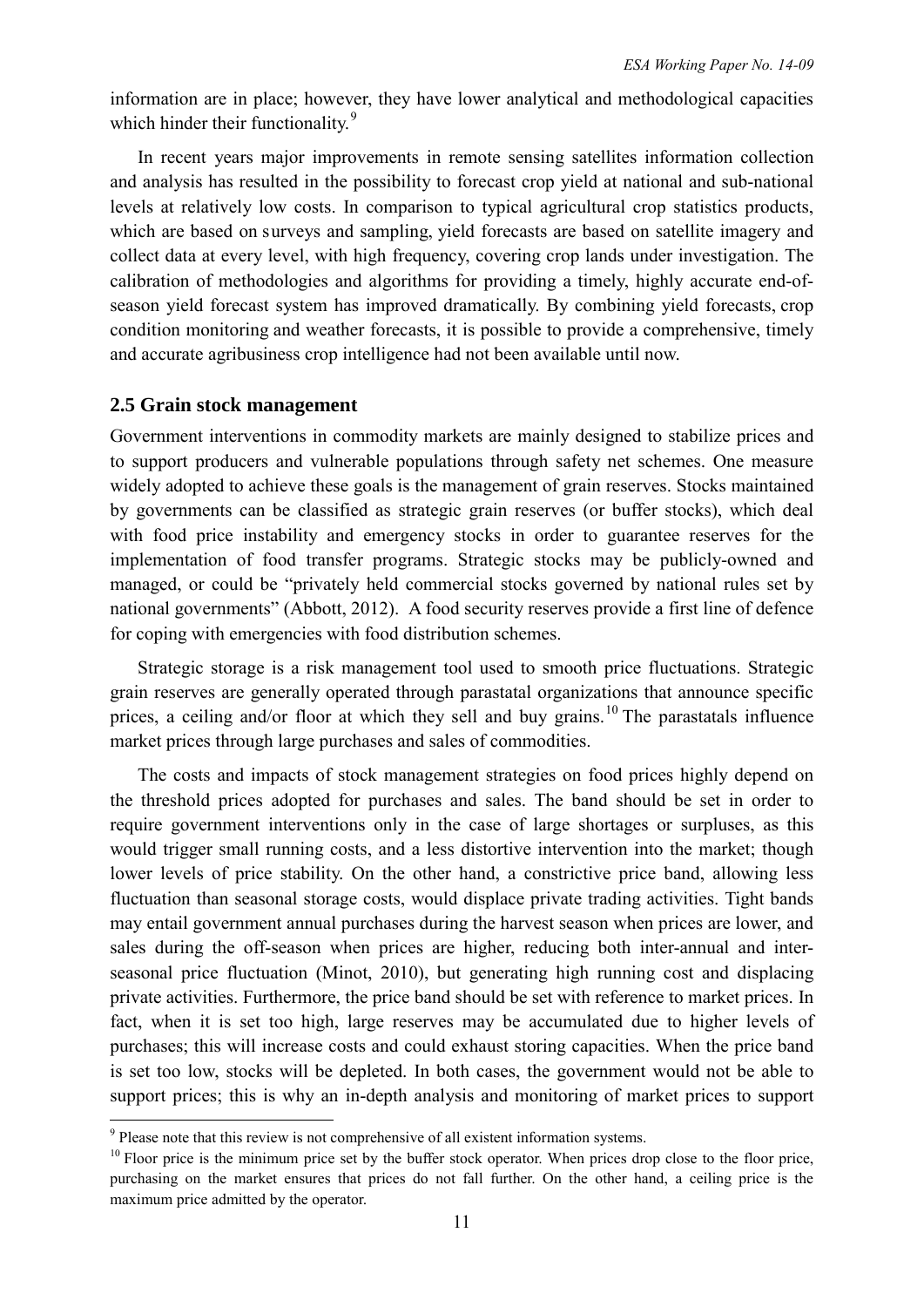price band decisions is extremely necessary. When setting the floor prices (to support producer prices), production costs should be considered in order to guarantee farmers' capacities to invest in the next production cycle, but to avoid extra-profits which would make the scheme more like a subsidy.

Finally, important variables to be taken into account in setting the price band are transport costs and location of storage facilities. In fact, the higher the transportation costs, the wider the effective price band would be compared to the one set by the government. Consider this example: the band price set by the government has a floor price of 90 and a ceiling price of 110; transportation costs from market A to a depot are 10. Producers would not bring their crops to the depot until the market price falls below 80 (90-10=80); on the other hand, traders would not move crops from the depot to market A until market prices are 120 (110+10=120). The effective price band is thus 80 a nd 120. M oreover, transportation costs determine the minimum price difference between markets in surplus and deficit areas. Where prices are driven by different market fundamentals, this should be taken into account when designing price stabilization policies. From all the above considerations, it a ppears that specific technical knowledge and continuous market monitor mechanisms are necessary to guarantee an efficient price stabilization policy.

Evidence from national and international experiences suggests that buffer stocks have been more effective in moderating downward price movements than price increases. In the latter case, buffer stocks can be released up to their depletion; beyond this point there are no means to limit price surges (AMIS, 2011). An effective strategy could be to use buffer stocks to defend producers from downward price risks by setting floor prices and using alternative approaches, such as safety net schemes or trade policies, to deal with price surges and support vulnerable consumers. An example of this approach is shown by the Government of India which pursues a remunerative and stable price environment through the implementation of a Minimum Support Price (MSP). At present MSPs are announced for 25 major agricultural commodities, covering all important cereals; these take into account several factors including production costs, changes to input prices and input/output price parities. In addition to ensuring a reasonable price to the farmers, the main objective is to keep prices depressed in the interest of consumers by maintaining a comprehensive Public Distribution System (PDS), and by keeping a Strategic Grain Reserve for food security reasons.<sup>[11](#page-16-2)</sup>

In Kenya, the grain market is currently fairly liberalized but the National Cereal and Produce Board (NCPB) still plays both commercial and social roles. The NCPB deals with various products and offers related services to its clients in competition with private players in the industry. Besides trading in key grain products such as maize, wheat, beans, rice, millet and sorghum, the Board offers additional services, such as grading, fumigation, cleaning and warehousing. The NCPB normally maintains a Strategic Grain Reserve (SGR) stock of up to four million bags on behalf of the Government to be used for food security. The Government has recently instructed NCPB to beef up the SGR stock to eight million bags. The Board facilitates the procurement, storage, maintenance and distribution of famine relief food to deficit areas, under the National Famine Relief Program. In recent years, operations of the NCPB have raised the price of maize by fixing a price floor well above market levels, with

<u>.</u>

<span id="page-17-0"></span><sup>&</sup>lt;sup>11</sup> Government of India Planning Commission.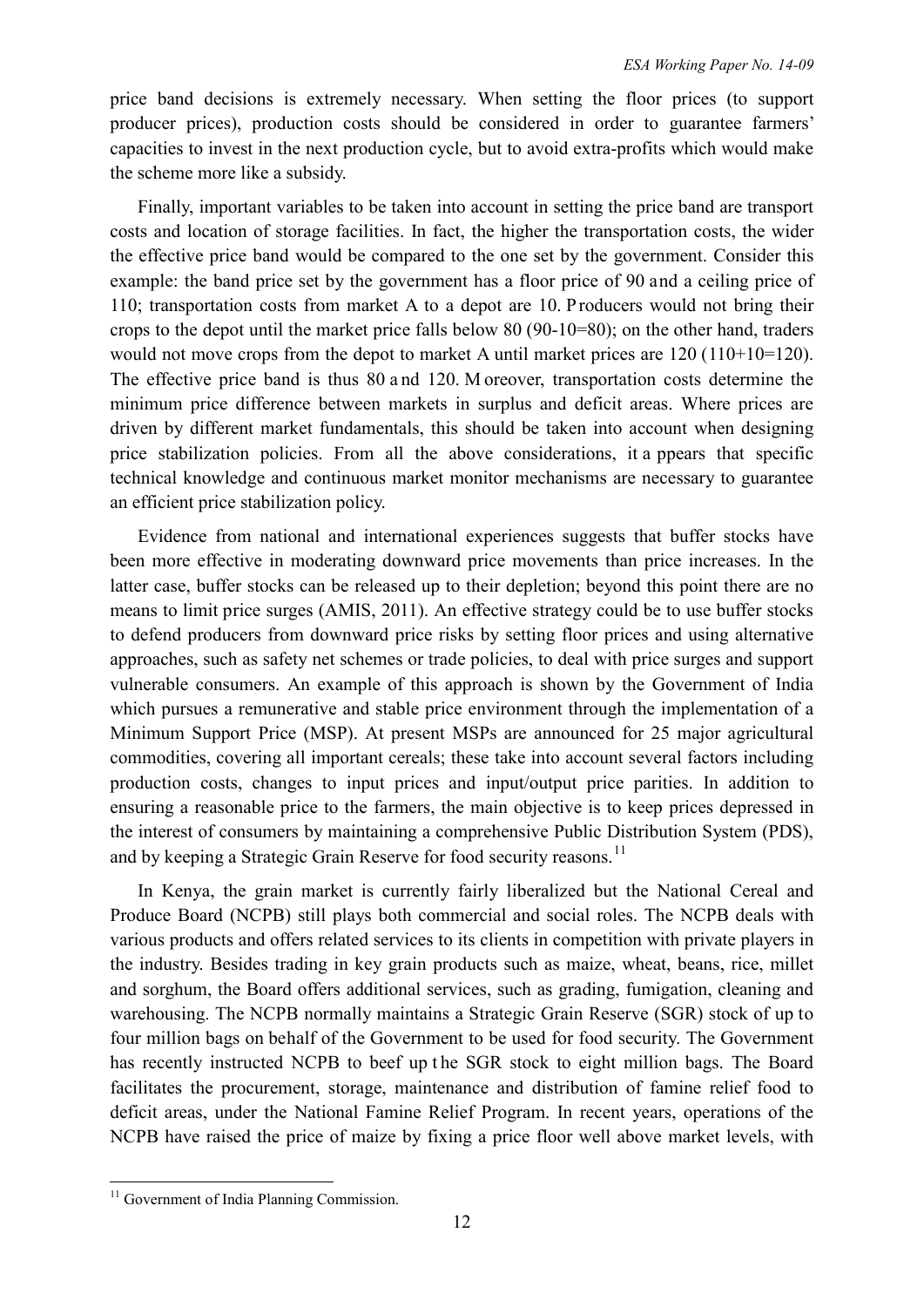the result that Kenya's maize prices are among the highest in Africa. (Demombynes and Kiringai, 2011). The NCPB remains a major player in the market among medium- and largescale farmers in the high production maize zone of the Rift Valley, where it raises prices and provides some degree of stabilization. [12](#page-17-0) As reported in the World Bank's 2009 *World Development Report (WDR): Reshaping Economic Geography*, the government has intervened in maize markets in ways that kept maize prices high (World Bank 2009).

Malawi manages its grain stock through the Agricultural Development and Marketing Corporation (ADMARC), which is responsible for marketing all agricultural products, besides the price stabilization objectives and the management of food security reserves. In 1999, the government created the National Food Reserve Agency (NFRA), to manage emergency food stock, with the idea of concentrating ADMARC activities to market related ones. (Minot, 2010). Nonetheless, the experiences of these institutions show mixed results. In fact, during the 2001-2003 food crises and 2007-2008 price spikes, Malawi was not able to efficiently stabilize prices and ensure food security to the poor. Although the 2001-2003 food crises generated much speculation about its causes, the World Bank and IMF encouraged the government to end interventions in the maize market. This resulted in reduced stocks and a severe food crisis, which was exacerbated by the failure of the government to detect the upcoming crises through its early warning systems. The major factor behind the dramatic price spike of 2007-2008 was an overestimated production forecast (Dorward *et al*., 2008, Jayne and Tschirley, 2009). Following the over-optimistic forecast, ADMARC set up a floor price which was too low and repeatedly increased (from 20,000 kwacha per ton off the harvest season to 40,000 kwacha per ton) to compete with traders. As a result, ADMARC was not able to build up sufficient stock to deal with the lean season, and market prices sharply increased. Supporting the view that private hoarding drove the price spike, the government banned private trade and restored the ADMARC monopoly on maize trade at controlled prices (Minot, 2010). The lack of clear guidelines, the exclusion of the private sector, and the mismanagement of ADMARC clearly caused maize price instability in Malawi (Jayne and Tschirley, 2009).

In Ethiopia, the government established a food security grain reserve in the early 1980s to deal with vulnerability to shocks and food insecurities. The grain reserve was established as the Emergency Food Security Reserve Administration (EFSRA) as an additional unit of the Relief and Rehabilitation Commission. EFSRA does not engage in buying and selling or distribution of grains. It provides inventory loans to well-established relief and rehabilitation agencies working in the country. It releases grain to agencies with an agreement that they will repay in-kind on a pre-agreed date. The stock levels have increased from about 200,000 tons in the 1980s and 1990s to about 400,000 t ons in the early 2000s. EFSRA has maintained emergency stock with very little impact on prices. However, this might change if the plan to expand to 1.5 m illion tons is implemented as large stocks may depress domestic prices (negatively affecting producers), increase the costs of operation, and adversely affecting private sector participation in the cereal value chain (Rashid, 2011).

The Southern African Development Community (SADC) has plans to set-up a regional strategic grain reserve to help bail out countries experiencing food shortages and discourage

<u>.</u>

<span id="page-18-0"></span><sup>&</sup>lt;sup>12</sup> http://todayfinancialnews.com/index.php?option=com\_content&view=article&id=1202:tea-health-benefitspushes-tea-consumption-in-the-united-states&catid=106:trade-and-investment&Itemid=553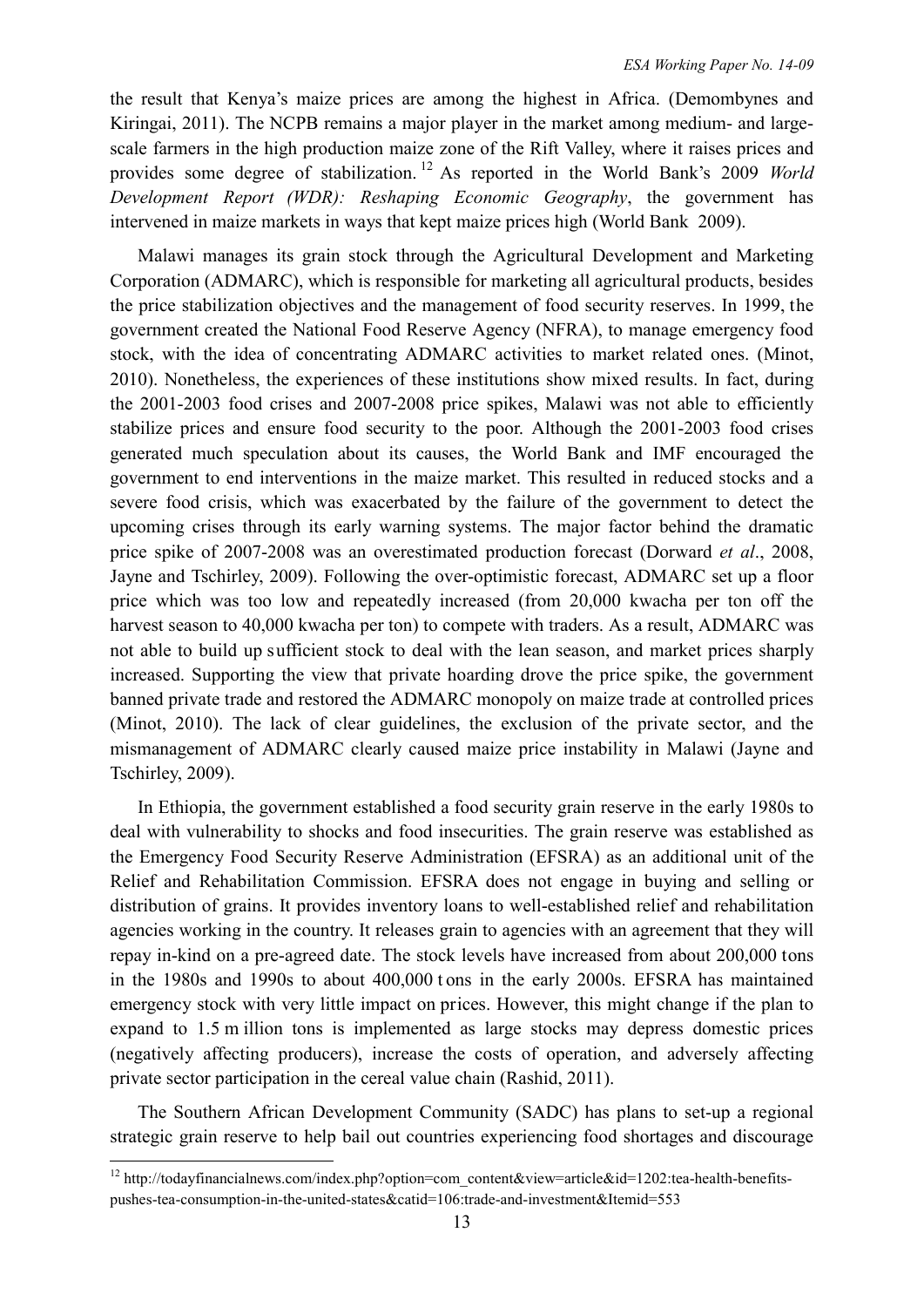member countries from imposing restrictions on maize trade within the region. According to the plan, a 500,000 ton facility, including a cash component for countries that do not have any surplus to contribute, would be set up. It has been proposed that about 75 pe rcent of the reserve will comprise food in-kind, while the remaining 25 pe rcent will be in the form of cash. Nonetheless, the reserve is not in place yet, mainly because officials have not discussed and finalized the proposal for setting up the regional facility.<sup>[13](#page-18-0)</sup>

These experiences illustrate that good practices in stabilizing prices using strategic reserves are hard to come by. Several problems have contributed to the apparent limited success: lack of a well-functioning stock management system; the absence of market information systems that rely on solid production forecasts and consistent price analyses; and ad-hoc and non-transparent policies, among others. For instance, it has been noted that most private stockholding behaviour tends to destabilize market prices when there are expectations of shortages and rising prices (Timmer, 2010). This situation can be exacerbated by the uncertainty deriving from *ad-hoc* government interventions. If the government does not have a clear price policy, and intervenes in unpredictable ways, it d istorts private incentives contributing to market destabilization. Therefore, it is of key importance that governments have transparent, credible and effective grain reserve and price stabilization policies. In addition, stock management needs to be seen as an effective short-run policy because it is better suited to deal with inter-seasonal price variability. In fact, the high costs to maintain stocks over a long period of time in order to deal with infrequent price crisis, make it a not efficient long-term policy to stabilize prices (Abbott, 2012).

#### <span id="page-19-0"></span>**2.6 Trade policies**

.<br>-

Public interventions in commodity markets are intended to address market failures (Gilbert, 1996) and reduce short-term supply and demand imbalances to stabilize prices. However, public stock policies alone have a l imited stabilization capacity, especially when taking a long-term perspective. Townsend (1977) suggested that under a government buffer stock programme, storage capacity in the long-term can be either, exhausted or saturated, hence unable to contain price rises or stop price falls. Furthermore, the high costs of stock management suggest that stabilization policies should rely not only on stocks, but also on trade policies. This is particularly true for those countries which are not food self-sufficient. One argument in favour of trade policies is the advantage coming from international markets which could be seen as providing an 'unlimited stock' at least in theory. A small importdependent country can always cover its deficit by purchasing on t he international market, provided it has the financial resources. On the other hand, the international market is always able to absorb surpluses from export countries, although price volatility can deter trade.

The recourse to the international markets often requires measures, such as export taxes, duties, subsides, and quantitative measures to regulate import and export flows, thus stabilizing domestic availability (Galtier, 2009). Ad-hoc changes in import tariffs are used to protect domestic producers and tend to rise when international prices are low and decline when prices are high. At the moment, variable taxes and subsidies are prohibited by the WTO

<span id="page-19-1"></span><sup>&</sup>lt;sup>13</sup> Sahel and West Africa Club Secretariat and OECD (2011), Agricultural and Food Price Volatility: African views and perspectives, G20 Outreach Session, OECD conference Centre, 14-15 June (http://www.oecd.org/dataoecd/18/49/48159499.pdf)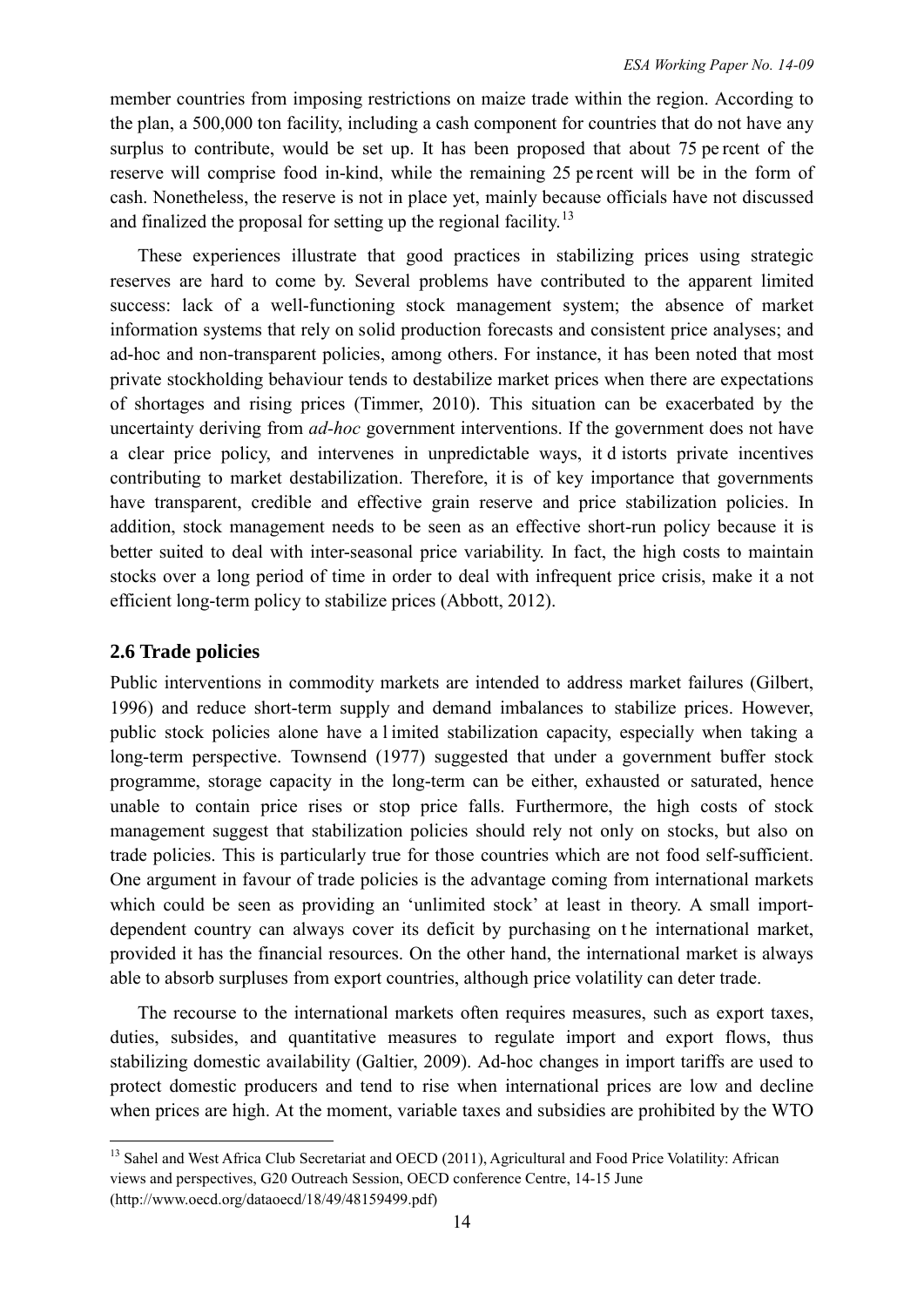(Abbott, 2012), whereas quantitative measures, such as cereal export bans, are permitted for food commodities in particular situations. It has to be noted that quantitative controls are less transparent and are generally more distortive for private trade, having a stronger depressive effect on pr ivate stocks (Galtier, 2009). The use of tariff-rate quota (TRQ) regimes (with lower tariff charged on imports below a quota threshold and vice versa) is limited in Africa (Demeke, *et al*., 2013). Overall, tariff barriers are more effective than temporary impositions of quotas or trade bans in stabilizing domestic prices because prices resulting from their application are easier to anticipate. For many African countries, tariffs are also well below their binding commitments (under WTO agreements), giving them an opportunity to raise/lower tariffs at will, at least below their bound l evels. However, trade restriction measures, especially by major actors in the international markets, distort prices and make world prices unpredictable. On the other hand, open trade policy fails to stabilize domestic prices when international prices are themselves unstable, too low or too high. Formulating the right trade policy is thus very challenging for many countries.

Countries' reaction to the price spikes of 2007-2008 highlighted the lack of coordination in trade policies among countries and the importance to support domestic price and supply stability in times of crisis. The adoption of trade and domestic policies that served to isolate markets was common. Some grain exporting countries imposed restrictions (and bans) in an attempt to ensure sufficient domestic supply; this in turn contributed to soaring prices (Demeke, Pangrazio, and Maetz, 2009). The preference for internal price stability has prevented broad-based multi-country approaches (World Bank, 2008). During 2009-2010, several developing countries put in place food import facilitation measures that generally involved a reduction or elimination of import tariffs in order to replenish domestic food stocks (Maetz *et al.*, 2011). These policies have been a natural consequence of the 2007-2008 events and were adopted in an attempt to avoid food shortages and new price peaks in countries that heavily rely on imports. For instance, Kenya adopted these import defence measures in 2008 and maintained such approaches throughout 2011. More specifically, in 2008 the government reduced import tariffs on w heat from 35 percent to 10 percent and then increased the duty again to 25 percent in 2009 as a reaction to a good wheat harvest and lower prices on the international market. However, in 2010, the import tax was reduced again to 10 percent due to resumption of high prices in international markets (Maetz *et al*., 2011). Such fluctuating policies are likely to undermine the business environment for farmers and operators along the food value chain.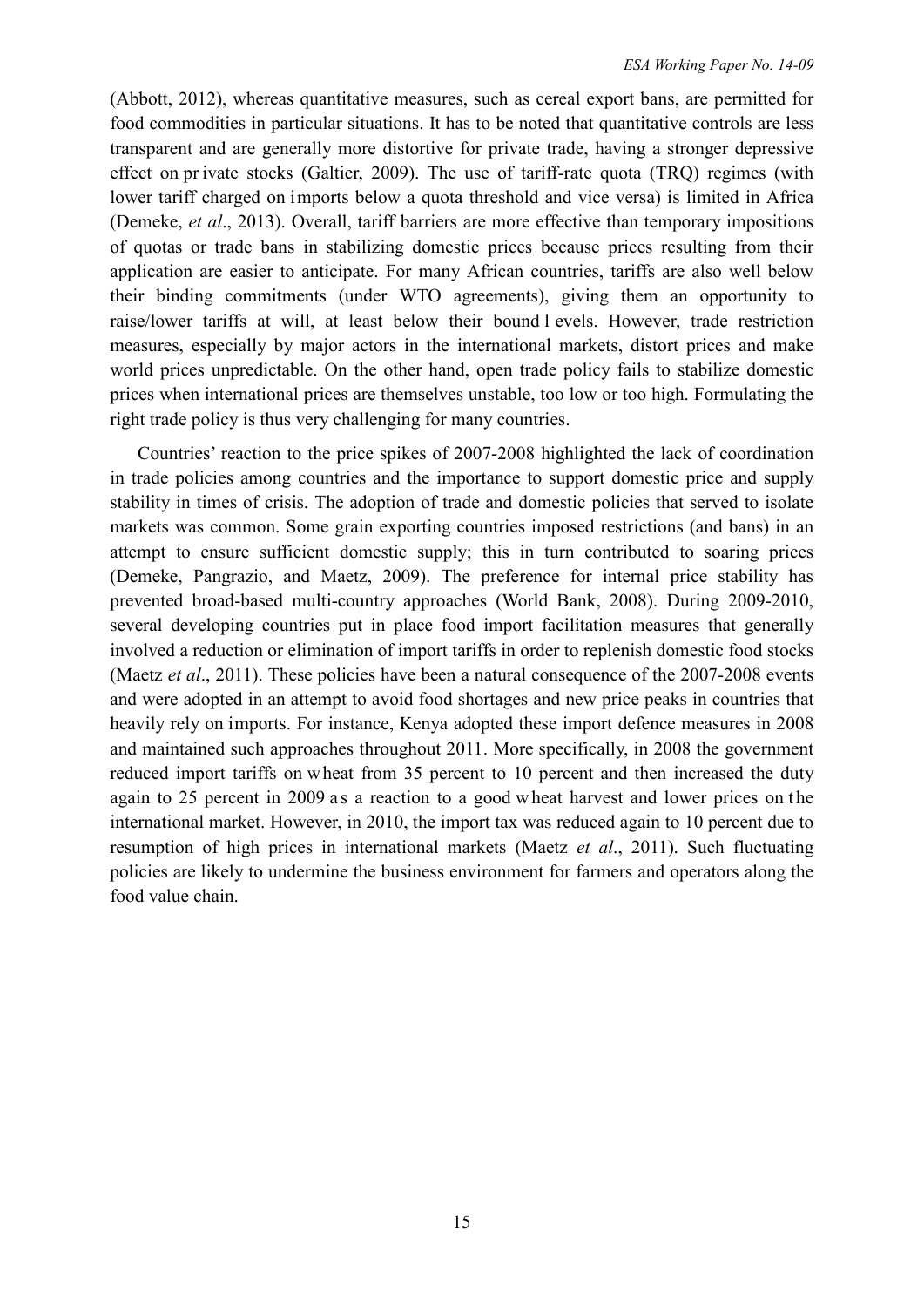| <b>Import tariff</b>                                                                                                             | <b>Import restrictions</b><br>and bans                    |                              |
|----------------------------------------------------------------------------------------------------------------------------------|-----------------------------------------------------------|------------------------------|
| Removed/decreased                                                                                                                | <i>Imposed/Increased</i>                                  | Ban lifted/quota<br>expanded |
| Chad,<br>DR Congo,<br>Kenya (maize),<br>Mozambique,<br>Rwanda,<br>United Republic of Tanzania,<br>Uganda,<br>Zambia,<br>Zimbabwe | Gambia.<br>Ghana,<br>Kenya (wheat),<br>Nigeria,<br>Rwanda | DR Congo,<br>Senegal         |

**Table 1: Import oriented measures in Africa after 2008**

**Source:** Adapted from Maetz *et al*. (2011)

Regional trade is often viewed as an important means to stabilize prices. Indeed, regional trade helps reduce price variation by spreading supplies across geographically dispersed markets. Regional trade can buffer demand and supply shocks affecting individual countries and ensuring long-term food security. Markets with high-traded volumes and many buyers and sellers are less volatile, benefiting both producers and consumers. A 'maize-withoutborders' concept is conceived as a key regional trade strategy to enhance maize markets in Africa. The key objective is to remove barriers and facilitate cross-border movement of maize, a strategic food crop, across the region. EAC, in collaboration with COMESA and the Regional Agricultural Trade Expansion Support (RATES) programme, have been working on this strategy since the early 2000s, in consultation with key maize-producing and -consuming countries in the region. Apart from improving transport, communication infrastructure, and customs procedures, countries of the region need to avoid ad-hoc and unpredictable agricultural and trade policies as well as harmonize standards of food safety, quality and products to facilitate regional trade and reduce the high risk of maize price volatility (RATES,  $2003$ ).<sup>[14](#page-19-1)</sup>

In general, there are different trade policies that can be used to deal with price instability. Conversely, storage policies are seen as very costly options, especially if price spikes are infrequent and when international volatility is low. In fact, they imply high opportunity costs when stocks have to be held for a long time. On the other hand, taking into account a shorter time frame, seasonal dynamics, and production uncertainties, the role of stocks becomes critical due to a lag on the arrival of imports. Moreover, in the case of landlocked countries, high transport costs cause a s ignificant difference between the parity prices for imports, making trade policies more costly. In light of this evidence, price stabilization could be pursued through a combination of trade policies and grain stocks and the exact nature of the approach should depend on the specific features of each country.

<u>.</u>

<span id="page-21-0"></span><sup>&</sup>lt;sup>14</sup> See RATES. Regional Maize Trade Policy Paper, September 2003: [http://www.ifpri.org/sites/default/files/p6regional\\_maize.pdf](http://www.ifpri.org/sites/default/files/p6regional_maize.pdf)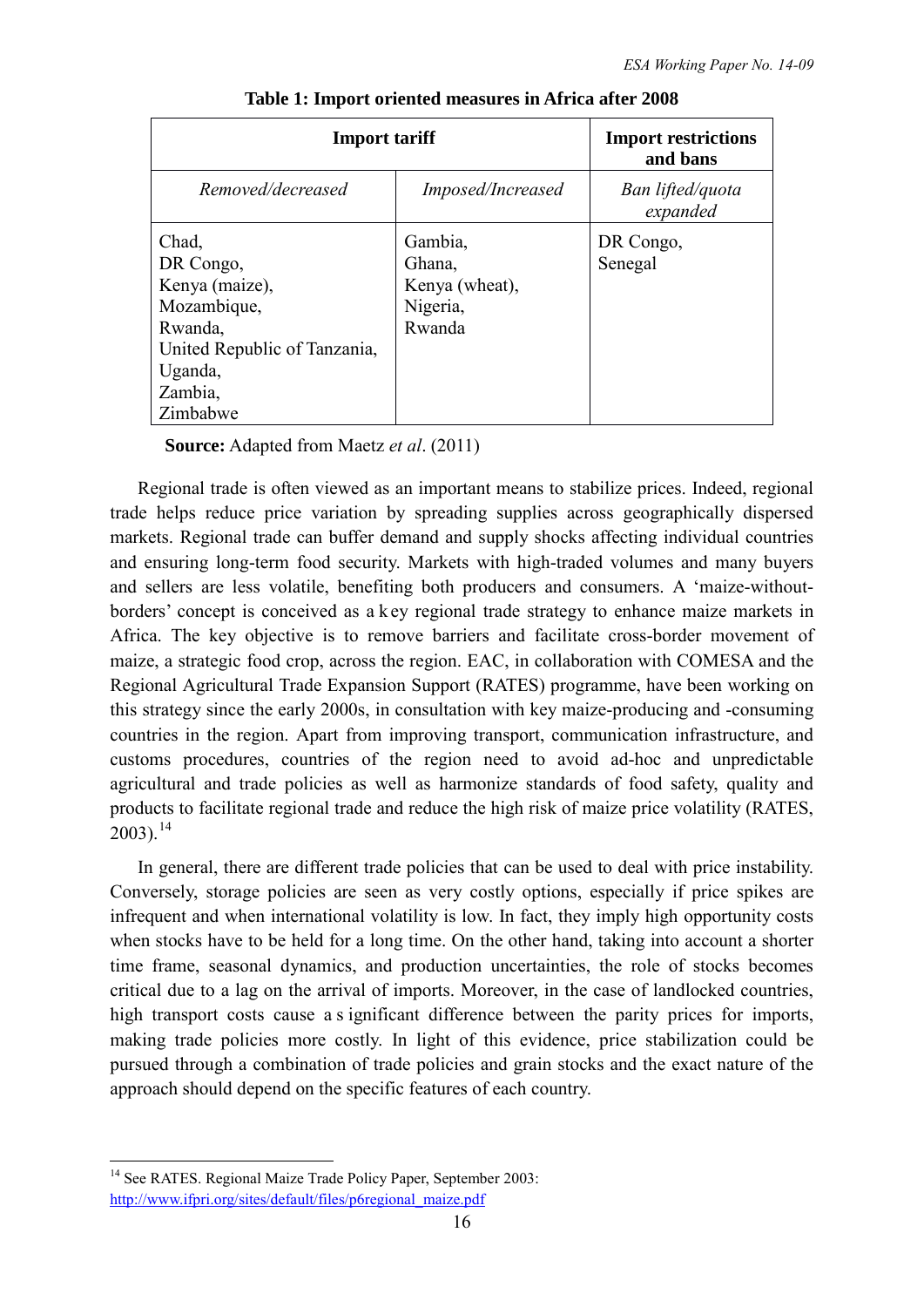#### <span id="page-22-0"></span>**3. Options in reducing production risks**

Most market approaches dealing with risk management tend to fail during catastrophic events, such as droughts or widespread floods. These types of risks are infrequent, but when they happen, they generate a large amount of damage throughout the agricultural value chain, distressing consumers' access to food and disrupting farming activities. The effects of systemic shocks may reveal the fragility of food production systems and their vulnerability to disruptions.<sup>15</sup>

As noted by Siegel and Alwang (1999), extensive damages triggered by extreme events would require unaffordable insurance premiums. They would also cause generalized default on bank loans (Anderson, 2002). In such cases, government interventions are needed. It would be important to foresee specific interventions that the Government can put in place together with the private sector in order to decrease the losses faced in case of extended drought or other natural disasters. These interventions can include the development and support of specific financial services, agricultural insurance products and development of appropriate technologies. Another possible intervention that the government can put in place to support producers is the implementation of well-designed farm safety nets schemes, often in the context of disaster risk management. It should be noted that more recent approaches to disaster risk management have emphasized the necessity of constructing more resilient food production systems and livelihoods (e.g. introduction of new technologies, insurance schemes) which are more capable to absorb impacts and deal with negative effects of disruptive events (FAO, 2011; WFP, 2011).

#### <span id="page-22-1"></span>**3.1 Financial services**

The development of well-functioning financial systems is a precondition to effective marketbased approaches to risk management such as WRS, commodity exchange or insurance products. Moreover, improved financial services enable small players involved in the rural economy to deal with risks by providing coping mechanisms. Indeed, access to credit facilitates borrowing to maintain consumption levels, make critical investments possible, and reduce distressing sales of assets (World Bank, 2005) which are detrimental to long-run productivity (Morduch 1995; Townsend 1995).

Financial systems in African countries are on average the least developed in the world, even compared to other developing countries (Allen *et al*., 2011). Lack of access to credit and savings facilities, especially in rural areas, is a big issue that could be resolved through stronger microfinance institutions and more efficient financial products. Microfinance institutions provide financial services to people who do not have access to banking and related services as they cannot qualify for formal loans lacking collaterals. Moreover, they often do not require large loans or saving accounts which the banks usually go after. In Africa, microfinance institutions are expanding and their turnover is increasing. For instance, the Central Bank of French Western Africa in 2009 reported that microfinance plays a key role in grassroots financial tools with about 400 institutions operating in West African countries, and a surplus of 25-30 CFA billion deposited within the banking system. However, a recent review of the state of financial systems in Africa (Allen, 2011) highlighted that,

<span id="page-22-2"></span><sup>&</sup>lt;u>.</u> <sup>15</sup> United Nations International Strategy for Risk Reduction:<http://www.unisdr.org/we/inform/terminology>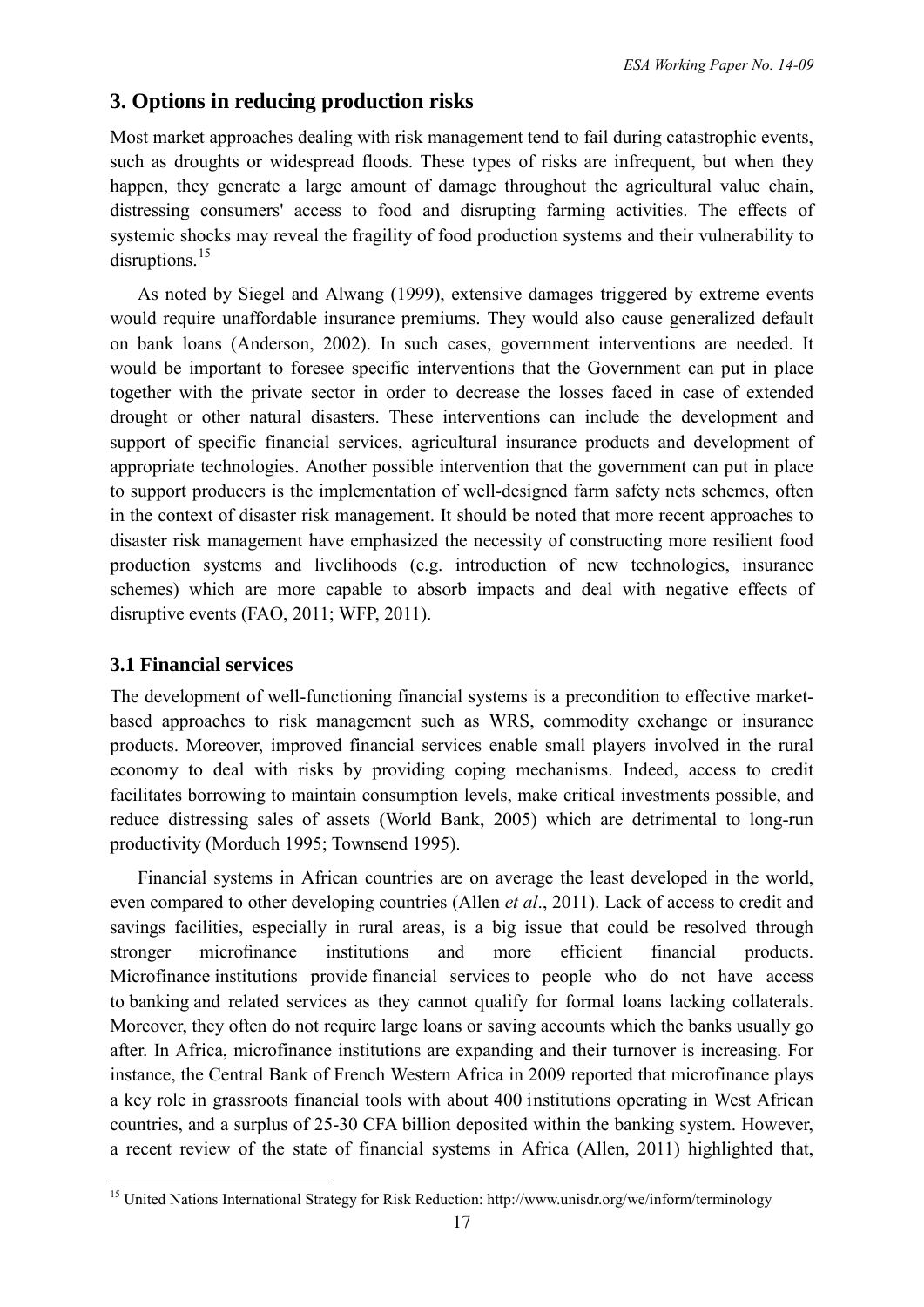despite their boom in recent years, microfinance institutions are still not reaching the most isolated communities. High transaction costs cause financial institutions to avoid the agricultural sector. Because of high risks of default, especially when farmers are hit by shocks, financial institutions normally charge high annual interest rates.

A possible solution to expand financial coverage and make credit more appealing for rural households can be Credit Guarantee Schemes (CGSs). CGSs are aimed at increasing access to credit by covering a s hare of the default risk tied to loans, guaranteeing lenders with a minimum repayment in case of a customer default. Loan risk reduction would lower interest rates and encourage financial institution to reach rural markets. CGSs are a mechanism of risk transfer and diversification (OECD, 2011). In essence, CGSs absorb an important share of borrower risk and could compensate for factors such as insufficient collateral and weak creditor rights. Moreover, Wilcox and Yasuda (2008) suggest that loan guarantees, particularly during a time when many borrowers are in severe distress, may well be expected to raise nonguaranteed lending by sizeable amounts. In fact, by lowering the overall loss-given-defaults (LGDs), they enable banks to extend additional non-guaranteed loans to riskier borrowers without raising the original LGD. CGDs may take different forms: public guarantee schemes, corporate funds, international schemes and mutual guarantee associations (Green, 2003). A full overview of these schemes is beyond the objective of this paper. However, a possible application in developing countries may be applied through public guarantee schemes. These involve state subsidies that are less distortive for the market than other options. An advantage of public guarantee schemes is that, in case of a loan default, the guarantee is paid out directly from the government budget, resulting in higher credibility within the banking sector (OECD, 2011). Such schemes can foster the development of financial markets as a valuable risk management tool provided care is taken to minimize distortions in the incentive of banks to exert sufficient effort in the collection of guaranteed loans.

In Nigeria, the Agricultural Credit Guarantee Scheme (ACGS) has been in place since 1997, and in 2001 the capital base of the scheme increased to N3 billion. The fund is set up to provide guarantees to loans granted by any bank for agricultural activities. The fund guarantees credit facilities by banks up to 75 percent of the amount in default net of any security realized. The fund is managed by the Central Bank of Nigeria, which handles the day-to-day operations of the scheme (Olaitan, 2006). In 2008, the African Development Bank, USAID and CRDB launched a partial CGS in the United Republic of Tanzania to finance private sector participation in agriculture using US\$10 million to set up a 50 percent partial credit guarantee facility. The aim is to help expanding access to medium- and long-term financing for 450 small and medium enterprises (SMEs), especially in the agricultural and eco-tourism sector.<sup>[16](#page-22-2)</sup> FAO is currently providing technical assistance for the implementation of a credit guarantee found for national producer organizations in Niger. In particular, FAO selects eligible producer organizations and provides the guarantee fund then deposited into a formal bank selected by each organization. Once the fund is transferred, the bank releases a credit guarantee letter which enables the organization to claim a credit for specific investment

.<br>-

<span id="page-23-0"></span><sup>&</sup>lt;sup>16</sup> Tanzania: Launch of Historic AfDB-USAID Partnership to Finance Private Sector Participation in Tanzania's Agricultural Development. Available at : http://www.afdb.org/en/news-and-events/article/tanzania-launch-ofhistoric-afdb-usaid-partnership-to-finance-private-sector-participation-in-tanzanias-agricultural-development-2442/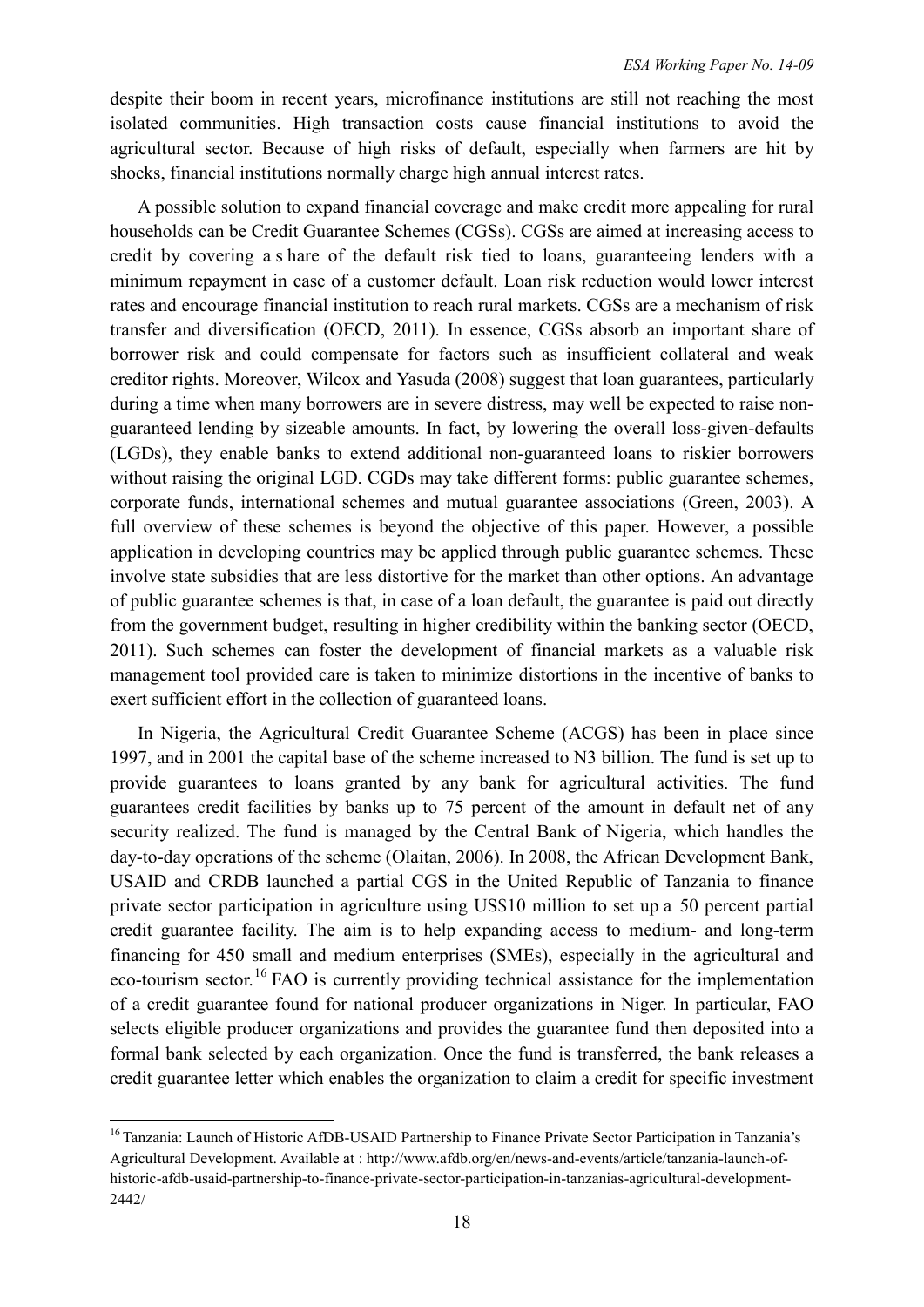proposal to a local financial institution. The CGS guarantees up to 50 percent of any loan requested; the remaining 50 percent of default risk is shared between the lending institution and the producer organization. This provides an incentive to both parties involved to carefully plan investment and credit requests, and to analyse and monitor them. One major goal of the CGS is to build solid commercial relationships between lenders and borrowers by creating a solid credit history, reducing the perception of risk of the financial institution. As suggested by the country experiences reported, credit guarantee schemes are becoming an increasingly popular tool to increase access to credit, especially for constrained groups such as small or new enterprises.

Another financial tool gaining momentum is the inventory credit. It refers to the use of stock (or inventory) as collateral to access finance. As already discussed above, with reference to the *Warrantage System* in Niger, this risk management tool can foster micro-finance diffusion in rural areas where farmers and traders are generally under-capitalized, and hardly engage in inter-seasonal storage to take advantage of seasonal price movements. Clearly this system requires banks' involvement and their confidence on availability of the stored product if they need to call on t he collateral. Moreover, given banks' difficulty in valuing the inventory, linking this scheme with CGS can lower the perceived risk from banks in engaging with small farmers and traders.

The financial system in most African countries is underdeveloped and not yet able to reach rural population and sustain the agricultural sector. Moreover, given that African agriculture is mainly made off small-medium actors, it a ppears unlikely that complex financial services could have a real impact in improving agricultural activities. Instead, it appears that major problems come from the small market size, where financial institutions should develop innovative financial products to enlarge their portfolio of clients and offer alternative strategies to support producers to cope with risks.

#### <span id="page-24-0"></span>**3.2 Insurance**

Agricultural insurance has been one of the agriculture risk management tools which attracted more attention in the recent years. Insurance is an instrument that pools risks from a large population in order to cover pay-outs encountered by a small portion of that population.

The most traditional agricultural insurance is crop insurance, which covers farmers from threats by paying them on the basis of the losses assessed by observing yields at harvest time. Despite definite benefits, traditional insurance faces a series of challenges. First of all, operational and administrative costs become higher when the client base is more dispersed, the farm production system is more heterogeneous and the insured value is smaller. In fact, in order to define losses encountered by individual subscribers, insurance companies have to undertake specific assessments which are very costly particularly when farmers are small and scattered. Secondly, these assessment practices could stretch over a long timeframe, resulting in delayed repayments which hamper farmers' capacity to invest for the next planting season. Finally, traditional insurances have been targeted by theoretical criticism: adverse selection and moral hazard limit their efficient functioning. Moral hazards occur when individuals who are insured against risks change their behaviour by taking riskier decisions or reducing their efforts; for example, insured farmers have no i ncentives to reduce losses deriving from adverse situations. On the other hand, adverse selection derives from asymmetric information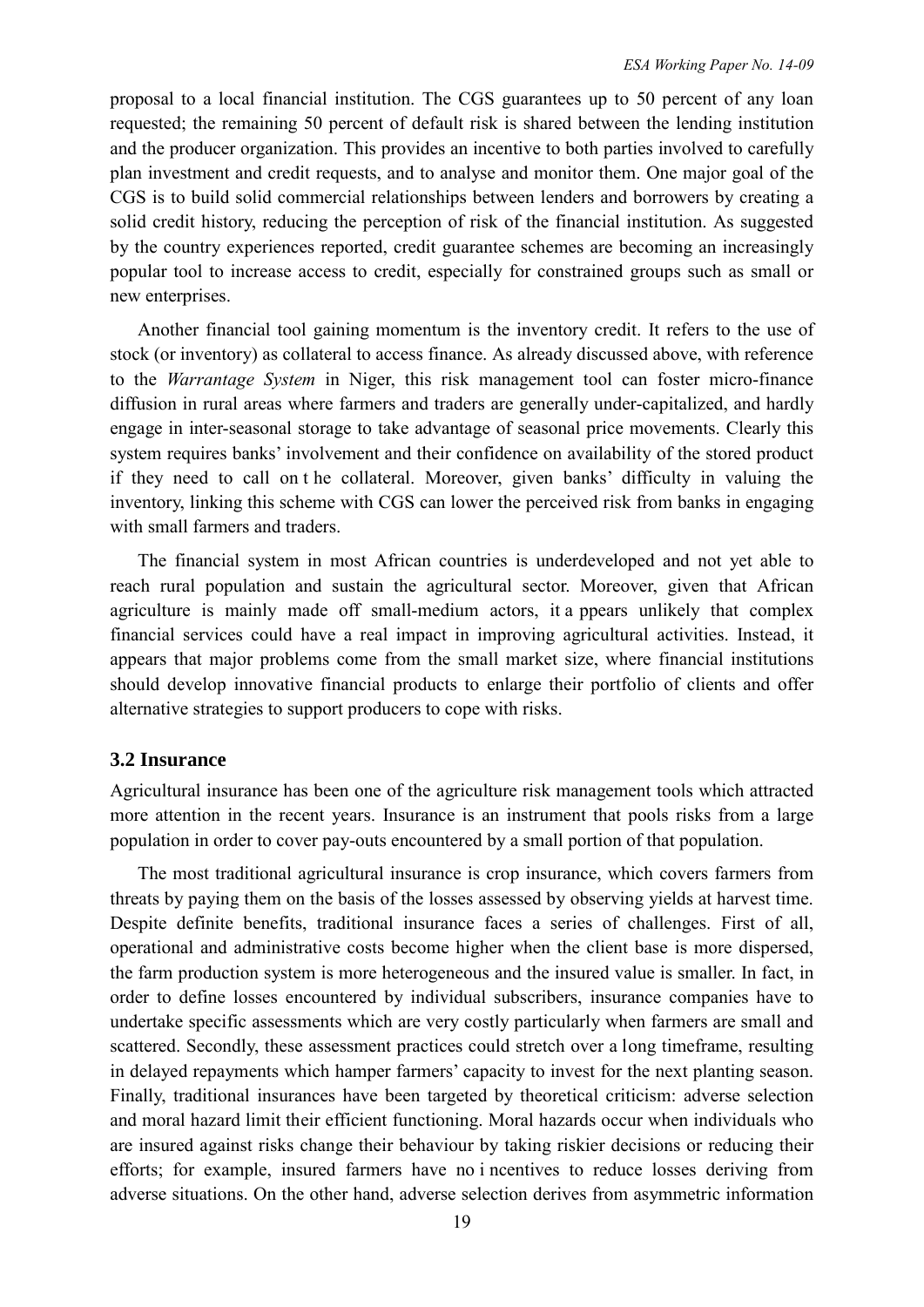between the provider and the client. The insurance company calculates the premium based on the average probability and amount of losses over a given population; this in turn results in low incentives to ensure on the part of farmers less exposed to risks than others.

In the last few decades, such problems have been addressed through new insurance products with the aim of making insurances more affordable and less prone to various distortions. The most promising 'new' insurance mechanisms are Index-Based Insurances. These are financial products written against specific risks linked to an index highly correlated with the production of a commodity, but not based on specific losses that a farmer may encounter. The most common index insurances are the Area-Yield Index and the Weather-Based Index.

The first offers compensation based on the expected losses when the average yield of a geographically-defined group falls below a specified threshold. However, payment is normally made six months after the harvesting period. Moreover, in order to properly calculate premiums and pay-outs, long and reliable series of area yield data are required; this limits their applicability to developing countries which usually lack good historical data.

The second provides a pay-out to farmers when an index (normally rainfall) falls below a certain threshold level; the pay-out will compensate farmers from the reduced production. In order to construct a weather-index insurance system, the financial impact of adverse weather events for a farmer has to be estimated. The objective is to minimize the mismatch between pay-outs triggered by the rainfall index and the actual yield. The first step is to estimate the crop yield fluctuation per mm of rainfall. The yield fluctuation per mm of rainfall can then be converted into a monetary value by either assessing farmers' input costs or the expected sales margin.

Both types of index-based insurances try to overcome the moral hazard and adverse selection problems by setting an average observable trigger defined on a certain area. When the index falls below a certain level, farmers are automatically compensated without the need of crop assessment. This approach dramatically reduces operational and administrative costs. Moreover, since all farmers pay the same premium and receive the same pay-out, they have incentives to minimize production losses. As a consequence, the moral hazard and adverse selection problems are tackled. Finally, the nature of the verifiable index on w hich the insurance is calculated, could favour its reinsurance on i nternational markets, allowing insurance companies to transfer part of their risk. This last feature is essential for a wellfunctioning insurance market. In fact, insurance is an appropriate instrument for risk management when risks are independent. However, events that typically hit agriculture are spatially correlated, hence insurance companies operating at regional- or country-level are not able to pool risk efficiently and protect against systemic risks, such as droughts, floods, earthquakes, etc., thus failing to reduce the risk. When a local company reinsures the excess of the overall pool risk, the reinsurance premium could be very high. This will require government support to guarantee such contracts (eventually reinsuring local companies at affordable premium prices).

It is widely recognized that another challenge is the basis risk. Such insurance products do not offer an optimal risk edging strategy for insured farmers who face above-average losses which are not covered by the insurance. This implies that the design of the index contracts is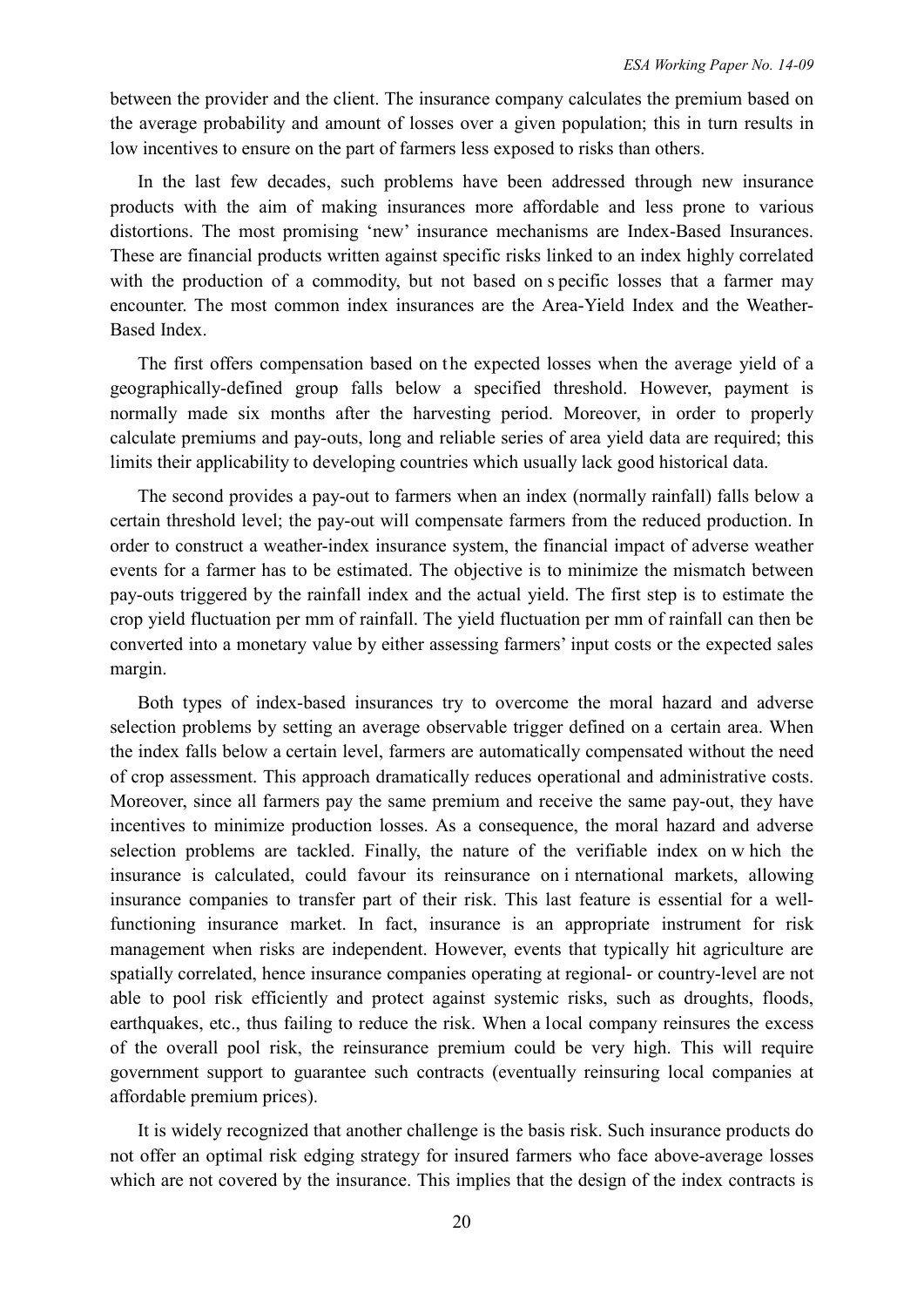very important for their success and some training is needed for farmers to fully understand the terms of contracts.

Index-based insurances have not yet gained popularity for application in African countries. This could be due to the high initial costs associated with the launch of such programmes. In fact, a large amount of resources is needed to build technical expertise among local insurance companies, infrastructure to collect data, and capabilities to design index products. Most country experiences in Africa are still at pilot level and are supported by international organizations and global insurance companies. For example, Ethiopia, Kenya, Malawi and the United Republic of Tanzania are piloting different types of weather-based index insurance, particularly against the risk of drought. In Kenya, a consortium comprising Financial Sector Deepening (FSD) Kenya, the Rockefeller Foundation and the World Bank is piloting a project with the primary objective of developing and testing the market viability of index-based insurance products to reduce the impact of weather risk on smallholder farmers and pastoralists. The success of this scheme depends strongly on the support of the Kenya Meteorological Department (KMD), which has historical record of climate data, essential to design market valuable indices. The programme provides cover for the value of the inputs provided on credit to farmers. This will enable farmers to increase their productivity safely, knowing that their loans will be repaid in the event of a drought. In Ethiopia, since 2009, the Nyala Insurance Company, supported by different agencies, has introduced different weather index-based insurances. These were targeted at smallholder farmers who grow haricot beans, teff and other cereals. However, due to a lack of historical data, problems were encountered in calculating price index insurance to scale up the projects. Since 2005, in Malawi, different pilot schemes have been launched for maize, tobacco and groundnut farmers, with the support of some global reinsurers. However, the major challenges were the non-homogeneity in rainfall patterns, the limited number of automated weather stations and a lack of historical data. A major lesson, derived from the implementation of these pilots was that weather insurance is best sold when bundled with credit and not as a standalone product. The *Ethiopian Project on Interlinking Insurance & Credit in Agriculture* (EPIICA) is trying to address this issue by simultaneously providing credit and insurance, creating state-contingent loans. Also in the United Republic of Tanzania, a pool of international agencies and global reinsurers has recently launched a programme which provides cover for the value of the inputs provided on c redit to farmers. The aim is to enable farmers to increase their productivity thanks to loans that are secured against drought.

To sum up, country experiences suggest that weather-based index insurance is a promising tool for agricultural production risk management when linked to other rural financial instruments. However, this requires reliable historical data to define accurate pricing and secure weather stations to increase insurance providers' confidence. What is more, farmers operating in different microclimatic zones may face rainfall at plot level which is not highly correlated to those at the station level (basis risk).

A general lack of historical data, coupled with a low capacity of local insurance company, has constrained the successful large scale implementation of insurance products. Efforts in capacity-building to support an efficient design and distribution of insurance products are crucial for the success of such a risk management tool.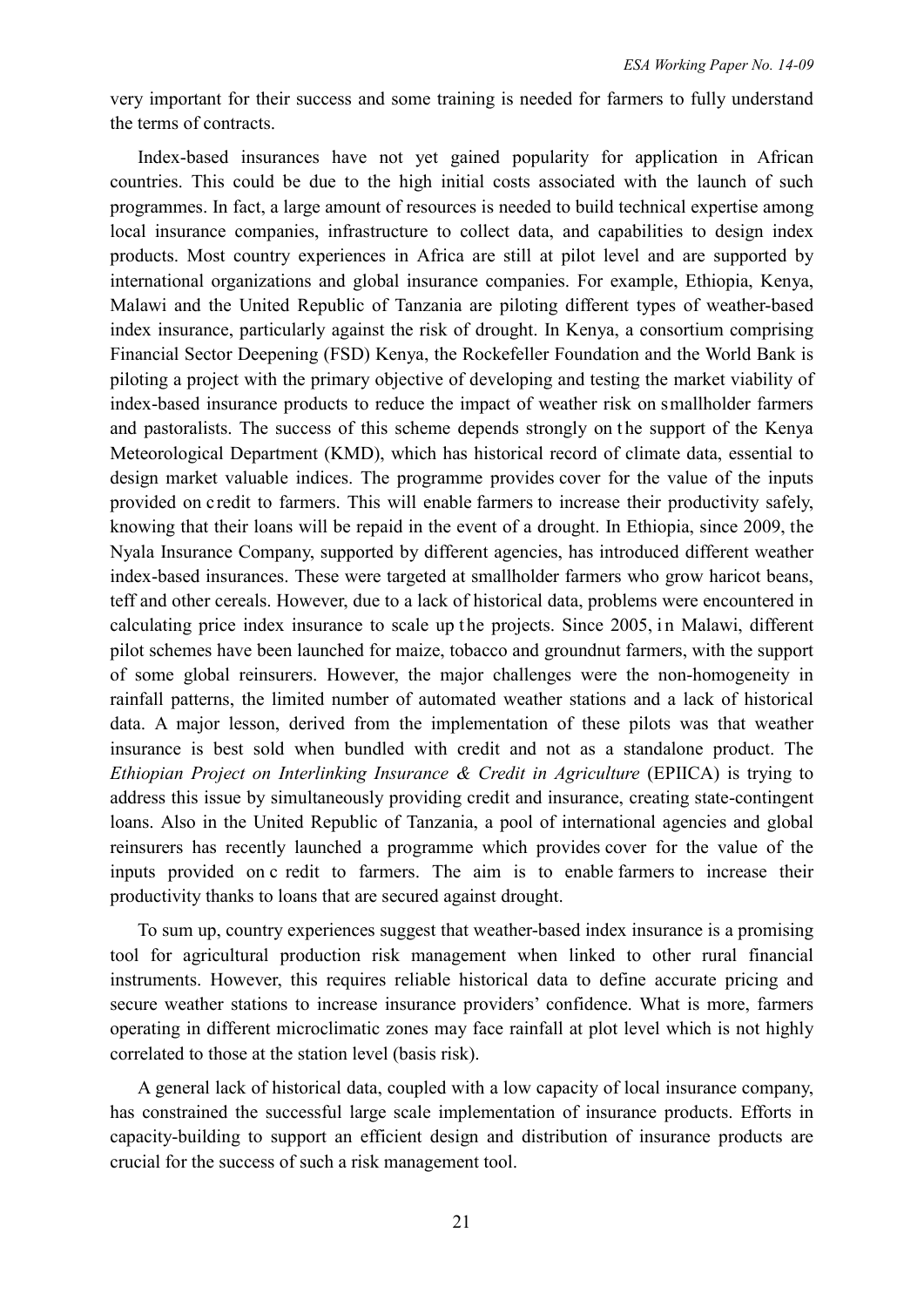In developed countries, such as the USA, the governments support crop insurance policies which cover farmers' crop revenue from price risks. Indeed, these schemes combine price and yield features to assure producers minimum revenue. Moreover, some experiences also combine yield guarantees and indemnity payments based on a rea yields rather than on individual farm yields, which can reduce premium payments. The premiums for these crop insurance policies are generally subsidized by governments, which makes insurance affordable for producers and supports the insurance sector by expanding their client portfolio. In the context of agricultural markets, which are experiencing high price volatility, these revenue insurance products may represent a valuable alternative to price risk management.

#### <span id="page-27-0"></span>**3.3 Technology development and adoption**

The role of technology in African agriculture is very limited; however, it can be of great potential to enhance productivity, incomes, and food security. Resource poor farmers face huge variability in agricultural yields and production due to the high incidence and likelihood of climatic shocks which also exacerbate the pressure on high food prices. In turn, this increases the vulnerability and strengthens the importance of keeping up supply to enable the markets to absorb price movements. The adoption of farm technology is claimed to be critical in overcoming production risks. Indeed, the increase in climate variability in Africa, which in the past two decades has registered decreases in annual rainfall and an increase in temperatures, is detrimental to agricultural productivity. In turn, factors such as yield variability and the risk of crop failures affect technology adoption decisions, particularly in low-income, rain-fed agriculture. Therefore, the constraints to African agriculture which is characterized by dry area conditions due to acute water scarcity, frequent drought, salinity, desertification and other forms of land degradation, as well as pest and diseases, cannot be overcome without innovative approaches; hence higher investments in agricultural research, and strong political commitment to strengthen policies and institutions. Moreover, successful technologies are needed to enhance adaptation to climate change, mitigation of shocks, and resilience of productive systems. For instance, according to the International Centre for Agricultural Research in the Dry Areas (ICARDA), improved varieties offer higher and more stable yields resistant to multiple stresses and new technology packages: drought tolerant wheat and barley, together with integrated pest management, have increased output and productivity and lowered production costs. Modern technology tools, such as remote sensing and Global Information System (GIS), are improving traditional practices, such as rainwater harvesting, thus increasing water productivity. Conservation agricultural technologies can also increase yields while intensification and diversification of production systems generate new income and livelihood strategies. Several research centres are developing crop varieties and production technologies that can achieve sustainable increases in agricultural productivity and income to contribute to the improvement of livelihoods of the resource-poor farmers.

Given the high variability of returns, (average) productivity gains are not a s ufficient condition to attract farmers to adopt new technologies and agricultural innovations. New technologies need to yield adequate and stable returns from one year to the next. There is no rationale for adopting new technologies if farmers are exposed to price uncertainty due to the high volatility of food prices and to frequent shifts in agricultural policy which heightens the uncertainty. The main challenge in Africa is ensuring adequate investments in agricultural research, supportive policy and institutional environment and strong political commitment to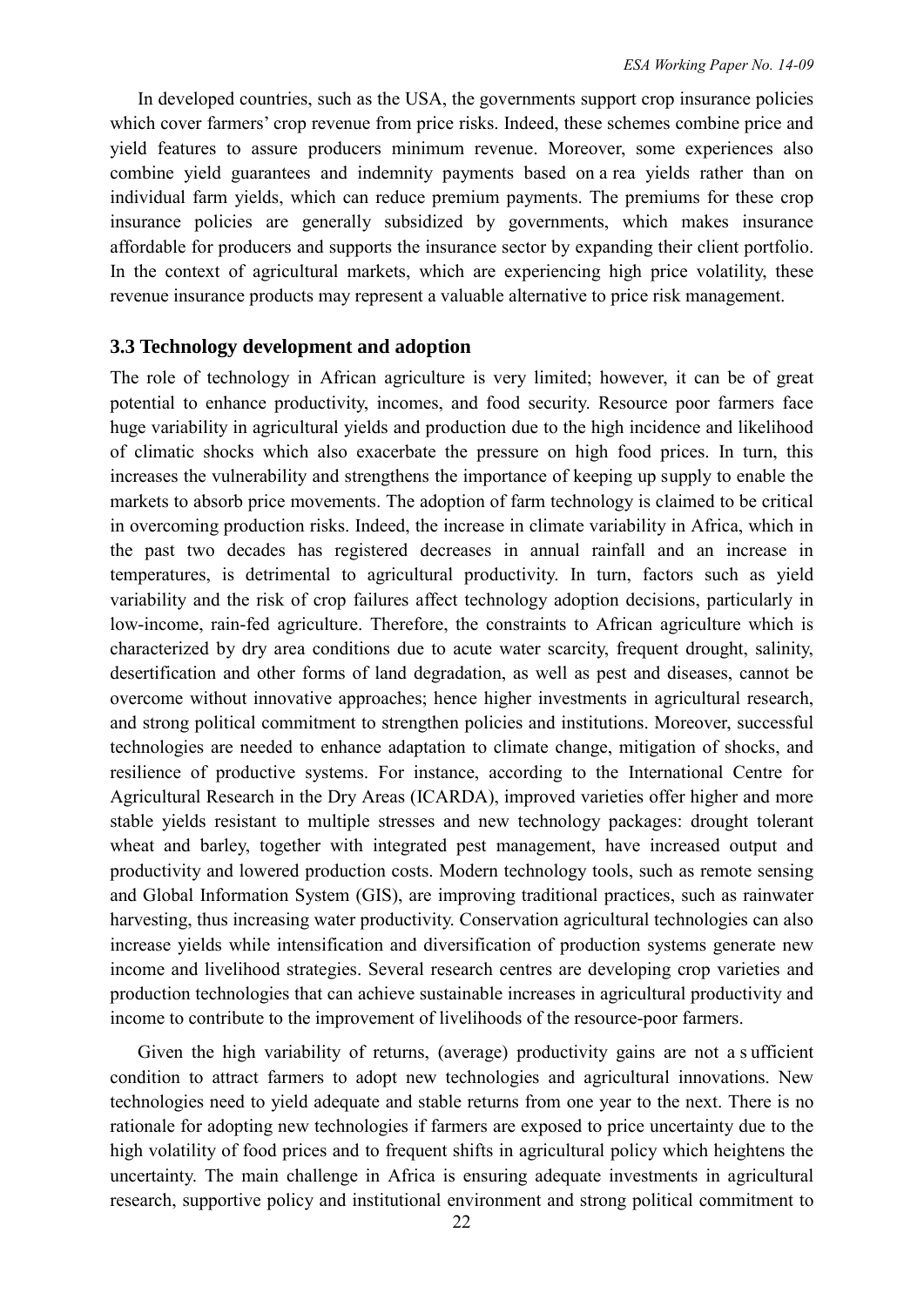support technology adoption by small farmers. In Mali a comprehensive reform of the irrigation system, which included new legislation providing tenure security, full cost recovery and joint management of the scheme by farmers and government staff, triggered an increase in production and productivity: paddy yields increased from 1.5 to 5.5 tons/ha and production more than tripled to about 300,000 tons (Reij and Steeds, 2003).

#### <span id="page-28-0"></span>**3.4 Farm safety nets**

Safety net interventions that protect producers aim to increase their productivity by enhancing their use of inputs and technologies, and increasing farm and off-farm incomes. In particular, in the context of agriculture, safety nets might alleviate liquidity constraints of producers, foster income-generating strategies and boost demand for farm products, thus creating multiplier effects throughout the local economy (Devereux *et al*., 2008).

In Africa, safety net schemes in support of poor producers are limited and not properly institutionalized. Most widely adopted programmes to assist agricultural production are input distribution schemes, which mainly focus on t argeted fertilizer distributions, but such interventions are mostly designed and implemented as ad-hoc policies without proper planning, resulting in temporary and scattered interventions. The efficiency of these schemes is mainly hampered by two common constraints: namely, the failure in properly target intervention (which requires studies) and the likely delay of input distributions. Proper targeting of input distributions is key to limiting the costs associated with the scheme, and to avoid the crowding out of commercial sales. The delays in fertilizer availability lower the effectiveness of the fertilizer due to their late application.

An example of this problem is provided in a study which assessed the 2008 fertilizers' subsidy programme in Ghana. Yawson *et al* (2010) reported that the programme was initiated during the sowing period. Combined with bureaucratic difficulties relating to the distribution of vouchers and/or fertilizers at different administrative levels, the distribution of the fertilisers was greatly delayed. The study highlights that farmers who used the fertilizer in 2008 did not experience any significant increase in yield due to late application. An evaluation of the Agricultural Input Subsidy Programme (AISP), implemented by the Malawi Government in 2006-2007, highlighted that it resulted in large increases in maize production which contributed to lower market prices. However, the large share of fertilizer purchased by Government for direct sales through parastatal outlets, together with the delay in signing contracts with private distributors, displaced private activities, reducing incentives to import beyond the needs of the subsidy programme. The report highlights how increasing volume of subsidized fertilizers may lead to higher displacement rates in the input market unless it is not effectively targeted at farmers who cannot afford purchases. High rates of displacement reduce the overall effectiveness of the programme.

Unlike African countries, most developed countries include regular safety net schemes in their national budget plans to support producers. These programmes may take different forms and often progressively improve thanks to monitoring and evaluation of previous plans. They may also evolve according to agricultural production structures and major changes to the international markets. For example, in the USA the government provides mandatory funding for many farm bill programmes, including farm safety nets (commodity programmes and crop insurance), some nutrition, conservation, research, bioenergy, and rural development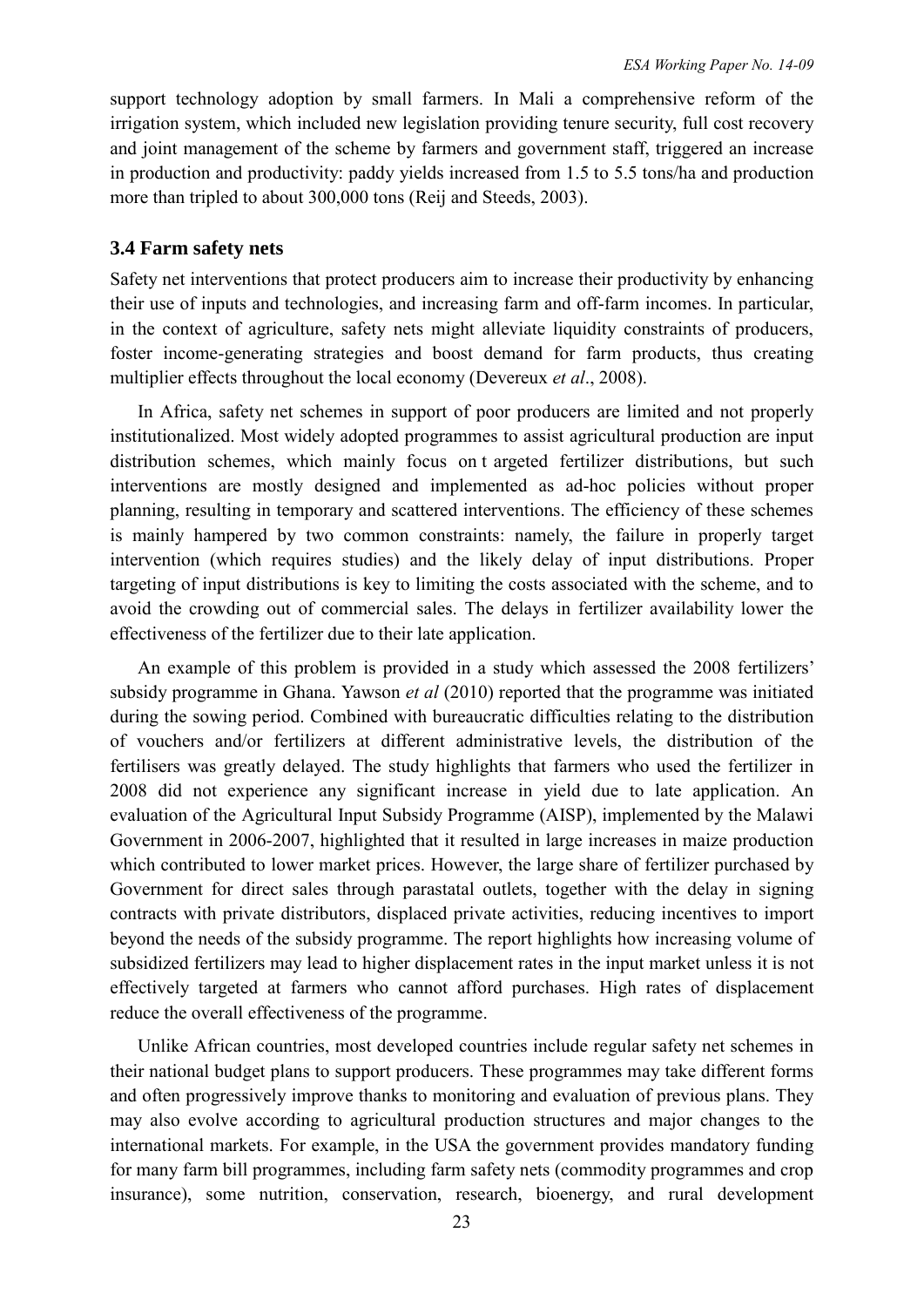programmes.<sup>[17](#page-23-0)</sup> Through the Farm Safety Net Programs the Federal government supports farm income and helps farmers to manage risks associated with variability in crop yields and prices although a large proportion of the farm support payments are received by a few large farms and payments are made even in an environment of high prices and high farm income (Mercier, 2011). A few countries in Africa have disaster risk management programs but these are often focused on 'bail-out' mentality, despite calls for better risk management options. There is little concern to institutionalizing risk management tools and ensuring that farming households are better prepared for future disasters (Vogel, *et al*., 2010).

In summary, it appears that there is a huge gap between producer protection in African countries and most developed ones. African experiences show weakness of designing and implementation of such schemes which hinder their efficacy. Therefore, in order to improve their performance, governments should take an approach which utilises safety nets and is not only confined to input subsidies, but which includes supporting policies that help to maintain incentives for producers, foster technology adoption and promote overall agricultural growth. Moreover, such schemes are normally conceived to cover a ce rtain number of people. However, in case of adverse systemic shocks, when most of the market-based risk management tools tend to fail, the number of people requiring social protection dramatically increases. Therefore, additional resources are needed to scale-up social protection interventions to ensure full coverage. Due to the limited resources of the existing safety nets, alternative responses to emergencies need to be considered.

#### <span id="page-29-0"></span>**4. Consumer protection**

.<br>-

Consumer protection policies are interventions that enable governments to meet the immediate needs of vulnerable households. These schemes are critical in minimizing the negative effects of large shocks representing valuable measures to respond to production and price risks. Moreover, they contribute to building the long-term resilience of people and ensuring sustainable food security. Safety net programmes not only guarantee an adequate level of food consumption in distressing situations, but also prevent people from adopting coping strategies which result in depletion of assets.

Consumer support schemes are mainly designed as food and cash transfer programmes that can be distributed through food vouchers or in-kind distributions. It has been widely debated whether cash or food was the better alternative to base safety nets transfers. In the 1990s, food aid was increasingly criticized on the basis of the high costs implied (shipment, storage, and distribution) and because it could distort normal 'market functioning'. Conversely, cash transfers were perceived as more cost-efficient and viewed as more encouraging for agricultural production and market activities. However, in recent years, the disadvantages of cash-based transfers have been highlighted while arguments in favour of food transfers have emerged. In fact, among other shortages, cash transfers are vulnerable to inflation. Cash injections might increase inflation, particularly where commodity markets are weak and supply is constrained. A comprehensive discussion on the advantages and

<span id="page-29-1"></span><sup>&</sup>lt;sup>17</sup> Total budgetary authority for all mandatory farm bill programs under current law is about 995 USD billion during 2013-2022 financial years. Of this amount, the budget for farm safety net programs is about 15 USD billion a year (Shields and Schnepf, 2012).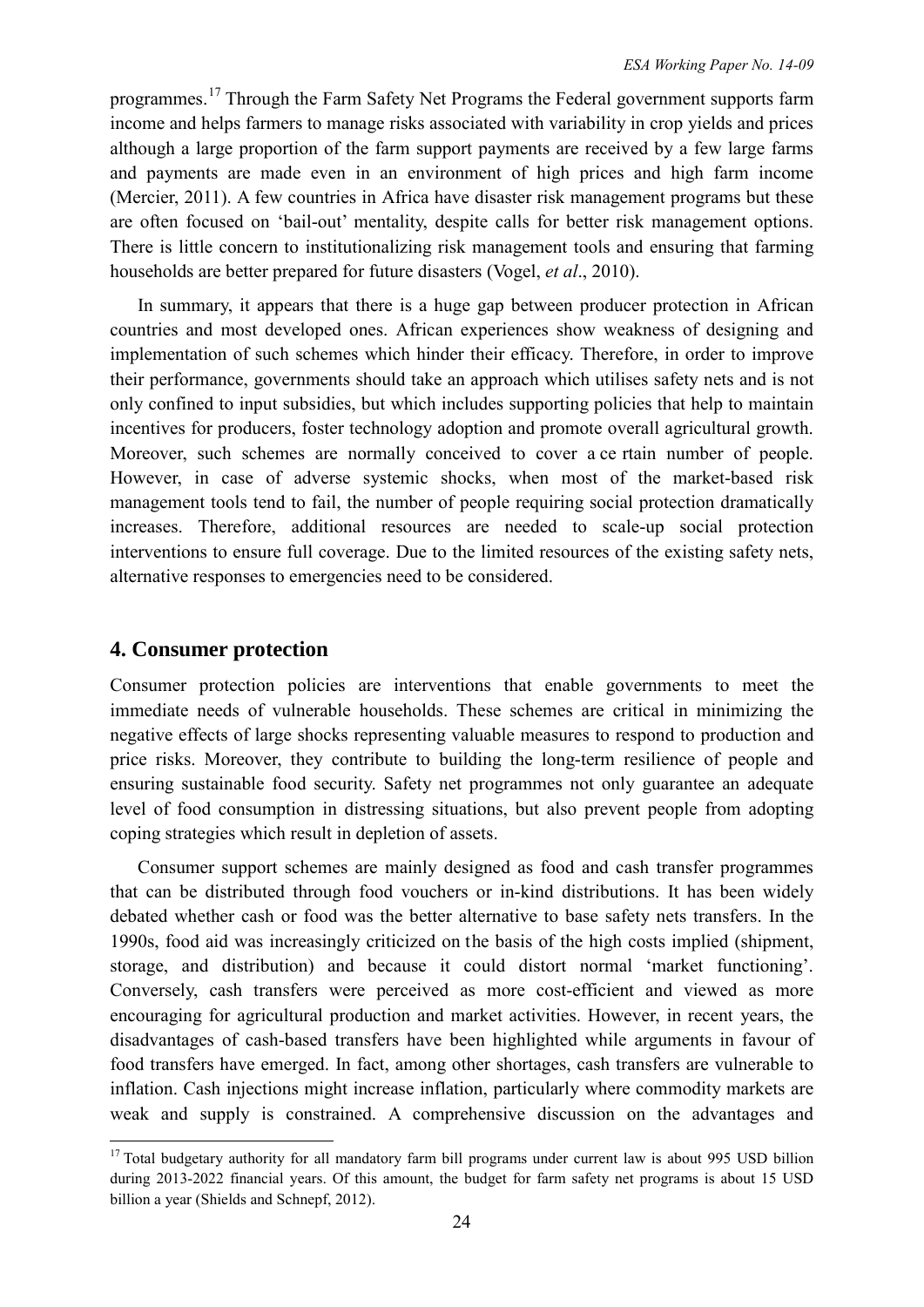disadvantages of food and cash transfers can be found in Devereux (2002); and Sabates-Wheeler and Devereux (2010). The following table summarizes the main features of both safety nets approaches.

|                          | <b>Advantages</b>                                                                                                                                                                                                  | <b>Disadvantages</b>                                                                                                                                                                |  |
|--------------------------|--------------------------------------------------------------------------------------------------------------------------------------------------------------------------------------------------------------------|-------------------------------------------------------------------------------------------------------------------------------------------------------------------------------------|--|
| Food<br><b>Transfers</b> | Immediately increases food availability<br>Directly addresses nutritional deficits<br>Usage favours women, children, elderly<br>Can be self-targeting<br>Lower security risk<br>Donor food surpluses are available | High transport and storage cost<br>Losses from spoilage and theft<br>Less easily exchanged than cash<br>Disincentive effects on production<br>Competes with local markets and trade |  |
| Cash<br>Transfers        | More cost efficient<br>Allows more beneficiary choice<br>More fungible than food<br>Encourages production<br>Stimulates the market                                                                                 | Losses from inflation<br>Can be used for non-food consumption<br>Usage favours men<br>More difficult to target<br>Heightened security risk<br>Limited donor resources available     |  |

| <b>Table 2: Cash versus food transfers</b> |  |  |  |  |  |
|--------------------------------------------|--|--|--|--|--|
|--------------------------------------------|--|--|--|--|--|

Source: Devereux, 2002.

The inflationary risk was highlighted during the commodity price surge of 2007-2008 (Benson *et al*., 2008), when the purchasing power of low income people was undermined. Thus employment-based safety nets based on a combination of food and cash transfers have gained momentum in popularity. Public works and employment-guaranteed schemes are the most common employment-based safety nets. These public programmes particularly address negative impacts of seasonality and shocks by offering short-term employment opportunities. Indeed, they have a high potential to mitigate the impacts of crisis in agriculture by offering off-farm revenues to contrast production losses, but also creating productive assets.

In 2005, t he Government of Ethiopia launched the Productive Safety Net Programme (PSNP), the largest social transfer programme in Africa outside South Africa. The scheme is based on t wo major components, a 'Public Work Programme', which provides temporary employment on rural infrastructure projects, and 'Direct Support' which provides unconditional transfers to a minority of participants. In addition, a series of complementary programmes are implemented. The possibility that cash transfers could contribute to price inflation has proved to be true in the case of Meket Woreda (Amara region). This is explained by two factors: first, traders did not respond punctually to the increased demand following cash injections; second, cash disbursement arrived in erratic lump-sums instead of a consistent, flowing delivery, and this resulted in price spikes due to demand surges. Another pitfall of the PSNP (and of many safety nets programmes) is that it did not take into account price seasonality and price differentials between regions. Moreover, the spectacular increase in food prices experienced in Ethiopia since mid-2007, eroded purchasing power of the cash transfer distributed by the PSNP. In fact, the PSNP cash transfer level had increased by 33 percent between January 2005 and mid-2008, whereas the average price of staple grains almost tripled over the same period (Sabate-Wheeler and Devereux, 2010).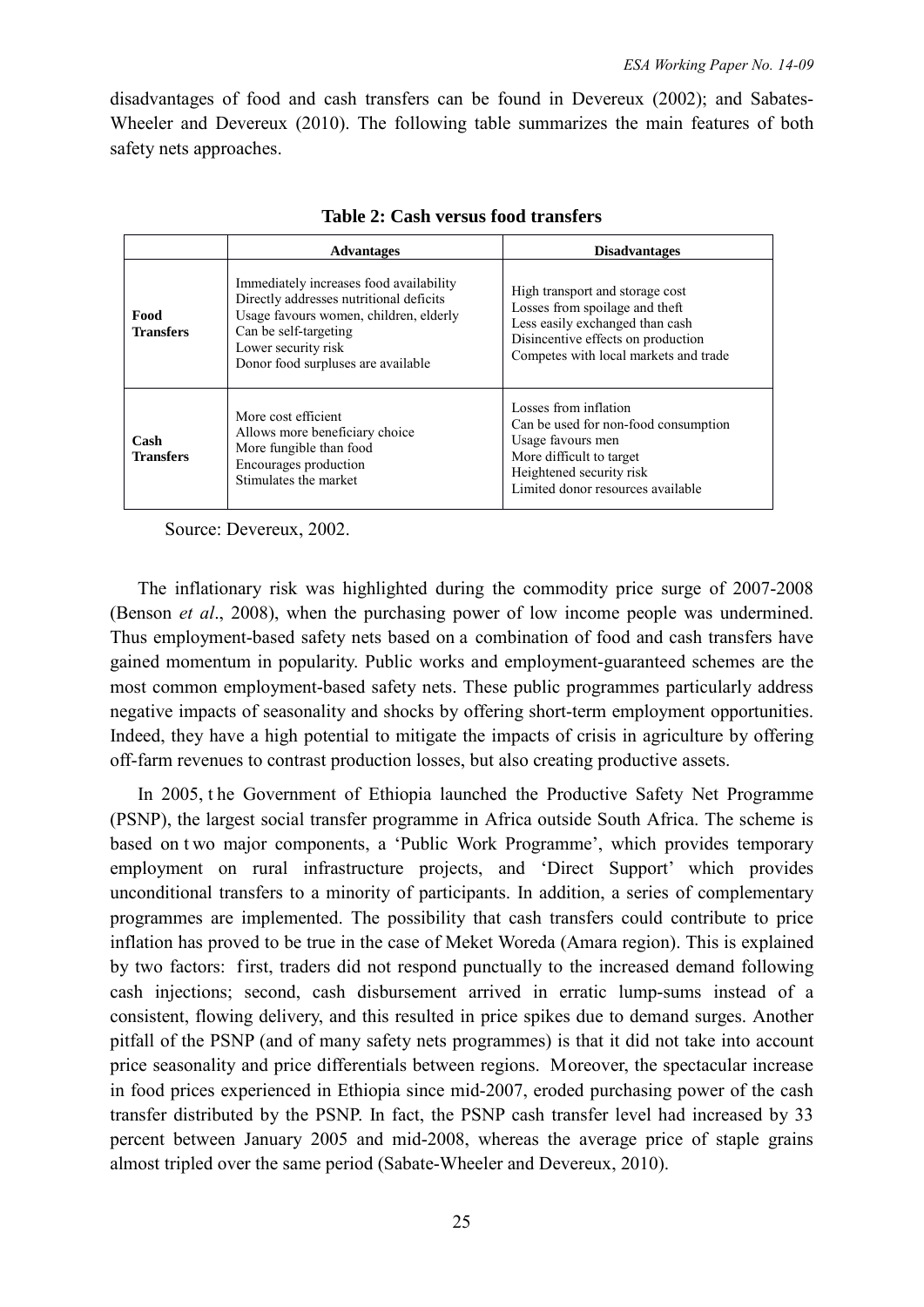The Ethiopian experience highlights that there are several challenges that need to be considered when designing and implementing optimal safety net schemes. African countries must carefully select from among various alternatives, taking into account their specific conditions. Many countries are also unlikely to be able to afford and operate multiple programs, hence they must select the most appropriate schemes depending on t heir administrative capacity, political environment, and the nature of target groups, among others (IFPRI, 2004).

#### <span id="page-31-0"></span>**5. Conclusions**

It is well known that agricultural production is prone to several risks which affect both producers and consumers; the former lose out when prices are low; the latter when prices are high. Variability in production results in high food price instability; this means that an increase in productivity and a more stable supply help to mitigate price risks. However, the uncertainty surrounding agricultural production, especially in less-developed environments, hampers investment decisions, reducing technology adoption and hindering the adoption of improved farming systems. The high correlation between production, price, and market risks pinpoints the necessity of an integrated and comprehensive approach to risk management and building resilience of African producers.

This work has investigated possible tools and instruments to deal with such risks. While specific social safety net schemes could aid consumer protection by improving their access to markets and guaranteeing minimum living standards, the majority of risk management tools analysed in this paper are better suited to supporting producers. This is because it is critically important to maintain incentives for producers in order to guarantee a long-term increase in agricultural productivity and increase food supply. This, in turn, will trickle down to benefit the overall population.

Grain stock management strategies, trade policies, commodity and futures exchanges, and agricultural information systems deal to a greater extent with price risk, whereas modern forms of insurance, well-functioning financial markets and farmer safety nets primarily address production risks.

This review has shown that market-based approaches are very important for dealing with these issues, but their implementation requires a series of preconditions and an enabling policy environment. The country experiences examined highlighted that these tools are not in place or are not fully developed in most African countries. Farmers are not sufficiently protected and this emphasizes the critical role that governments should play in agricultural risk management. Governments should create a supportive institutional environment where modern risk management tools can thrive. Investments in basic services, such as definition of grades and standards, contract enforcement and market information, will help to sustain longterm market development. An effective legal framework and conducive business and economic environment would facilitate the development of solutions for risk-pooling/sharing. Policy makers need to adopt an integrated and holistic approach in support of risk management interventions through incentives and by strengthening agricultural markets and financial institutions.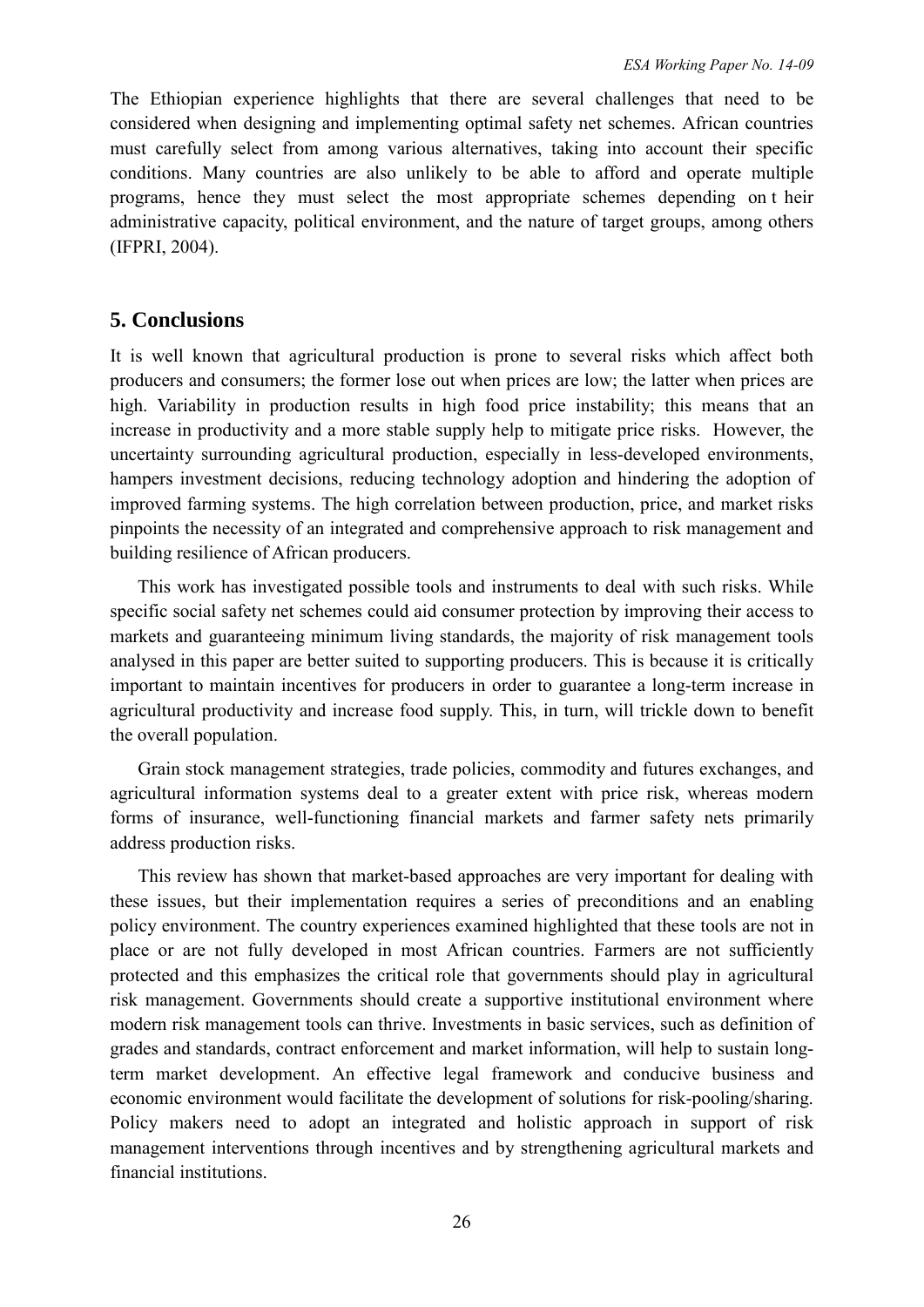Most African governments have yet to include agricultural risk management policies in their national development plans. Risk management tools need to be mainstreamed into agricultural policies and programmes in order to promote a paradigm shift towards an integrated approach of managing 'development' and 'emergencies'. Enabling an efficient response to systemic risks, components of disaster risk management should be incorporated into national strategic plans. Besides large-scale emergency operations, they can improve farmers' capacities to adapt to changing environmental pressures. For instance, providing training to extension officers and farmers in hazard-affected communities is critical to encourage crop diversification, counter-season production, water harvesting and water conservation, the adoption of resistant seeds (against drought or floods) and generally to improve existing production techniques. The recent move by the New Partnership for Africa's Development (NEPAD) Planning and Coordination Agency (NPCA) to mainstream risk management policies and resilience building programmes into the Comprehensive Africa Agriculture Development Program (CAADP) investment plans is a step in the right direction.<sup>[18](#page-29-1)</sup>

There is a dearth of information in modern risk management strategies in Africa and governments generally lack the capacity to manage agricultural risks. These factors combined with high levels of price and production risks in Africa provide a good case for comprehensive studies into risk profiles, assessment of risk management tools, legal framework and policy environment, the role of social protection, and risk management policies and strategies which best suit the different political and economic contexts of African countries. No developing country has successfully reduced poverty without first increasing agricultural productivity, which in turn depends on e ffective management of price and production risks.

<u>.</u>

<sup>18</sup> http://www.nepad.org/foodsecurity/knowledge/doc/3168/integrating-risk-management-tools-and-policiescaadp-options-and-cha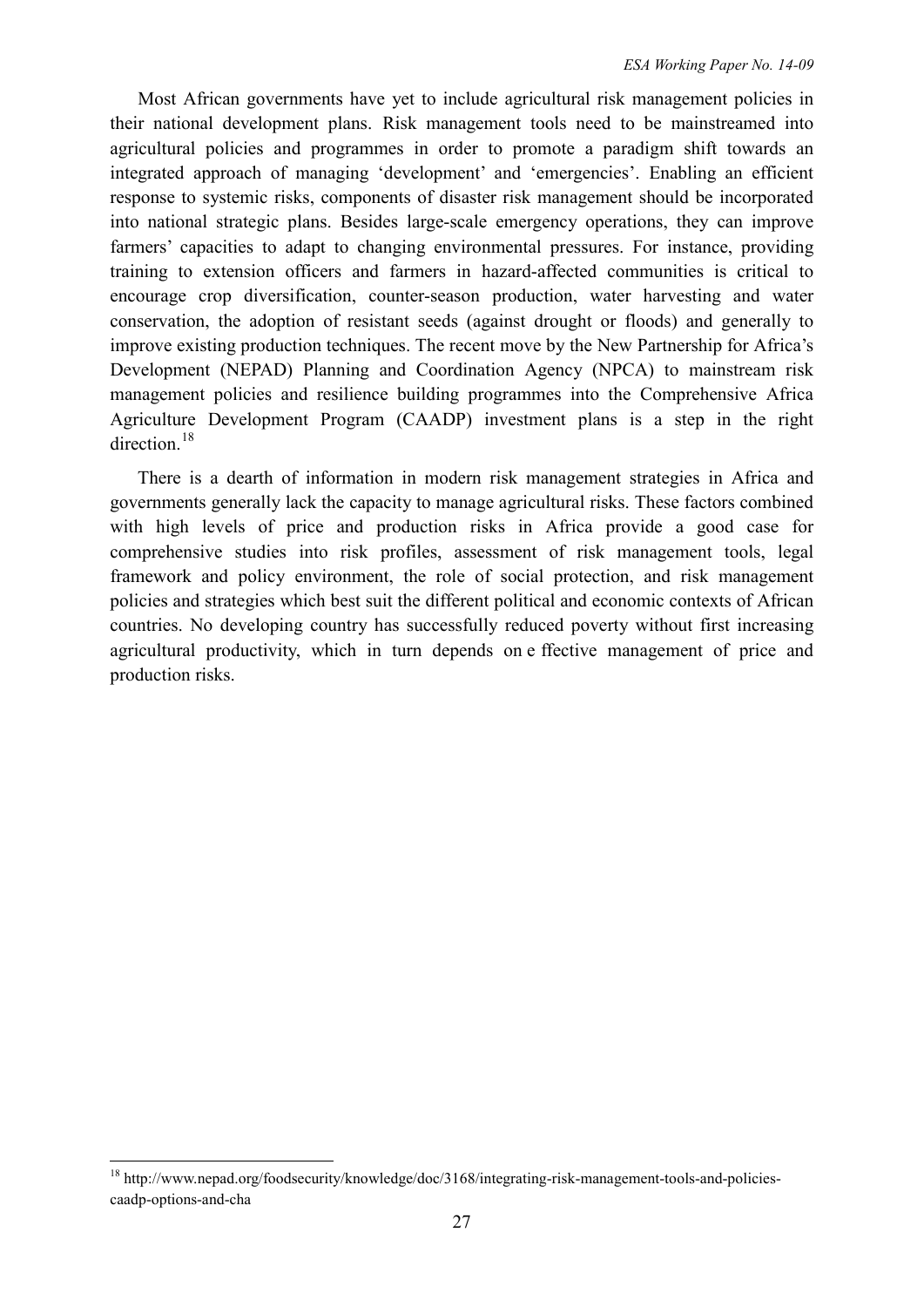#### <span id="page-33-0"></span>**Bibliography**

- Abbott, J. (2012). "Stabilisation Policies in Developing Countries after the 2007-08 Food Crisis". In Jonathan Brooks (Eds), Agricultural Policies for Poverty Reduction, OECD Publishing.
- Africa Development Bank: Tanzania. "Launch of Historic AfDB-USAID Partnership to Finance Private Sector Participation in Tanzania's Agricultural Development". Available at: [http://www.afdb.org/en/news-and-events/article/tanzania-launch-of-historic-afdb](http://www.afdb.org/en/news-and-events/article/tanzania-launch-of-historic-afdb-usaid-partnership-to-finance-private-sector-participation-in-tanzanias-agricultural-development-2442/)[usaid-partnership-to-finance-private-sector-participation-in-tanzanias-agricultural](http://www.afdb.org/en/news-and-events/article/tanzania-launch-of-historic-afdb-usaid-partnership-to-finance-private-sector-participation-in-tanzanias-agricultural-development-2442/)[development-2442/](http://www.afdb.org/en/news-and-events/article/tanzania-launch-of-historic-afdb-usaid-partnership-to-finance-private-sector-participation-in-tanzanias-agricultural-development-2442/)
- Allen F, Otchere I, Senbet L. W, (2011). "African financial systems: A review". Review of Development Finance xxx (2011) xxx–xxx
- Alinovi, L., Russo, L. Lautze, S., Bell, W. (2012). "Early Warning Late Response (again): the 2011 Famine in Somalia", paper presented at the International Scientific Symposium on Food and Nutrition Security Information: From Valid Measurement to effective decisionmaking, 17-19 January 2012, FAO headquarters, Rome, Italy.
- Anderson, J.R. (2002). "Risk Management in Rural Development", Rural Development Strategy Backgroun Paper N.7, World Bank, Washington DC.
- Antón J, (2009). "Risk Management In Agriculture, A Holistic Approach". OECD.
- Byerlee, D., Jayne T.S., and Myers, R. (2006). "Managing food price risks and instability in a liberalizing market environment: Overview and policy options", *Food Policy*, Vol. 31, Issue 4, 275-287.
- CGIAR. Research Program on Climate Change, Agriculture and Food Security (CCAFS). 2012. "Achieving food security in the face of climate change Final report from the Commission on Sustainable Agriculture and Climate Change"
- Dana, J., C. L. Gilbert, and E. Shim. (2006). "Hedging Grain Price Risk in the SADC: Case Studies of Malawi and Zambia", *Food Policy*, Volume 31, Issue 4, August 2006, Pages 357–371.
- Demeke, M., Pangrazio, G., and Maetz, M. (2008). "Country responses to the food security crisis: Nature and preliminary implications of the policies pursued", Food and Agriculture Organization (FAO) of the United Nations, Rome.
- Demeke, M., Spinelli, A., Croce, S., Pernechele, V., Stefanelli, E., Jafari, A., Pangrazio, G., Carrasco, G., Lanos, B., and Roux, Camille, "Food and agriculture policy decisions: trends, emerging issues and policy alignments since the 2007/08 food security crisis", Food and Agriculture Organization (FAO), Rome, 2013.
- Devereux, S. (2002) 'The Malawi famine of 2002', IDS Bulletin, 33(4): 70-78.
- Devereux, S., Al-Hassan, R. Dorward, A., Guenther, B., Poulton, C., Sabates-Wheeler, R. (2008) 'Linking Social Protection and Support to Small Farmer Development', paper commissioned by the Food and Agricultural Organisation of the United Nations (FAO), Rome: FAO.
- Devereux, S. (2008) 'Innovations in the Design and Delivery of Social Transfers: Lessons Learned from Malawi', Concern Worldwide Policy Paper, London: Concern Worldwide.
- Demombynes G., Kiringai J., (2011). "The Drought and Food Crisis in the Horn of Africa: Impacts and Proposed Policy Responses for Kenya" Poverty Reduction and economic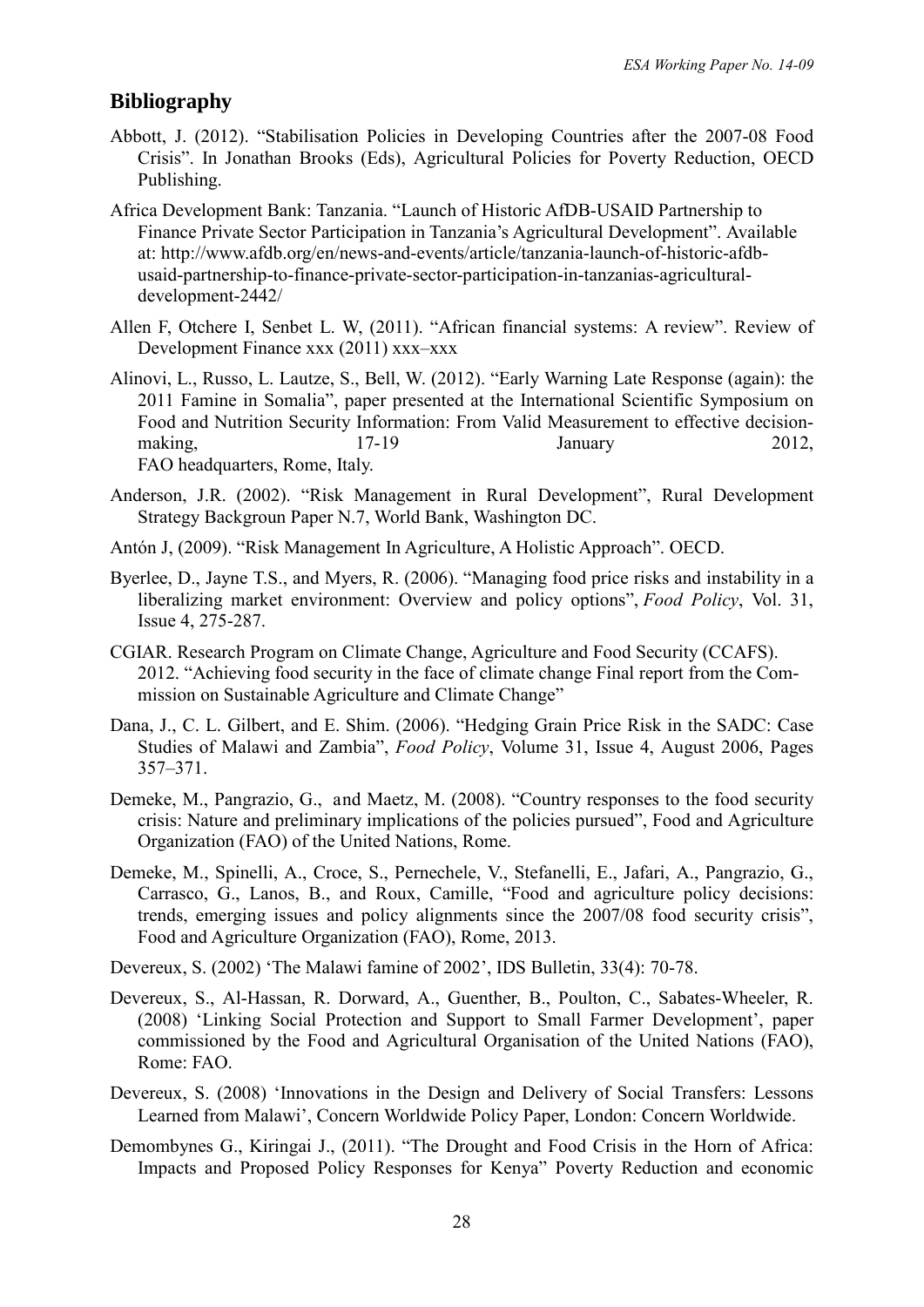management (PREM) Network. Economic Premise: World Bank, Number 71, November 2011.

- Dorward, A, Chirwa, E, Kelly, V, Jayne T, Slater, R. (2008). Evaluation of the 2006/2007 agricultural input subsidy programme, Malawi. Final Report. SOAS.
- EXC (2011), "Grain Reference Market Report", Volume 2, Number 87, 28 Oct 2011.
- FAO (2011). "Resilient Livelihoods. Disaster Risk Reduction for Food and Nutrition Security Framework Programme", Rome.
- FAO/EUFF (2011). "Mapping Current Food Security Information Systems for Programming and Monitoring Interventions", EC-FAO Global Programme on Linking Information and Decision-making to Improve Food Security.
- FAO, IFAD, OECD, UNCTAD, WFP, the World Bank, the WTO, IFPRI and the UN HLTF (2011), "Improving Food Market Transparency and Policy Response for Food Security: The Agricultural Market Information System. A Scoping Report".
- Galtier, F. (2009). "How to Manage Food Price Instability in Developing Countries?", *Moisa Working Paper*, Montpellier: Marchés, Organisations, Institutions et Stratégies d'Acteurs.
- Gilbert, C.L. (1996). " International Commodity Agreements: An obituary notice", *World Development*, Volume 24, Issue 1, Pages 1–19.
- Government of India Planning Commission. Report of the Working Group on R isk Management in Agriculture for the Eleventh Five Year Plan, 2007-2012.
- Grasso F. V, Singh A, "Early Warning Systems: State-of-Art Analysis and Future Directions", Draft report: United Nations Environment Programme (UNEP)
- IFPRI (2004). "Africa: Linking Safety Nets, Social Protection, and Poverty Reduction Directions for Africa", 2020 Africa Conference Brief 12.
- Jayne, T.S. and Tschirley D. (2009). "Food Price Spikes and Strategic Interaction Between the Public and Private Sectors: Market Failure or Governance Failures?", Paper presented at the meeting: "Institutions and Policies to Manage Global Market Risks and Price Spikes in Basic Food Commodities", FAO Headquarters, Rome, 26–27 October 2009.
- Just, David, and David Zilberman. (2002). "Information Systems in Agriculture," *ARE Update*, Vol. 6, No. 1, pp. 3-6.
- Larson, F. D; Anderson, J.R; Varangis, P. (2004). "Policies on Managing Risk in Agricultural Markets". The World Bank Research Observer, Vol 19, No 2. The International Bank for Reconstruction and Development, 19: 199-230.
- Maetz M., Aguirre M., Kim S., Matinroshan Y., Pangrazio G., Pernechele V. (2011). "Food and agricultural policy trends after the 2008 food security crisis: Renewed attention to agricultural development", Food and Agriculture Organization (FAO) of the United Nations, Rome
- Mercier, S. (2011), Transforming Food and Ag Policy: Review of U.S. Farm Program, AGree (www.foodand agpolicy.org)
- Minot, N. (2010). "Food Price Stabilization: Lessons from Eastern and Southern Africa", Paper prepared for the Fourth African Agricultural Markets Program (AAMP) policy symposium, Agricultural Risks Management in Africa: Taking Stock of What Has and Hasn't Worked, 6-10 September. Lilongwe, Malawi.
- OECD/FAO (2011). "OECD-FAO Agricultural Outlook 2011-2020", OECD Publishing and FAO.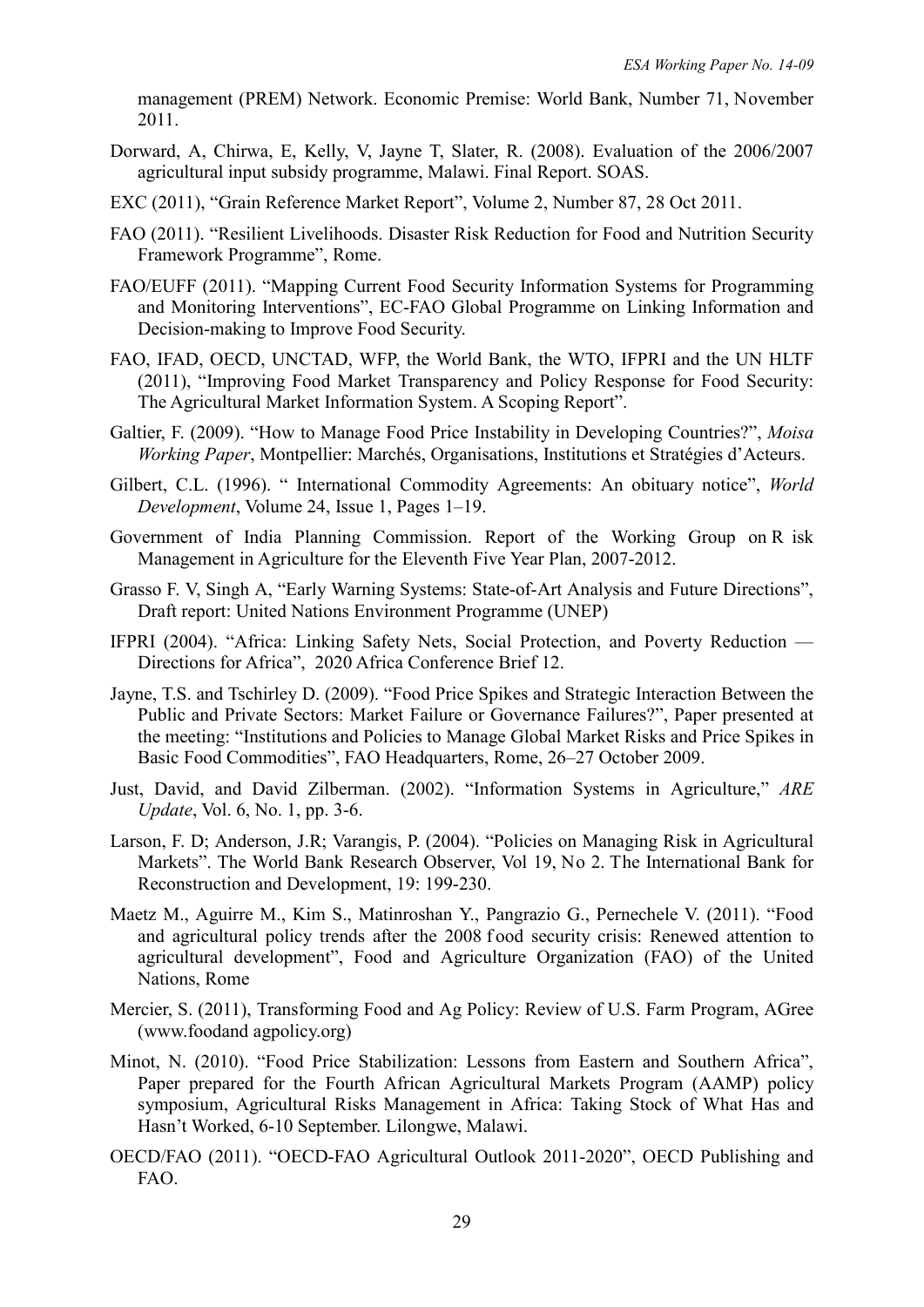OECD (2011).Guarantee Arrangements for Financial Promises: How widely can the safety net be? OECD Journal: Financial Market Trends. Volume 2011: Issue 1.

 Olaitan, M., A., (2006). "Finance for Small and Medium Enterprises: Nigeria's Agricultural Credit Guarantee Scheme Fund". *Journal of International Farm Management* Vol.3. No.2 – January.

- Olatundun Janet Adelegan, (2009). "The Derivatives Market in South Africa: Lessons for sub-Saharan African Countries", *IMF Working Paper*.
- Onumah, G. (2010). "Implementing Warehouse Receipt Systems in Africa. Potential Challenges", Paper prepared for the Fourth African Agricultural Markets Program Policy Symposium, organized by the Alliance for Commodity Trade in Eastern and Souther Africa (ACTESA) of the Common Market for Eastern and Southern Africa (COMESA).
- Pender J., Abdoulaye T., Ndjeunga J., Gerard B., Kato E., (2008) "Impacts Of Inventory Credit, Input Supply Shops, and Fertilizer Microdosing in the Drylands of Niger", *IFPRI Discussion Paper 00763*.
- Pultrone, C. (2012), An Overview of Contract Farming: Legal Issues and Challenges, Uniform Law Review, NS – Vol. XVII
- Rashid, S. and Jayne, T.S. (2010). Risk Management in African Agriculture. A Review of Experiences. Paper prepared for the Fourth African Agricultural Markets Program (AAMP) policy symposium, Agricultural Risks Management in Africa: Taking Stock of What Has and Hasn't Worked, 6-10 September. Lilongwe, Malawi.
- Rashid, S., Winter-Nelson, A., Garcia P. (2010). "Purpose and Potential for Commodity Exchanges in African Economies", *IFPRI Discussion Paper 01035*.
- Reij, C, Steeds, D. (2003). Success stories in Africa's dry lands: Supporting advocates and answering skeptics. A paper commissioned by the Global Mechanism of the Convention to Combat Desertification. CIS / Centre for International Cooperation, Vrije Universiteit, Amsterdam.
- Rojas O, Vrieling A, Rembold F, (2011). "Assessing drought probability for agricultural areas in Africa with coarse resolution remote sensing imagery", *Remote Sensing of Environment*, 115: 343–352.
- Robbins P. (2011). "Commodity exchanges and smallholders in Africa", *Topic Brief Series*, International Institute for Environment and Development/Sustainable Food Lab.
- Sabates-Wheeler, R. and Devereux, S. (2010) 'Cash Transfers and High Food Prices: Explaining outcomes on E thiopia's Productive Safety Net Programme', Food Policy, 35(4): 274-285.
- SAFEX Commodity Derivatives (2012). "Commodity Derivatives Monthly Update", Johannesburg Stock Exchange, March 2012.
- Shepherd W. A, (2011). "Marketing Extension Guide: Understanding and using Market Information", FAO.
- Shields D.A., Schnepf R. (2012). "Farm Safety Net Proposals in the 112th Congress", CRS Report for Congress, April 18.
- Siegel, P.B. and Alwang, J. (1999). "An Asset-Based Approach to Social Risk Management: A Conceptul Framework", *Social Protection Discussion Paper N. 9926*, World Bank, Washington DC.
- Seybolt, T.B. (2009). "Harmonizing the Humanitarian Aid Network: Adaptive Change in a Complex System", *International Studies Quarterly*, 53, 1027–1050.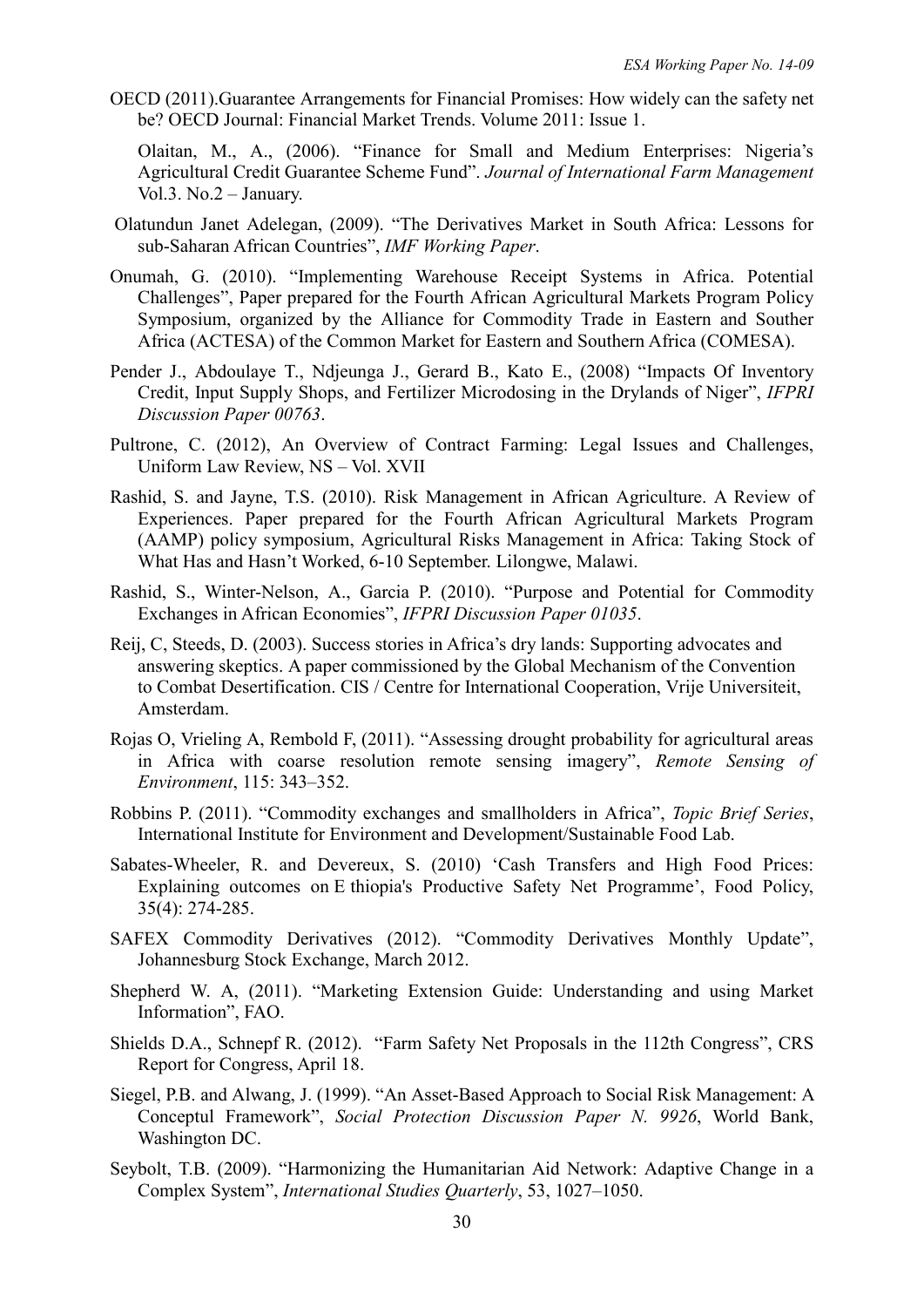- Solh M. "Ensuring food security in a changing climate: How can science and technology help?" published in "Food Security and Climate Change in Dry Areas"; Proceedings of an International Conference, 1-4 February 2010, Amman, Jordan.
- Tollens E. F, (2006). "Market Information Systems in sub-Sahara Africa Challenges and Opportunities", Poster paper prepared for presentation at the International Association of Agricultural Economists Conference, Gold Coast, Australia, August 12-18.
- Townsend, R.M. (1977). "The Eventual Failure of Price Fixing Schemes", *Journal of Economic Theory*, Vol. 14, 190-199.
- UNCTAD (2009). "Review of Warehouse Receipt System and Inventory Credit Initiatives is Eastern & Southern Africa", Final draft report commissioned by UNCTAD under the All ACP Agricultural Commodities Programme (AAACP).
- UNCTAD (2007). "Working paper Report of the UNCTAD Study Group on E merging Commodity Exchanges: Development Impacts of Commodity Futures Exchanges in Emerging Markets", paper prepared for the UNCTAD Expert Meeting on the Trade and Development Implications of Commodity Exchanges (3rd September, 2007).
- UNISDR (2005). "Hyogo Framework for Action 2005-2015: Building the resilience of nations and communities to disasters – summary", United Nations International Strategy for Disaster Reduction Secretariat, Switzerland, Geneva.
- Vogel, Coleen, Ingrid Koch, Koos Van Zyl, 2010: "A Persistent Truth"—Reflections on Drought Risk Management in Southern Africa. Wea. Climate Soc., 2, 9–22.
- WFP (2011). WFP Policy on Disaster Risk Reduction and Management Building Food Security and Resilience, Rome.
- Wolf S., Just D. and Zilberman D. (2001). "Between data and decisions: the organization of agricultural economic information systems", *Research Policy*, Volume 30, Issue 1, January 2001, Pages 121–141.
- World Bank (2005a). "Managing Agricultural Production Risk. Innovations in Developing Countries", Agriculture and Rural Development Department, The World Bank, Washington DC.
- World Bank (2005b). "Managing Food Price Risks and Instability in an Environment of Market Liberalization", Agriculture and Rural Development Department, The World Bank, Washington DC.
- World Bank (2009). World Development Report (WDR): Reshaping Economic Geography. The World Bank. Washington DC.
- Yawson D.O., Armah F.A., Afrifa E.K.A., and Dadzie S.K.N. (2010). "Ghana's Fertilizer Subsidy Policy: Early Field Lessons from Farmers in the Central Region", *Journal of Sustainable Development in Africa*, Volume 12, No.3.